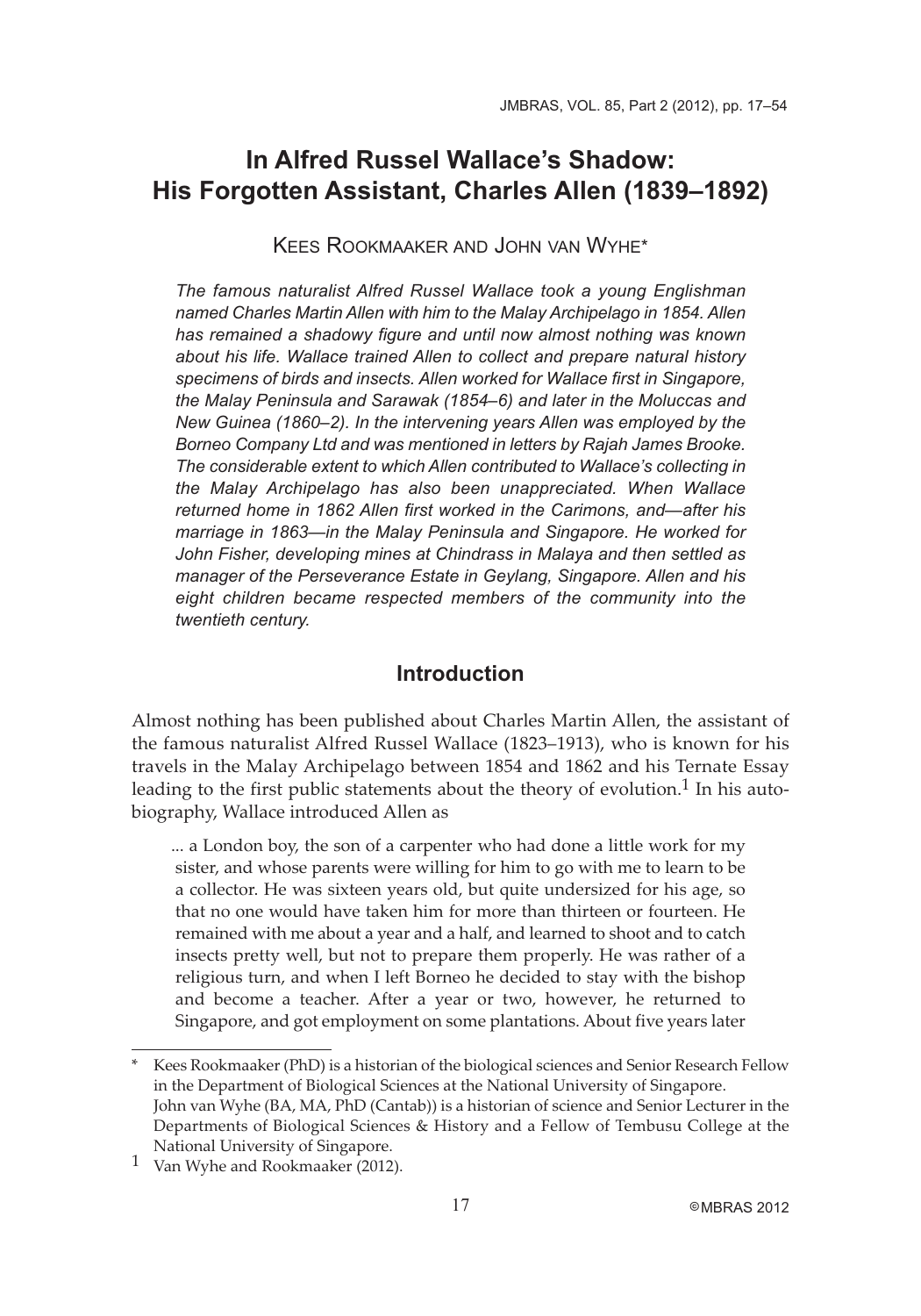he joined me in the Moluccas [in Ambon Island] as a collector. He had grown to be a fine young man, over six feet. When I returned home he remained in Singapore, married, and had a family. He died some fifteen years since. 2

Wallace mentioned that Charles had expressed a wish to become a collector.<sup>3</sup> Wallace's sister Frances (Fanny) (1812–93) married Thomas Sims (1826–1910), a photographer in London. $4$  In 1852 Thomas and Fanny lived at 44 Upper Albany Street, near Regent's Park in London and it is likely that Allen's family lived in the same district.<sup>5</sup>

Although Wallace stated that Allen was 'sixteen years old' in 1854, his birth certificate shows he was in fact fourteen on departure from England. The commonness of the name Allen has made it difficult to locate him. However, the birth of Charles Martin Allen on 9 June 1839 was registered in the District of Saint Pancras, sub-district of Regent's Park. The entry identifies his father as John Allen, a wheelwright, and his mother as Elizabeth Mary Allen (née Alavoine) of 21 Mary Street, Hampstead. According to the UK census of 1851, the family had moved to 42 Little Albany Street North, Regent's Park, St. Pancras, recording John Allen born in 1810, Elizabeth Alavoine in 1811, while Charles had a brother James born in 1837. As his father was a working man, Charles would have had a simple upbringing. He was, however, literate and must have been to school, probably in the Regent's Park district of London.

The details of Allen's life in this paper have been reconstructed using four short obituaries published in Singapore newspapers after his death in 1892, most probably supplied by members of his family (*see* Appendix). No family papers, correspondence or photographs have been found.

Through the offices of the Royal Geographical Society (RGS) in London, Wallace obtained free passage on a naval ship. During the exchange of letters about the Admiralty's assistance, Henry Norton Shaw (d.1868), RGS Secretary, wrote to Lord John Wodehouse (1826–1902) at the Foreign Office on 16 February 1854:

With reference to your Lordships letter of yesterday stating that H.M. Government would defray the expense of Mr Wallace's passage to Australia in one of the Mail Packets, I have to inform your Lordship that Mr Wallace will at once accept Lord Clarendon's kind offer, which he hopes will include his servant lad, who was by permission of the Lords of the Admiralty allowed to accompany him on board HMS 'Frolic' and 'Juno'. … Mr Wallace would therefore feel greatly obliged if through your Lordships kind consideration he might be granted as soon as practionable a passage with his assistant direct to Singapore instead of to Australia.<sup>6</sup>

<sup>2</sup> Wallace (1905, I: 340). <sup>3</sup> Ibid.: 176.

<sup>4</sup> Wood (1871).<br>5 Wallace (1905, I: 263, 313).

 $^6$  Letter by H. N. Shaw to J. Wodehouse, 16 Feb. 1854. (Copied in letterbook, RGS).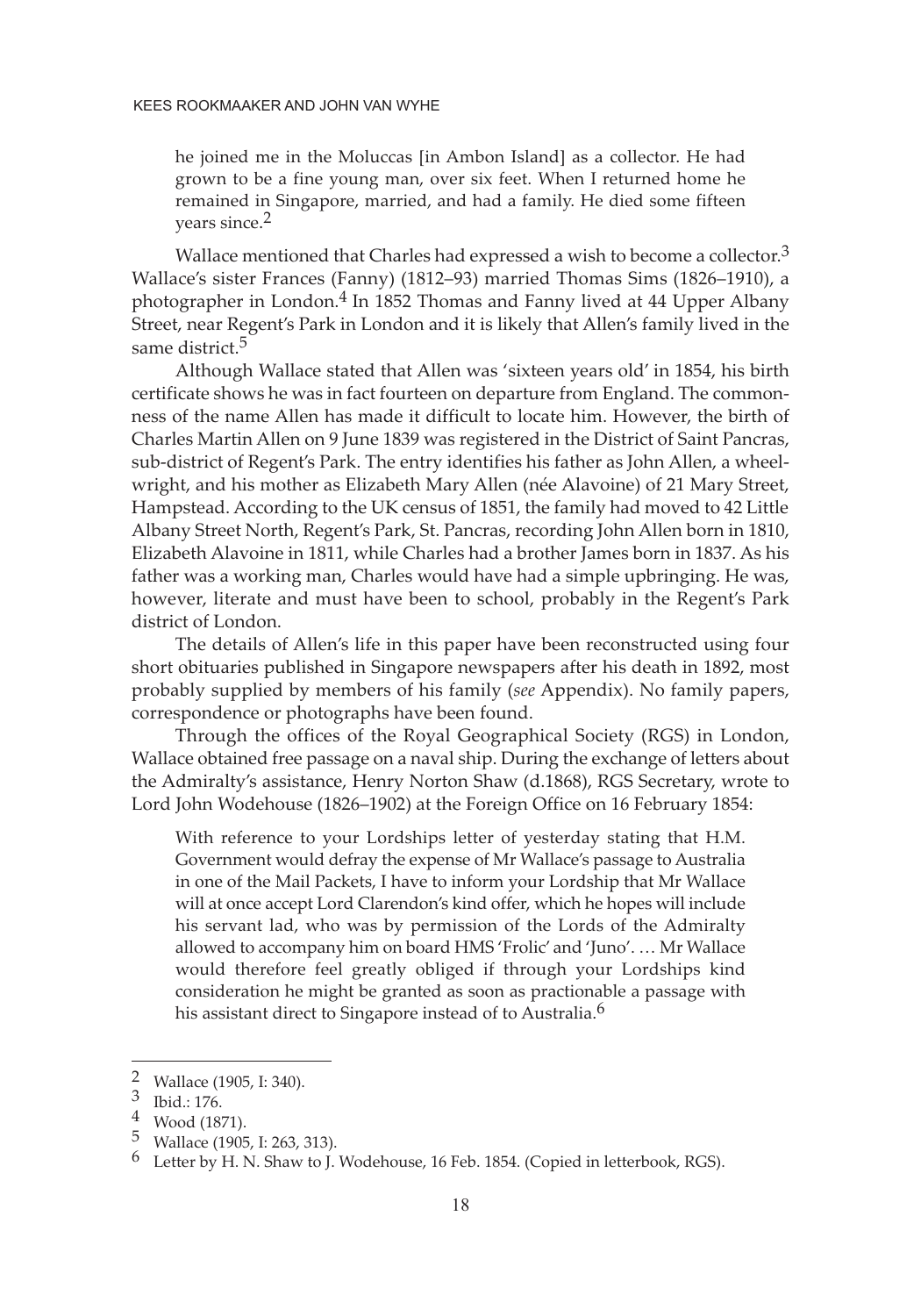The 'servant lad' and 'assistant' in this letter of course both refer to Charles Allen. The destination was successfully changed from Australia to Singapore, and the ship from a naval vessel to a commercial liner.

The Admiralty organized the passage of both Wallace (first class) and Allen (presumably second class) in a steamer of the Peninsular and Oriental Steam Navigation Company (P&O). They travelled on the *Euxine* (Captain E. Cooper), a slow paddle steamer built in 1847 to accommodate 80 first-class and 18 secondclass passengers. Leaving Southampton on Saturday 4 March 1854 with about 70 passengers on board, $^7$  they passed Gibraltar on 10 March, and Malta a few days later to reach Alexandria on 20 March. $8$  Wallace and Allen toured the city riding on donkeys:

Now then behold your friend mounted upon a jackass in the streets of Alexandria, a boy behind holding by his tail and whipping him up, Charles (who had been lost sight of in the crowd) upon another, and my guide upon a third, and off we go among a crowd of Jews and Greeks, Turks and Arabs, and veiled women and yelling donkey-boys to see the city.9

After crossing the Egyptian desert via Cairo to Suez, they transferred to the *Bengal*, leaving port on 26 March 1854. They stopped for a day in Aden and reached Point de Galle in Ceylon about 9 April.10 A third P&O steamer, the *Pottinger*, took them to Singapore: 'The Peninsular and Oriental Company's steam ship *Pottinger*, Captain Stead, arrived here yesterday at 8 P.M., having left Bombay April 3rd, Galle the 10th, and Penang the 17th instant.<sup>'11</sup> The list of passengers included Wallace, but not Allen, presumably because he travelled as a servant. Allen would never emerge from the shadow of his more capable and famous employer.

At first, Wallace was unhappy with Charles's abilities and habits. He wrote to his mother (Mary Anne née Greenell) from Singapore on 30 April 1854 that 'Charles gets on pretty well in health, and catches a few insects; but he is very untidy, as you may imagine by his clothes being all torn to pieces by the time we arrived here. He will no doubt improve and will soon be useful<sup>'12</sup> When camping in the jungle near Malacca in July 1854, Wallace again wrote to his mother:

So far both I and Charles have enjoyed excellent health. He can now shoot pretty well, and is so fond of it that I can hardly get him to do anything else. He will soon be very useful, if I can cure him of his incorrigible carelessness. At present I cannot trust him to do the smallest thing without watching that he does it properly, so that I might generally as well do it myself.<sup>13</sup>

<sup>7</sup> *Times*, 6 March 1854.

<sup>&</sup>lt;sup>9</sup> Wallace to George Silk, 26 March 1854, NHM-WP1/3/27, partly in Marchant (1916, I: 45).<br>10 Wallace (1905, I: 335).<br>11 *Straits Times*, 19 April 1854.<br>12 NHM-WP1/3/28; Wallace (1901; 1905, I: 48).

<sup>13</sup> NHM-WP1/3/30; Marchant (1916, 1: 49).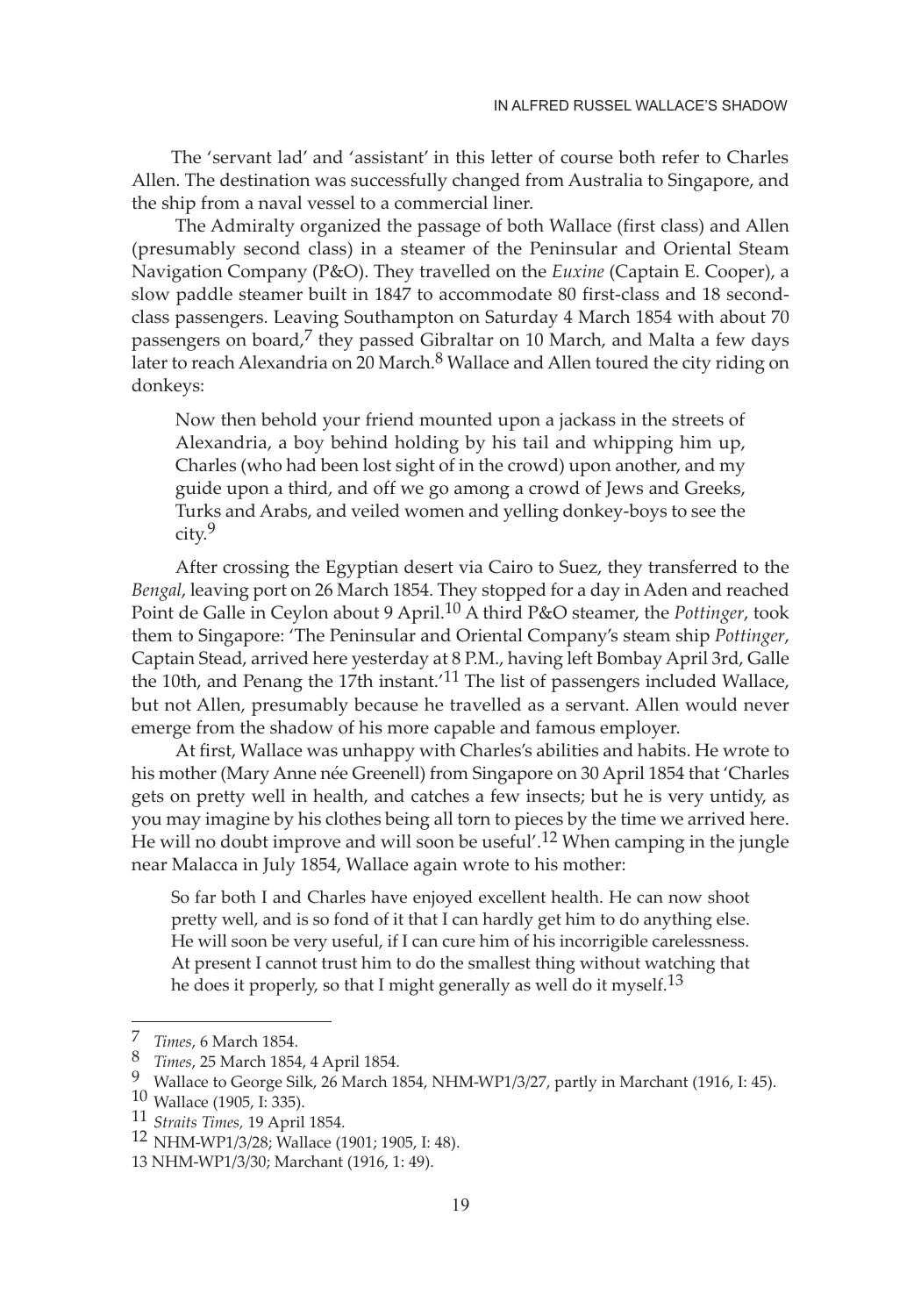Wallace wrote to his mother again from Singapore on 30 September 1854:

If it were not for the expense, I would send Charles home. I think I could not have chanced upon a more untidy or careless boy. After 5 months I have still to tell him to put things away after he has been using them as the first week. He is very strong & able to do any thing, but can be trusted to do nothing out of my sight.<sup>14</sup>

Allen's work improved by 1856 when he left Wallace, who had come to trust him well enough with zoological specimens to hire him to collect independently. In fact, Wallace mentioned to Samuel Stevens (1817–99), his agent in London, that English names of insects were 'necessary for the use of my boy Charley, who is now a rather expert collector'.15

## **To Singapore and Borneo with Wallace**

Allen accompanied Wallace for the next few years, helping to collect insects and birds in Singapore (Bukit Timah and Pulau Ubin) in May–June 1854, on a trip to Mount Ophir on the Malay Peninsula in July–August 1854, again in Singapore in September–October 1854, and in Sarawak from 1 November 1854. During their long sojourn in Borneo they first stayed in Rajah James Brooke's bungalow in Kuching and explored the Sarawak River valley as far as Bau and Bidi. In March 1855 they moved to Simunjan, where they met Robert Coulson, the supervising engineer of the coal mines which had recently been opened. Here they built a small 'temporary hut' for their 1½-year stay.<sup>16</sup>

One day at Simunjan, young Charley (as Wallace called him) alerted Wallace that a orang utan or *mias* had been seen nearby. The incident is recorded by Wallace, quoting a few words by Charles Allen:

One afternoon I had just come home from an Entomologizing excursion & was preparing for a bathe when Charley rushed in, out of breath with running & excitement & exclaimed by jerks. 'Get the gun sir—be quick such a large mias—oh!'—'Where' said I, 'Close by'—he can't get away.' So the gun was got out & one barrel being ready loaded with ball I started off calling upon two Dyaks who happened to be in the house at the time to accompany me & ordering Charles to bring all the ammunition after me as quick as possible.<sup>17</sup>

On 12 March 1855 Wallace mentioned that Allen had caught for him a beetle, 'a specimen of the rare & handsome *Macronota diardi* [now *Coilodera diardi*], the second specimen I had obtained'.<sup>18</sup> There is daily breakdown of the insect specimens collected by Allen between 4 August and 18 October 1855, totalling for all

<sup>14</sup> NHM-WP1/3/32; partly in Marchant (1916, 1: 51). <sup>15</sup> Wallace (1855). <sup>16</sup> Helms in Marchant (1916, I: 38). <sup>17</sup> *Notebook 4* in Linnean Society of London; similar text in Wallace (1869, I: 72). <sup>18</sup> *Notebook 4*.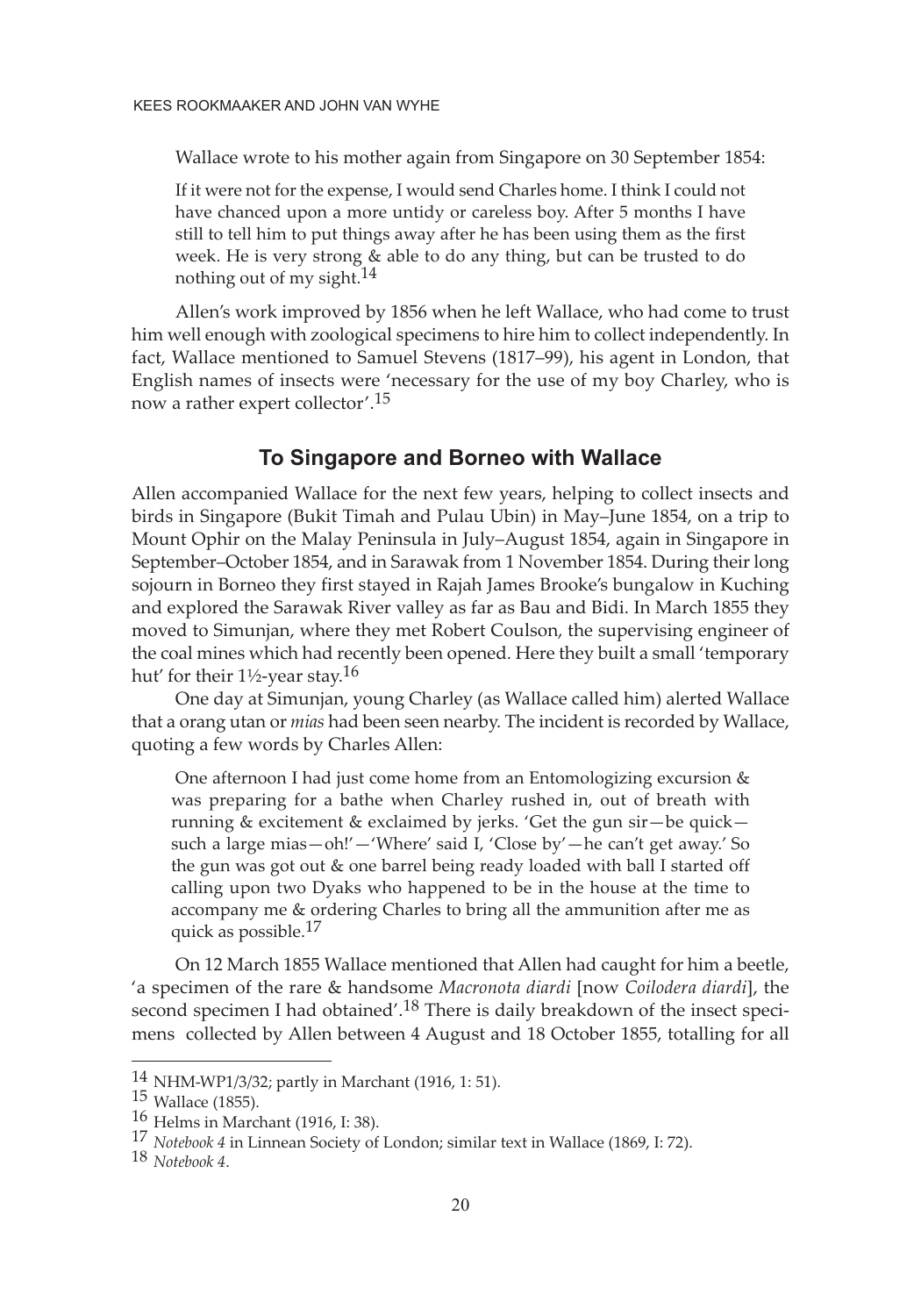orders 6198 individuals, which averaged (as no collecting was done on Sundays) to just over a hundred per day.<sup>19</sup>

In November 1856 Allen took the collections to Kuching by ship, while Wallace went off to explore the Sadong River, arriving on 6 December. They stayed in Rajah James Brooke's bungalow 'Peninjau' on Bukit Serambu.20 In his *Notebook 2/3*, Wallace has a breakdown of daily catches at Peninjau from 13 to 20 December and again from 31 December to 18 January  $1856<sup>21</sup>$  During the first period he collected 368 moths while Allen took 114 insects, while during the second period there is only a tally of 1018 moths found by Wallace. This suggests that Allen stayed in town after Christmas 1855.

## **Employment in Borneo**

When Wallace returned to Singapore in February 1856 Allen opted to stay in Sarawak. Wallace wrote to his sister Fanny:

Charles has left me. He has staid [sic] with the Bishop at Sarawak who wants teachers & is going to try to educate him for me. I offered to take him on with me paying him a fair price for all the insects &c. he collected, but he preferred to stay. I hardly know whether to be glad or sorry he has left. It saves me a great deal of trouble & annoyance & I feel it quite a relief to be without him. On the other hand it is a considerable loss for me, as he had just begun to be valuable in collecting. I must now try & teach a China boy to collect  $\&$  pin insects.<sup>22</sup>

In his book he said that 'Charles Allen preferred staying at the Mission-house and afterward obtained employment in Sarawak and in Singapore, till he again joined me four years later at Ambon, in the Moluccas.<sup>'23</sup>

In the small European community in Kuching of the 1850s Wallace would have known Francis Thomas McDougall (1817–86), the first Bishop of Labuan and Sarawak 1849–1868, and his wife Harriette (1817–86). McDougall had built a mission house and a church, and established a school. There is no mention of Charles being part of the mission work in the personal recollections published by Harriette or in the bishop's memoirs.<sup>24</sup> However, they must have known Wallace and most probably met, as on one occasion at a dinner party, 'Captain Brooke's [Charles Brooke, 1829–1917] insect treasures were produced, for a visit from Mr. Wallace the naturalist had given rise to a rage for collecting, and some Dyak shields were examined adorned by locks of human hair taken in warfare.<sup>'25</sup>

Letters exchanged between Wallace and Rajah James Brooke (1803–68) show that they were on friendly terms.<sup>26</sup> The Rajah's biographer recalled that:

<sup>19</sup> *Notebook 4*: 3b.

<sup>21</sup> *Notebook 2/3* (page facing p. 1).<br><sup>22</sup> Wallace to Frances Sims, 29 Feb. 1856, NHM-WP1/3/37.<br><sup>23</sup> Wallace (1869, I: 97).

<sup>24</sup> McDougall (1854, 1882); Bunyon (1889).<br>25 Bunyon (1889: 133).<br>26 Runciman (2010: 119).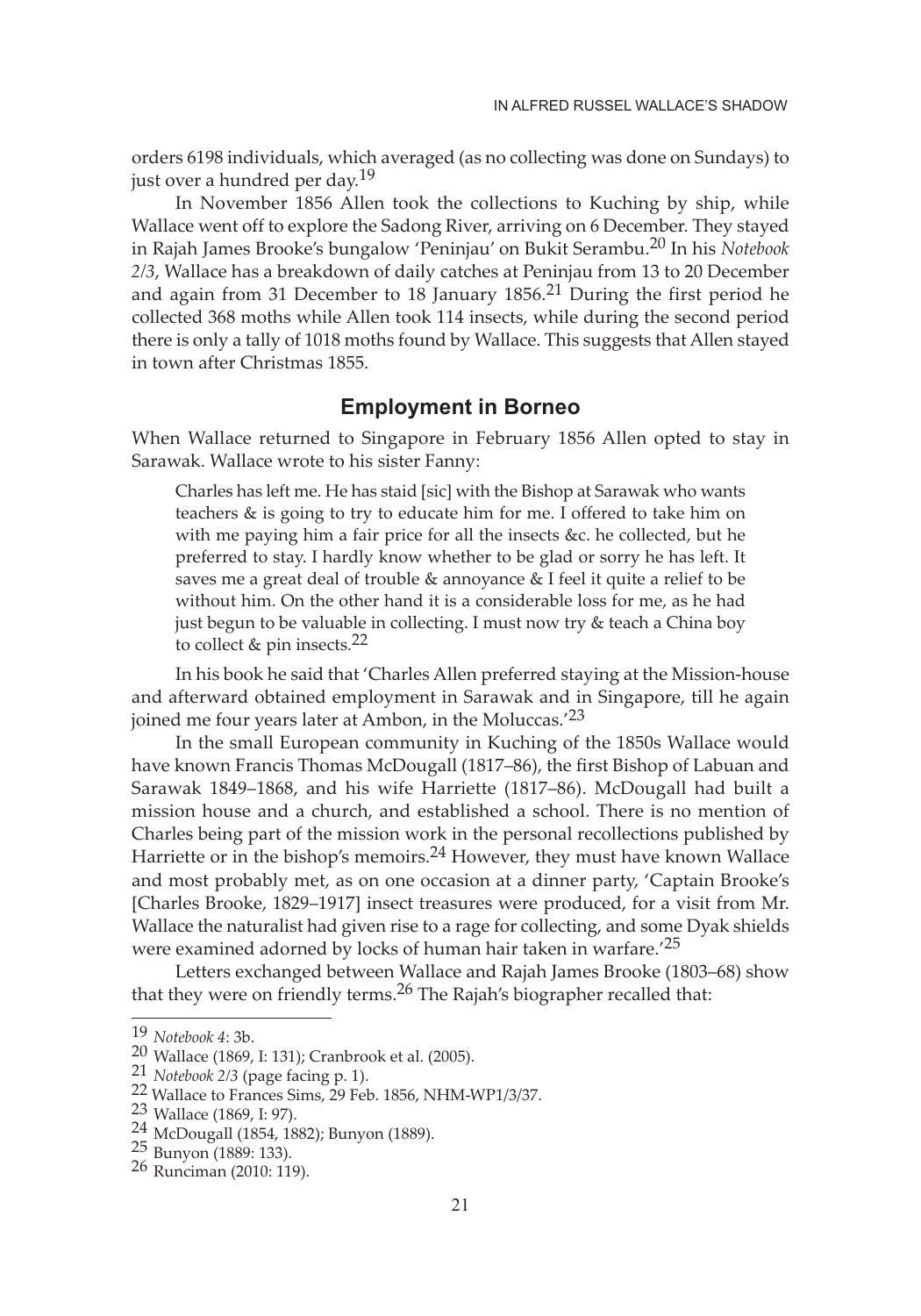We had at this time in Sarawak, the famous naturalist, traveller, and philosopher, Mr Alfred Wallace, who was then elaborating in his mind the theory which was simultaneously worked out by Darwin—the theory of the origin of species; and if he could not convince us that our ugly neighbours, the orang-outangs, were our ancestors, he pleased, delighted, and instructed us by his clever and inexhaustible flow of talk—really good talk. The Rajah was pleased to have so clever a man with him, as it excited his mind, and brought out his brilliant ideas. No man could judge by seeing him in society. It was necessary to get him at his cottage at Paninjow, with his clever visitor Wallace, or with his nephew Charles, the present Rajah, who was full of the crudest notions, the result of much undigested reading.<sup>27</sup>

There would have been no particular reason for Brooke to have noticed Allen during one of his visits to Wallace, but he certainly knew him. He even included some news about him in a letter to Wallace dated Sarawak, 4 July 1856: 'Your youngster Charles—now Martin is at Linga with Chambers—they say he is not clever at books and when here he appeared damped  $\&$  disheartened.<sup>'28</sup> On 5 November 1856 he wrote to Wallace from Singapore with more news:

Charles alias Martin alias Allen was miserable at the mission—the constraint was more than he could bear, which might have been foreseen had his previous life been considered before putting him into theological harness. He came to government employ though I had nothing for him to do, but I dare say he will get on in the employ of the Company who will work now acquainted with the language.<sup>29</sup>

Allen obviously only stayed briefly at the mission and went to help Rev. Chambers (1824–93), who had arrived in Sarawak in 1851 and temporarily worked on the Linga River where he erected a church at Banting.<sup>30</sup>

Next Allen went to work for the Borneo Company Ltd. which, since its establishment in 1856, had explored mining concessions at Simunjan and elsewhere in Sarawak. The local office of the company was run by a Danish merchant, Ludvig Verner Helms, who had contacts with the trading-house of MacEwen & Co. Singapore.<sup>31</sup> Helms became acquainted with Wallace in Sarawak and visited him at the mines to discuss natural history.<sup>32</sup> He also recalled later in life that:

When Wallace left Sarawak after his fifteen months' residence in the country, he left his young assistant, Charles Allen, there. He entered my service, and remained some time after the formation of the Borneo Company. Later, he again joined Wallace, and then went to New Guinea, doing valuable collecting and exploring work. He finally settled in Singapore, where I met him in

<sup>27</sup> St John (1879: 274).<br>
28 James Brooke to Wallace, 4 July 1856, British Library, London, Add 46441.<br>
29 James Brooke to Wallace, 5 November 1856, British Library, London, Add 46441.<br>
30 McDougall (1882: 41).<br>
31 Cox & M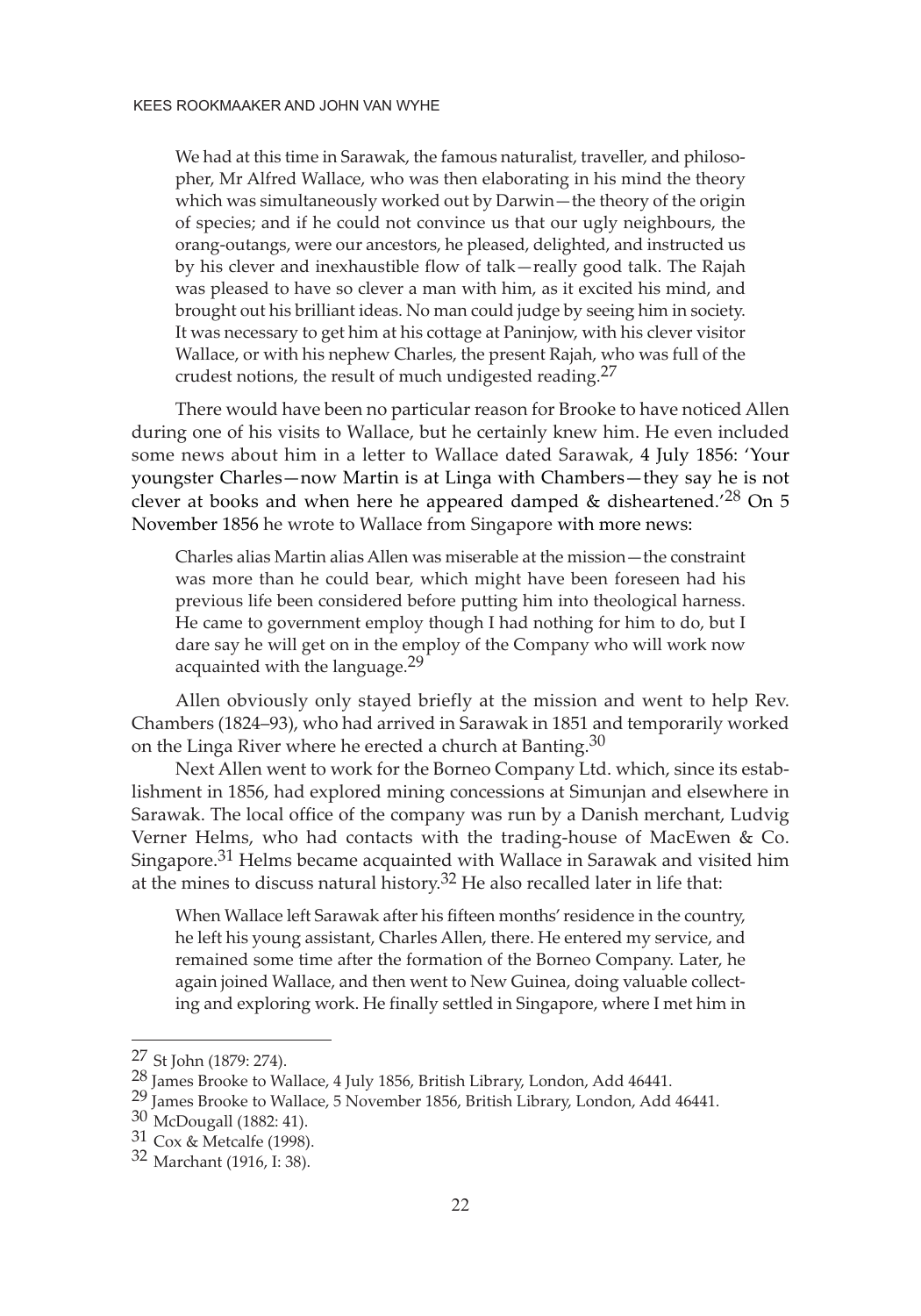1899. He had married and was doing well; but died not long after my interview with him. He had come to the East with Wallace as a lad of 16, and had been his faithful companion and assistant during years of arduous work.33

The date 1899 must be incorrect as Allen had died in 1892.

Wallace was fortunate to miss the revolt of March 1857 by Chinese miners who overran the town of Kuching and forced Rajah Brooke and many of the Europeans to flee. Although Allen's whereabouts are unknown, this may have affected his work with the mission and have initiated his move to the Borneo Company. Neither is it known how long he stayed with them, or where he was stationed. It is likely, though, that his employment gave him first-hand practical experience in mining exploration and administration. He may well have stayed in their employ until Wallace asked for his assistance again three years later. There must have been written communications between Wallace and Allen to effect this, but no letters have ever come to light.

## **Second Collecting Trip on Behalf of Wallace, 1860–1862**

Allen joined Wallace again at the end of January 1860 in Passo on Ambon Island.<sup>34</sup> Wallace had made him an offer, which probably involved an agreement that Allen was to collect insects, birds and other animals for a predetermined amount. Allen, therefore, travelled and worked independently from Wallace for the next two years, with all collections transferred to Wallace. His itinerary and activities in 1860–2 were reconstructed by Baker<sup>35</sup> using the scanty documentation available in Wallace's *The Malay Archipelago*, his shorter papers on the fauna of islands where Allen alone collected, Wallace's notebooks $36$  as well as brief records in the accessions registers of the Natural History Museum, London (NHM). In Wallace's *Notebook 5* (in NHM) there are details of financial transactions between him and Allen (Fig. 1). These accounts are only partly dated, but they were apparently entered in chronological sequence. $37$  This has led to a few alternatives to the routes and dates of Allen's journeys proposed by Baker.<sup>38</sup> The same notebook contains details of the collections made by Allen and the amounts paid for them.

Wallace included the route of Allen's travels in his large map of the Malay Archipelago.<sup>39</sup> His own routes are shown in a dark line, while 'M<sup>r</sup>. Allen's routes shown thus' with a thinner grey line. The map is, however, far from a complete or reliable record of Allen's independent travels. It shows a route from Ambon to Seram and Misool (both southern and northern areas), but from there to Ternate the

<sup>33</sup> Helms in Marchant (1916, I: 38). <sup>34</sup> Wallace (1869, I: 303). <sup>35</sup> Baker (2001). <sup>36</sup> Pearson (2005). <sup>37</sup> *Notebook 5*, pp. 30–1, 36–7, 40–1. <sup>38</sup> Baker (2001). <sup>39</sup> Wallace (1869, I: facing p. vii).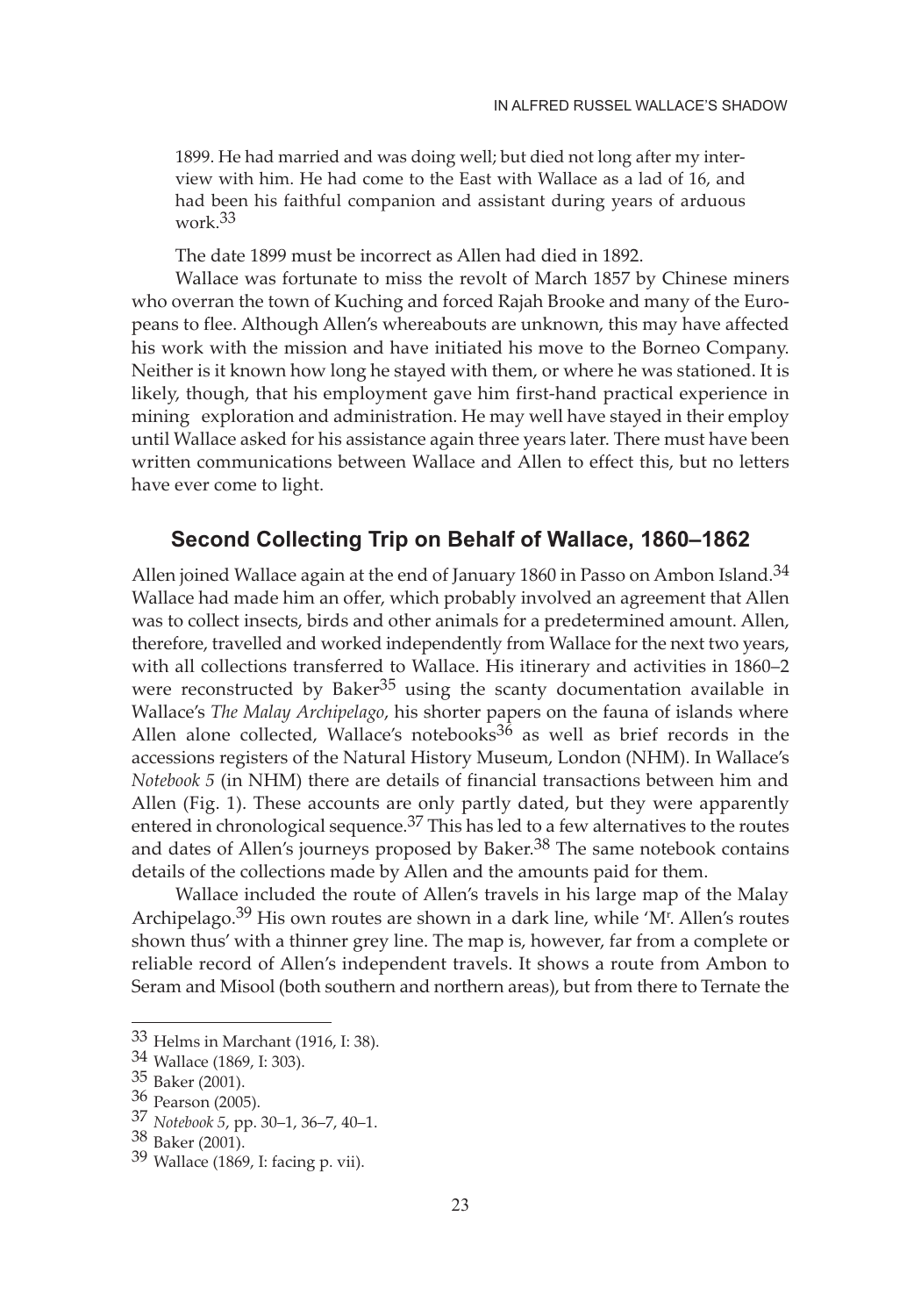#### KEES ROOKMAAKER AND JOHN VAN WYHE

1862 Charles Allen in acct. .. itt Mudkhallace. are are redecides 1861. Balance of act. 1860. 657 84. Gods can society for the contract of the colline of the colline of the colline of the colline of the colline of the colline of the colline of the colline of the colline of the colline of the colline of the colline of the c Paid for three at Bonne - 3 50 Es. sult matter down los on Perduce of Papua Coll" as by acct but consider ment by the. 12 15 38 . Dec. Dollars (227h) . . . . . . . 58017 - Order a M. Durantoda - 10000 " Jula coll: . . 419 97. 1862<br>Jan. Cash, A. Marcesco, 7, 8100<br>apr. 020 mm. Min. 45. 1100 00  $\begin{array}{lllllllllllllll} \mathcal{A}\mathfrak{h} & \mathcal{B}\mathfrak{h} & \mathcal{B}\mathfrak{h} & \mathcal{B}\mathfrak{h} & \mathcal{B}\mathfrak{h} & \mathcal{B}\mathfrak{h} & \mathcal{B}\mathfrak{h} & \mathcal{B}\mathfrak{h} & \mathcal{B}\mathfrak{h} & \mathcal{B}\mathfrak{h} & \mathcal{B}\mathfrak{h} & \mathcal{B}\mathfrak{h} & \mathcal{B}\mathfrak{h} & \mathcal{B}\mathfrak{h} & \mathcal{B}\mathfrak{h} & \mathcal{B}\mathfrak{h$ afor the mer allen £5 .. 60 00 . Expenses of Galiles Murating 270 80 . 16. mar. Neces - 26. 1996. 1996. 1997. 1998. 1999. 1999. 1999. 1994. 1994. 1994. 1994. 1994. 1994. 1994. 1994. 1994. 1994. 1994. 1994. 1994. 1994. 1994. 1994. 1994. 1994. 1994. 1994. 1994. 1994. 1994. 1994. 1994. 1994. 19 Hocks togage + Safemous - 28600 Cole voyage, Seperdes up Right with 208 50 V Here allective - and and must set of our hos. W. Remitted Low ting H.G. Mo. Tipping changes to. H. g. sto. 57 00 -Paid Ill. kom . to one of your other High 10 00 Volge 61. 200 201 11. 2018 2 2019 2 2019 2 2019 2 2019 2 2019 2 2019 2 2019 2 2019 2 2019 2 2019 2 2019 2 2019 2 2019 2 2019 2 2019 2 2019 2 2019 2 2019 2 2019 2 2019 2 2019 2 2019 2 2019 2 2019 2 2019 2 2019 2 2019 2 201  $518271$ Sent ada a H.G. . Co for

**FIG. 1**. A page from A.R. Wallace's *Notebook 5* (pp. 40–1) showing an example of the accounts kept of Allen's collecting trip in 1860–2. (Photo courtesy of the Natural History Museum, London.)

line is partly obscured by Wallace's own travels. The next stages to Halmahera and Morotai are absent (unless it is the much darker line drawn there), as is Allen's journey to New Guinea. In the interior of Vogelkop Peninsula of New Guinea a line is drawn from the words 'Mr. Allen' to the Sula islands, without a branch to Buru. There is a line again from Sula to Ternate (partly obscured), but later travels to Flores, Solor, Macassar, Borneo and Singapore are absent.

According to the available records explained below, Allen made the following travels in 1860–2 on behalf of Wallace:

| 1860 | January            | Ambon                        |
|------|--------------------|------------------------------|
|      | February–September | Seram and Misool             |
|      | October            | Ternate                      |
|      | November-December  | Halmahera and Morotai Island |
|      | December           | Ternate                      |
| 1861 | January–June       | New Guinea                   |
|      | June               | Buru                         |
|      | July-August        | Sula Islands                 |
|      | September          | Ternate                      |
|      | October-December   | Flores and Solor             |
| 1862 | January            | Makassar                     |
|      | January-February   | Borneo                       |
|      | February           | Singapore                    |
|      |                    |                              |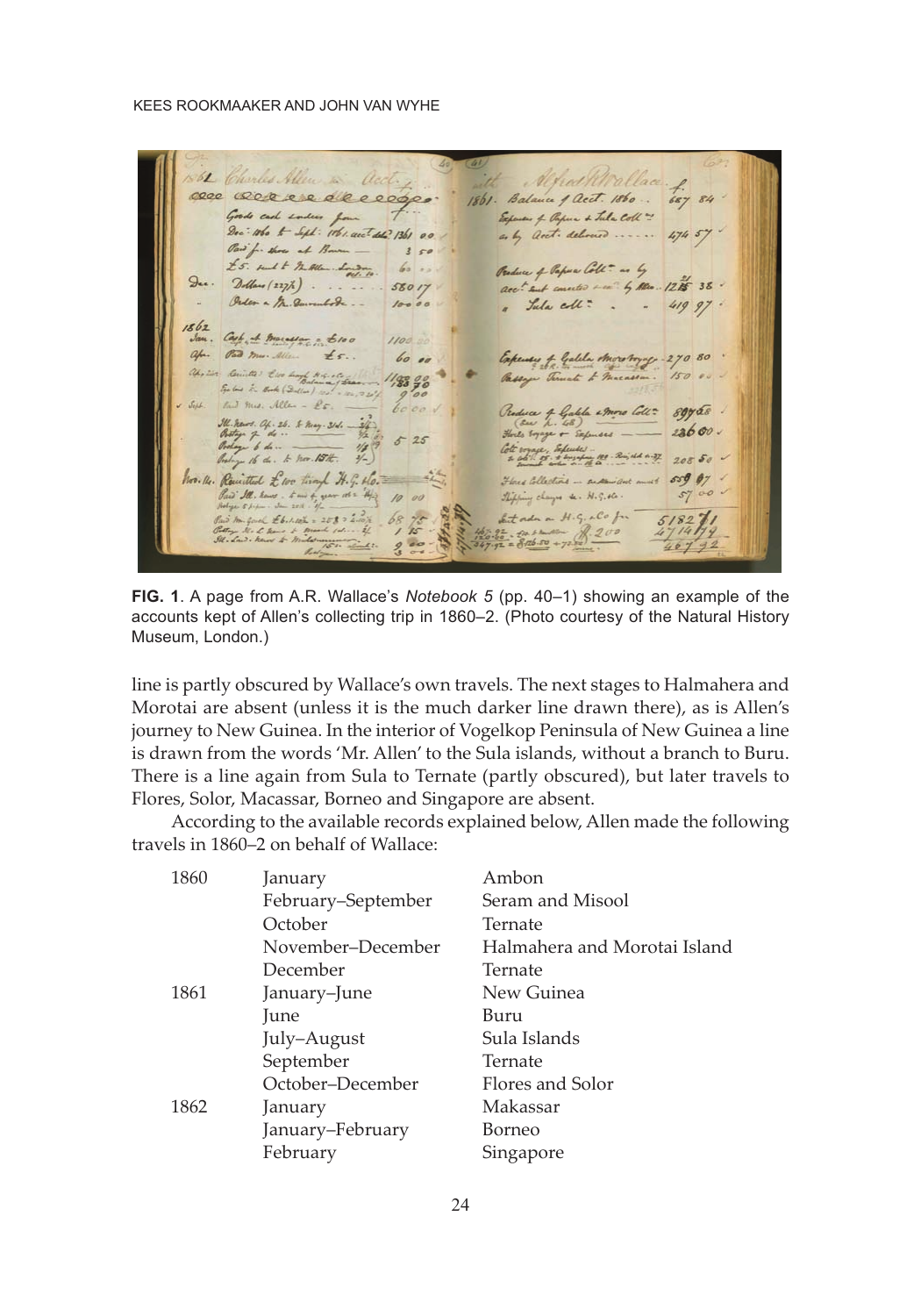### *Ambon*

When Wallace left Ambon on 24 February 1860 Allen was ready to set out to Misool, where Wallace hoped Allen would be able to procure skins of birds of paradise.<sup>40</sup> He had found him two assistants: 'An Ambon Christian named Theodorus Matakena, who had been for some time with me, and had learned to skin birds very well, agreed to go with Allen, as well as a very quiet and industrious lad named Cornelius, whom I had brought from Menado.<sup>'41</sup> Wallace paid one of these (named Hiodones, possibly a surname, in the accounts) wages for the first eight months (80 guilders) followed by a ninth month in Ternate (8 guilders).<sup>42</sup> The second assistant does not appear in the accounts. On 14 February 1860 Wallace had written to Stevens in London to order 'three cheap small double-barrelled guns' to be sent 'overland to Ternate, to be ready for my next year's campaign to New Guinea*.* They are absolutely necessary for me, as I have now with me Charles Allen, who went out with me, and we must have a double quantity of tools to work with.<sup>'43</sup>

#### *Seram and Misool*

Allen spent about eight months on Misool, a small island between Seram and New Guinea from February to September 1860. According to the accounts, Allen travelled from Ambon to Wahai on Seram (cost 15 guilders) and onwards to Misool (25 guilders).<sup>44</sup> A house was rented in Misool for 4 guilders (duration unknown). There are further entries for passage from Misool to Wahai (10 guilders), from Wahai to Waigama on Misool (25 guilders) and from Waigama to Ternate (30 guilders). An entry of 'boys passage to Ambon' was deleted, but it is likely that the two assistants returned to Ambon from Ternate in 1860.

From late February 1860 Allen stayed at Lelintah (Silinta) on the south coast of Misool for about 4½ months.<sup>45</sup> After he wrote to Wallace that he was sick and short of supplies, the latter made arrangements to meet him in June 1860. However, bad weather prevented him landing on Misool between 17 June (leaving Seram) and 5 July (arriving on Waigeo). About the same time, Allen travelled in the opposite direction to Wahai to look for Wallace, only to find that he had already left. Allen probably reached Seram around 1 July 1860, and stayed for 2½ months (July– September 1860). He then went back to Misool, staying for two weeks on the north coast (near Waigama), and took the last prao of the season to Ternate, where he probably arrived in mid-October 1860.46

Carl von Rosenberg (1817–88), a German naturalist, was stranded at Lelintah from 3–9 July 1860 due to adverse weather conditions. Although he aimed to enrich his natural history collections there, he found the wildlife depleted after Allen's thorough collecting activities:

<sup>40</sup> Wallace (1862b). <sup>41</sup> Wallace (1869, I: 476). <sup>42</sup> *Notebook 5*: 31.

<sup>43</sup> Wallace (1860). <sup>44</sup> *Notebook 5*: 32.

<sup>45</sup> Wallace (1869, II: 384). <sup>46</sup> Ibid.: 382.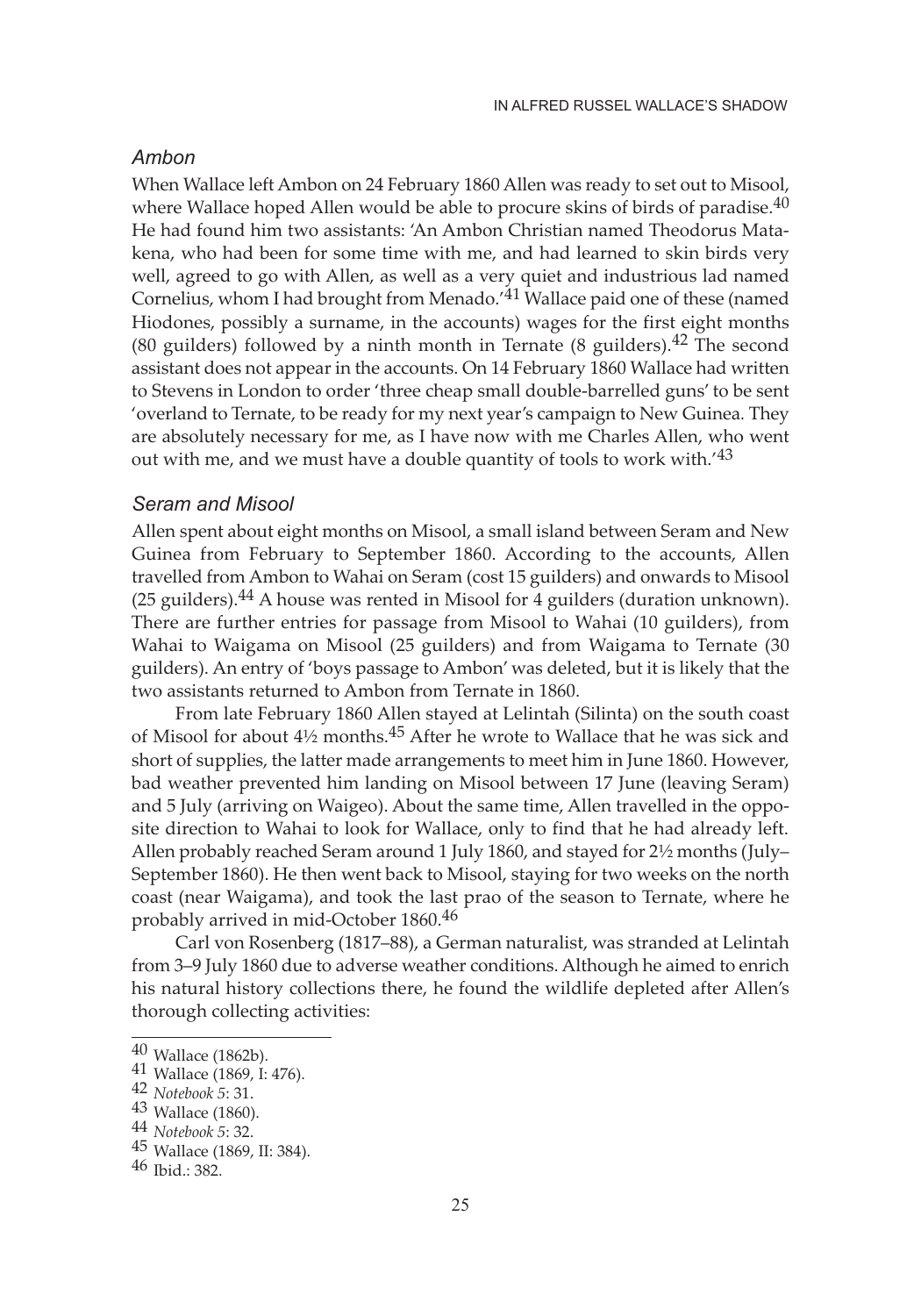Naturally I used my involuntary stay as much as possible to enrich my natural history collections and to obtain information on people and places. The zoological results were rather limited, since a taxidermist of my friend Wallace had been for two months at Lelinta for the same purpose and had combed the whole neighbourhood so thoroughly that little remained to shoot or to catch.<sup>47</sup>

Rosenberg is vague about meeting Allen in Silinta, and it could well be that he was informed about Allen's stay without actually contacting him. If Rosenberg did meet Allen at the time, Allen must have left very soon afterwards to look for Wallace in Seram.

Allen collected mammals, birds, beetles, butterflies and land shells for Wallace.<sup>48</sup> On Seram he collected 789 butterflies and moths, 783 beetles, 609 miscellaneous insects and 168 birds; on Misool 1083 butterflies and moths, 5245 beetles, 2596 miscellaneous insects, 503 birds and 188 land shells. He also found (place unstated) 3 pairs of eggs, 1 cassowary egg, 24 mammals and 8 birds of paradise. The total amount of Allen's earnings was 1382.04 guilders.

Wallace sent specimens collected by Allen on Misool and Seram to England in January 1861, in the same consignment as his own collections from Seram and Waigiou, together totalling 13,651 items. The birds obtained by Allen on Misool (representing 100 species) were described by G. R. Gray.<sup>49</sup> Mees listed a specimen of *Gallinago megala* in NHM labelled as collected on Misool in 1860 by Wallace.50

#### *Ternate*

Allen arrived in Ternate around mid-October 1860.<sup>51</sup> When Wallace reached the island on 5 November, he asked Allen to explore the neighbouring island of Halmahera (Gilolo), leaving Ternate again on 3 January 1861 bound for Timor.

#### *Halmahera and Morotai*

From Ternate Allen travelled through Halmahera, taking a route from Jailolo, along the east coast northward to Galela, where he crossed the strait to Morotai (Morty) Island. His trip lasted 'two or three months', $52$  which must have been between November 1860 and March 1861.<sup>53</sup> In Wallace's accounts kept for Allen, there are several entries dated between 17 and 29 December 1860, including the last one of a large cash advance of 350 guilders.<sup>54</sup> Allen must have been on Ternate at the time, and therefore could have gone to Halmahera either for a month in November– December, or for a rather more extended period in January–February 1861 after Wallace's departure.

<sup>47</sup> Translated from Rosenberg (1878: 376). <sup>48</sup> *Notebook 5.*

<sup>50</sup> Mees (1980).<br>51 Wallace (1869, II: 385).<br>52 Ibid.: 14.

<sup>53</sup> Baker (2001: 293). <sup>54</sup> *Notebook 5*: 36.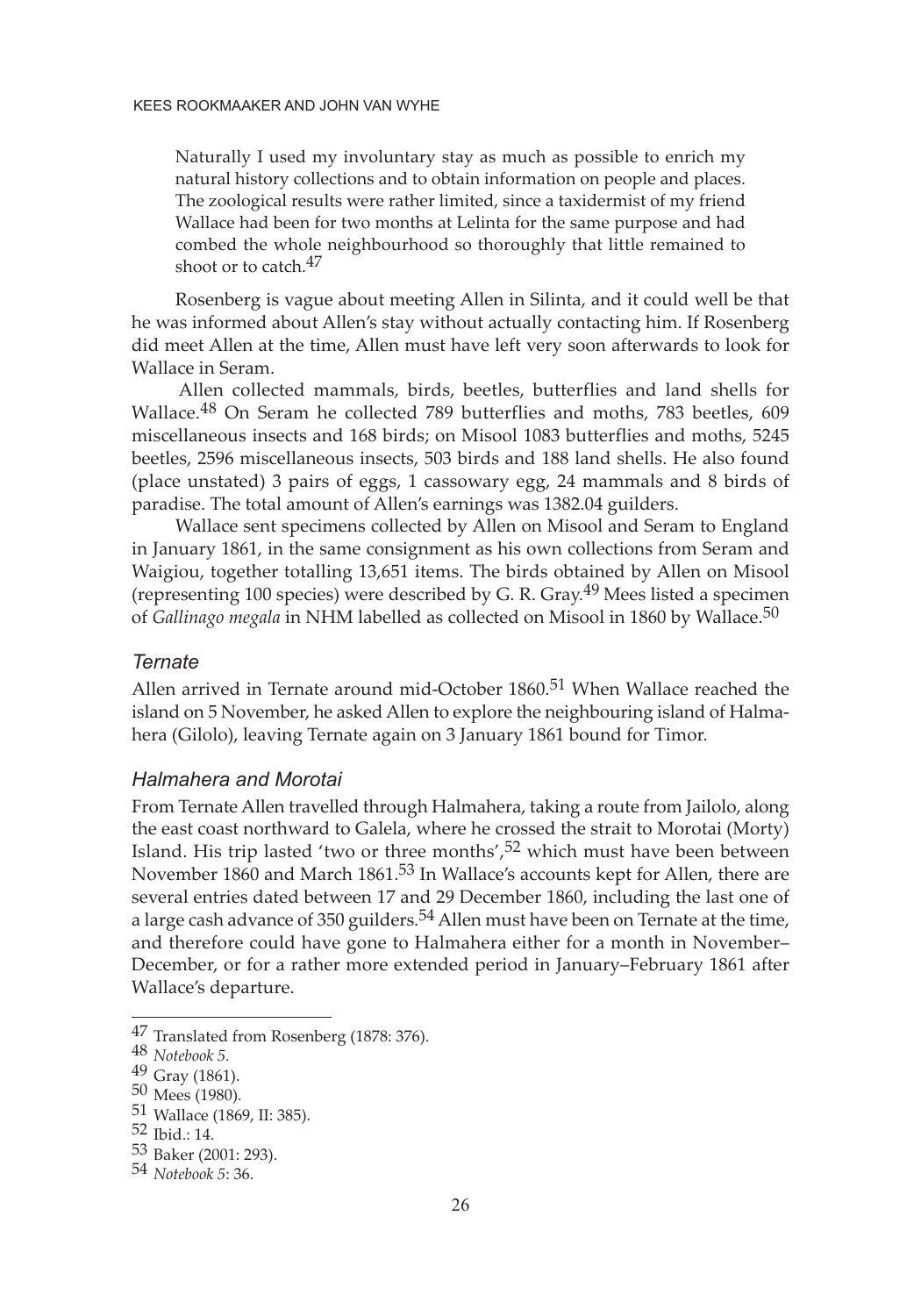A shorter journey to Halmahera in 1860 can be inferred from a letter written by Wallace to Stevens on 7 December 1860, saying that 'C. Allen starts in a week or two for N. Guinea—to the true locality for the rarer Birds of Paradise, and I trust he may be successful.<sup>'55</sup> If that was the plan, maybe Wallace wrote while Allen was expected back in the middle of December to prepare for his New Guinea trip. This timeline is supported by the diary of German missionary Johann Gottlob Geissler (1830–70), who left Ternate bound for New Guinea during the last days of 1860, in the company of an unnamed naturalist.<sup>56</sup> While Allen would have been pleased to have been described as a naturalist, this appears to confirm that he reached Salawatti in the company of Geissler in January 1861.

Wallace did not include any Halmahera (Gilolo) specimens in his shipment to Stevens sent in January 1861; these were included in the next consignment of July 1861.<sup>57</sup> Wallace mentions 'large collections of birds and insects' obtained on separate occasions in Halmahera by Allen and his other assistant called Ali.<sup>58</sup> Baker stated that *Notebook 5* does not specify the collections made in Gilolo and Morty, assuming that they were combined with animals obtained in New Guinea.<sup>59</sup> He overlooked the list of 'C. Allen's Galela & Moro Coll.', where Galela is a town in northeastern Halmahera and Moro short for Morotai Island.<sup>60</sup> The Halmahera collections consisted of 463 birds and 2 eggs, 9 mammals (7 bats, 1 cuscus, 1 pig's head), 315 butterflies, 110 moths, 4022 beetles, 1460 miscellaneous insects and 36 land shells. The total amount paid for these collections was calculated by Wallace as 897.58 guilders.

Allen collected both sexes of the rare butterfly *Iphias sulphurea*, which were later mentioned by Wallace.<sup>61</sup> Smith listed Hymenoptera from Gilolo and Morty.<sup>62</sup> Birds collected by Allen were included in shipments to England on 20 July 1861 and in November 1861. Some birds from these localities were described for the first time by Wallace:63 *Loriculus amabilis, Tanysiptera doris, Acrocephalus insularis, Butalis hypogrammica, Criniger simplex, Tropidorhynchus fuscicapillus* and *Erythrura modesta*. J. E. Gray named a new species of bat *Cynopterus albiventer* from Morty.64

#### *New Guinea and Buru*

Allen must have reached New Guinea in the company of the missionary Geissler in early January 1861. His stay in the country could have lasted about five months before he proceeded to Sula *via* Buru (Bourru) Island. Wallace recorded a number

<sup>55</sup> Wallace (1861).<br>56 Haga (1884: 157).<br>57 Baker (2001: 294).<br>58 Wallace (1869, II: 14).<br>59 Baker (2001: 293).<br>60 Notebook 5: 48.<br>61 Wallace (1863c).

<sup>62</sup> Smith (1865).<br>63 Wallace (1862a).<br>64 Gray (1863).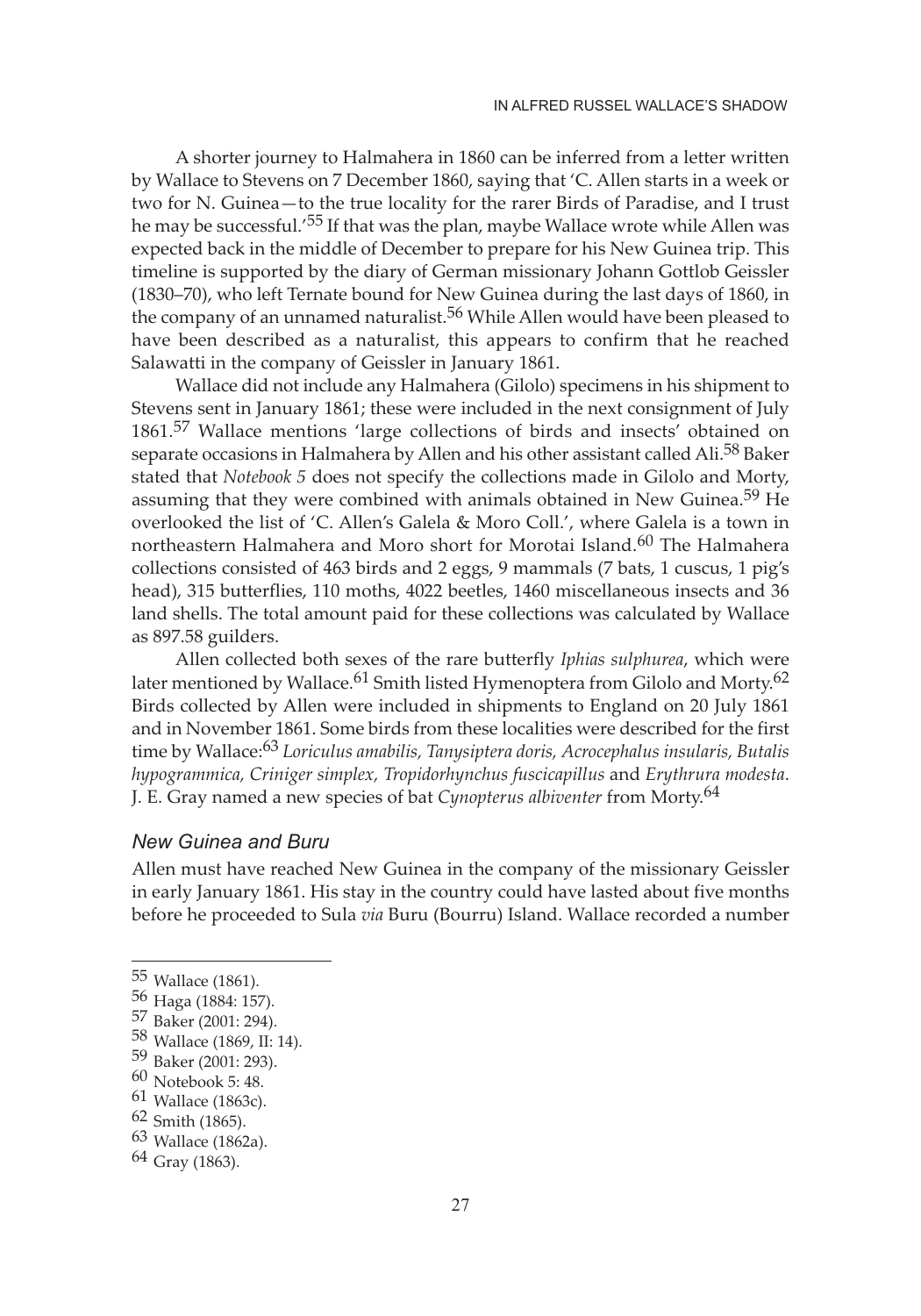of financial transactions dated 19 June 1861 at Bourru<sup>65</sup> as well as a list of Allen's 'Papuan Collection received at Bouru' dated June 1861.<sup>66</sup> Wallace was in Buru from 4 May to 21 June 1861; there he stayed in Waypoti for most of the time. In his manuscript list of birds collected at Buru, he mentioned on 10 June 'Ch. at Cajeli!' (having just arrived from New Guinea), on 11 June 'Ch. Allen came pm', on 14 June 'C. Allen returned am' and on 21 June 'Charles left'.67 Clearly, Allen travelled direct from New Guinea to Buru, where Wallace had waited for him before moving back to Ternate for the last time (26 June–4 July). This explains how Wallace was able to include both Allen's Gilolo collection and his New Guinea collection (delivered at Buru) in his shipment sent from Surabaya (Java) on 20 July 1861.

Allen used Wallace's prao fitted out at Goram for his journey to New Guinea.<sup>68</sup> Accompanied by a (probably native) lieutenant and two soldiers provided by the Sultan of Tidore, he first landed at Salawatti (Salwatty), an island off the western extremity of New Guinea. He then moved to Sorong on the west coast of the Vogelkop Peninsula and tried to penetrate into the interior of the peninsula in search of birds of paradise.

*Notebook 5* has two slightly different lists of Allen's 'Papuan' (p. 35) or Salwatty and New Guinean (p. 39) collections. Apparently the first list was provided by Allen, while the second one shows calculations made by Wallace. According to the latter, the collection consisted of 468 birds, 22 birds of paradise, 11 mammals, 843 butterflies, 4166 beetles, 2313 miscellaneous insects and 419 land shells. The total earnings of Allen for his efforts were calculated at 1221.38 guilders.

Wallace sent these collections to England as part of his consignment mailed from Surabaya on 20 July 1861, listed as 'N.Guinea Birds & Mammals'. The British Museum purchased from Stevens first 85 Lepidoptera and Coleoptera and later 346 Hymenoptera, Diptera and Hemiptera collected on 'New Guinea and Salwatty'.<sup>69</sup> Diptera from these localities were described by Walker<sup>70</sup> and Hymenoptera by Smith.<sup>71</sup>

Allen clearly had trouble obtaining birds of paradise, $72$  but he was able to collect 10 specimens of '*Seleucides alba*' (the Twelve-wired Bird of Paradise, *Seleucidis melanoleuca*) as well as 12 examples of '*Paradisea papuana*' (Lesser Bird of Paradise, *Paradisaea minor*) and *P. regia* (King Bird of Paradise, *Cicinnurus regius*). A few birds from other groups were described by Wallace: 'The birds now brought before the Society were collected by my assistant, Mr. Allen, on his last voyage.<sup>'73</sup> These included five species thought to be new, but two of these had actually previously

<sup>65</sup> *Notebook 5*: 36.

<sup>66</sup> *Notebook 5*: 35.

<sup>67</sup> *Notebook 5*: 48, 49, 52.

<sup>69</sup> Baker (2001: 295).<br>70 Walker (1865a, 1865b).<br>71 Smith (1865).<br>72 Wallace (1869, II: 421).<br>73 Wallace (1862c).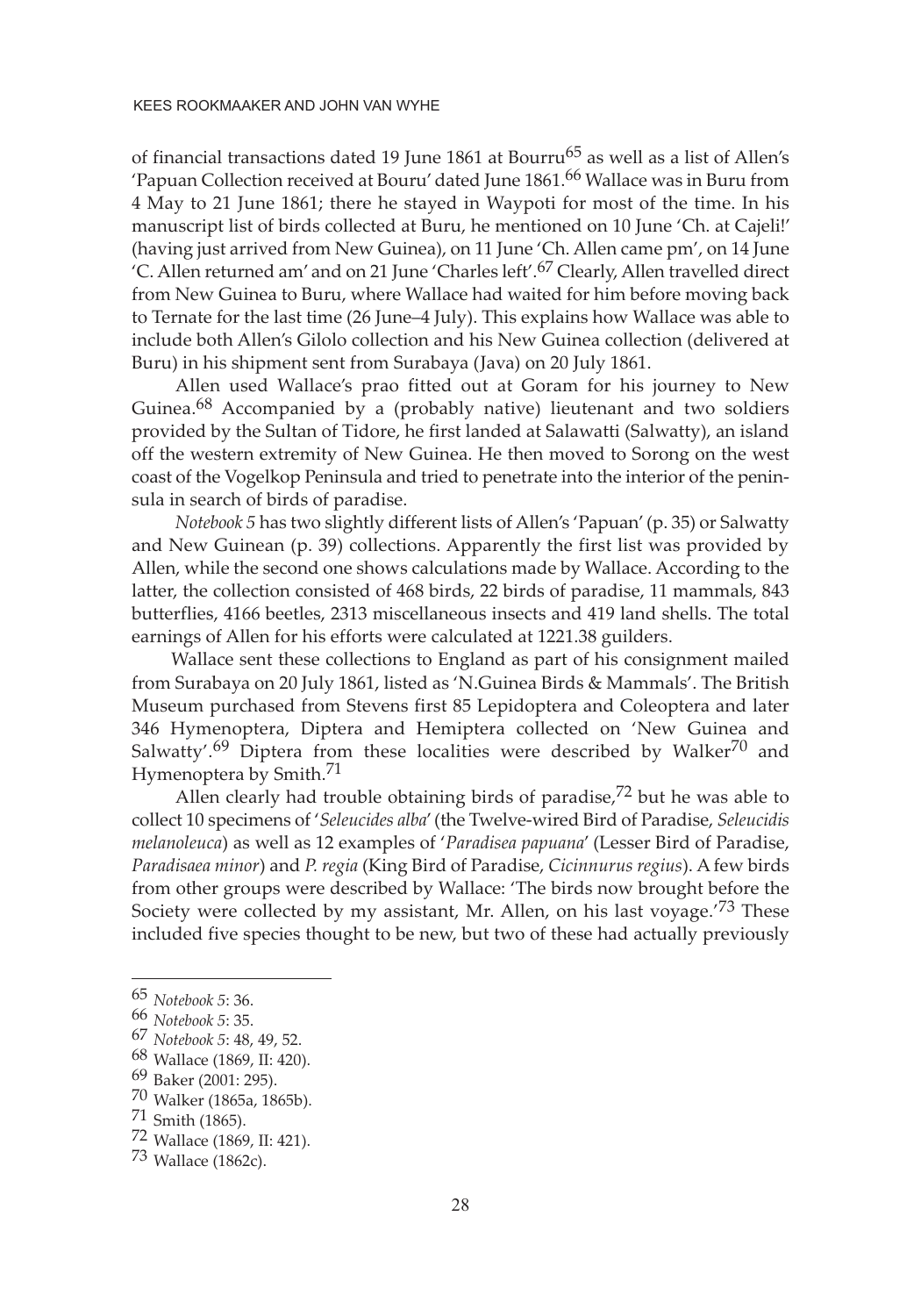

**FIG. 2**. The Orange-bellied Fruit Dove (*Ptilonopus iozonus humeralis*), first described by A. R. Wallace in 1862 from a specimen collected by Charles Allen in New Guinea. (From *Proceedings of the Zoological Society of London* 1862, pl. XIX, drawn and engraved by Joseph Wolf, 1820–99.)

been named: Red-fronted Lorikeet *Charmosyna rubronotata* (Wallace, 1862), Blueblack Kingfisher *Todiramphus nigrocyaneus* (Wallace, 1862), Broad-billed Fairy-wren *Malurus grayi* (Wallace, 1862) besides the Golden Myna *Mino anais* (Lesson, 1839) [*Gracula pectoralis*] and Orange-bellied Fruit-Dove *Ptilinopus iozonus* (G.R. Gray, 1858) [*Ptilonopus humeralis*] (Fig. 2).

## *Sula Islands*

After his visit to New Guinea Allen 'went to the Sula Islands, and made a very interesting collection'.<sup>74</sup> Allen travelled from New Guinea to Buru and onwards to the Sula Islands without passing Ternate according to the map showing Allen's routes.75 The dates of Allen's visit are again uncertain. Wallace mentioned that 'I arranged with my assistant, Mr. Allen, to go there [Sula] for two months. Owing to bad weather, ill health, and the usual troubles about boats, men, and provisions, he obtained but a very small collection, made on the southern and eastern islands. Only forty-eight species of birds were obtained, yet out of these there were seven new species.<sup>'76</sup> Baker suggested that the period of two months was August and

<sup>&</sup>lt;sup>74</sup> Wallace (1869, II: 385).<br><sup>75</sup> Wallace (1869).<br>76 Wallace (1863a: 333).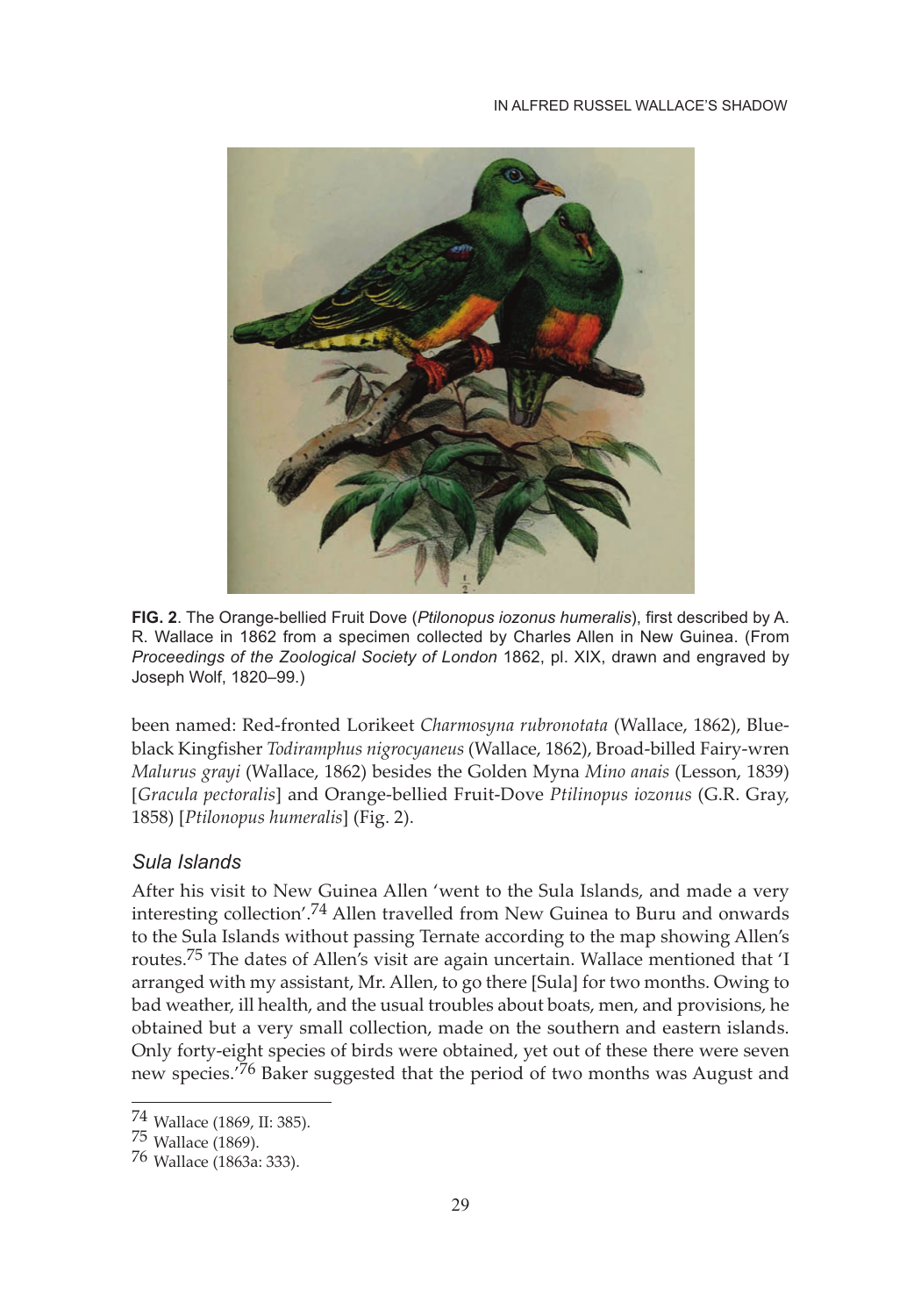September 1861 upon his return from New Guinea.<sup>77</sup> It is more likely that it was July and August, after having left Wallace in Buru on 21 June 1861.

According to Wallace's list of the Sula collections,<sup>78</sup> Allen collected 353 birds, 558 beetles, 332 butterflies and moths, 487 miscellaneous insects and 35 land shells; for these he was paid a total of 419.97 guilders.

Allen worked on the southern and eastern Sula Islands [Sanana and Magole islands]. His specimens were included in Wallace's shipment of 1 October 1861 from Batavia. The Hymenoptera were described by Smith together with specimens from other locations.<sup>79</sup> The British Museum purchased birds of Sula from Stevens in December 1861 (28 specimens), including ten species not previously represented in their holdings: *Loriculus sclateri, Psitteuteles flavoviridis, Oriolus frontalis, Criniger longirostris, Pitta crassirostris, Pelargopsis melanorhynchus, Chibia pectoralis, Artamus monachus, Hypotaenidia sulcirostris* and *Rallina minahassa*. 80

## *Ternate*

Three entries in Wallace's accounts appear to show that Allen passed Ternate after his stay in the Sula Islands. In *Notebook 5* (p. 37) Wallace wrote in the margin that 'Allen returned Ternate 1 September 1861', a rare instance where place and date are clearly combined. There is an entry of an advance of 'cash of Mr. Jungmichel' [without locality] dated 1 September and one for a 'passage Ternate to Macassar' costing 150 guilders without date. $81$  Wallace had obviously left the financial transactions to a trusted person in Ternate, Johann Alexander Jungmichel (b.1823), the son of the deceased vicar.

Ternate may have been the nearest place where Allen could easily obtain passage to other parts of the archipelago. He would have taken the monthly steamer from Ternate via Menado to Makassar, leaving Ternate around 10 September 1861. He may well have packed all his collections in boxes and sent them on the same steamer to Batavia via Surabaya to be delivered to Wallace when he reached the Javanese capital. The Sula collections were largely included in Wallace's consignment sent from Batavia on 1 October 1861.

## *Flores and Solor*

Wallace said that Allen's 'next journey was to Flores and Solor, where he obtained some valuable materials',  $82$  but the route is not shown on his map. Allen would have spent 'two months'  $83$  or 'nearly four months'  $84$  or 'some months in Flores, which he found very similar in character to Timor and equally unproductive of

<sup>77</sup> Baker (2001: 295). <sup>78</sup> *Notebook 5*: 38.

<sup>79</sup> Smith (1865). <sup>80</sup> Baker (2001: 296). <sup>81</sup> *Notebook 5*: 36.

<sup>82</sup> Wallace (1869, II: 385).<br>83 Wallace (1905: 395).<br>84 Wallace (1863b: 480).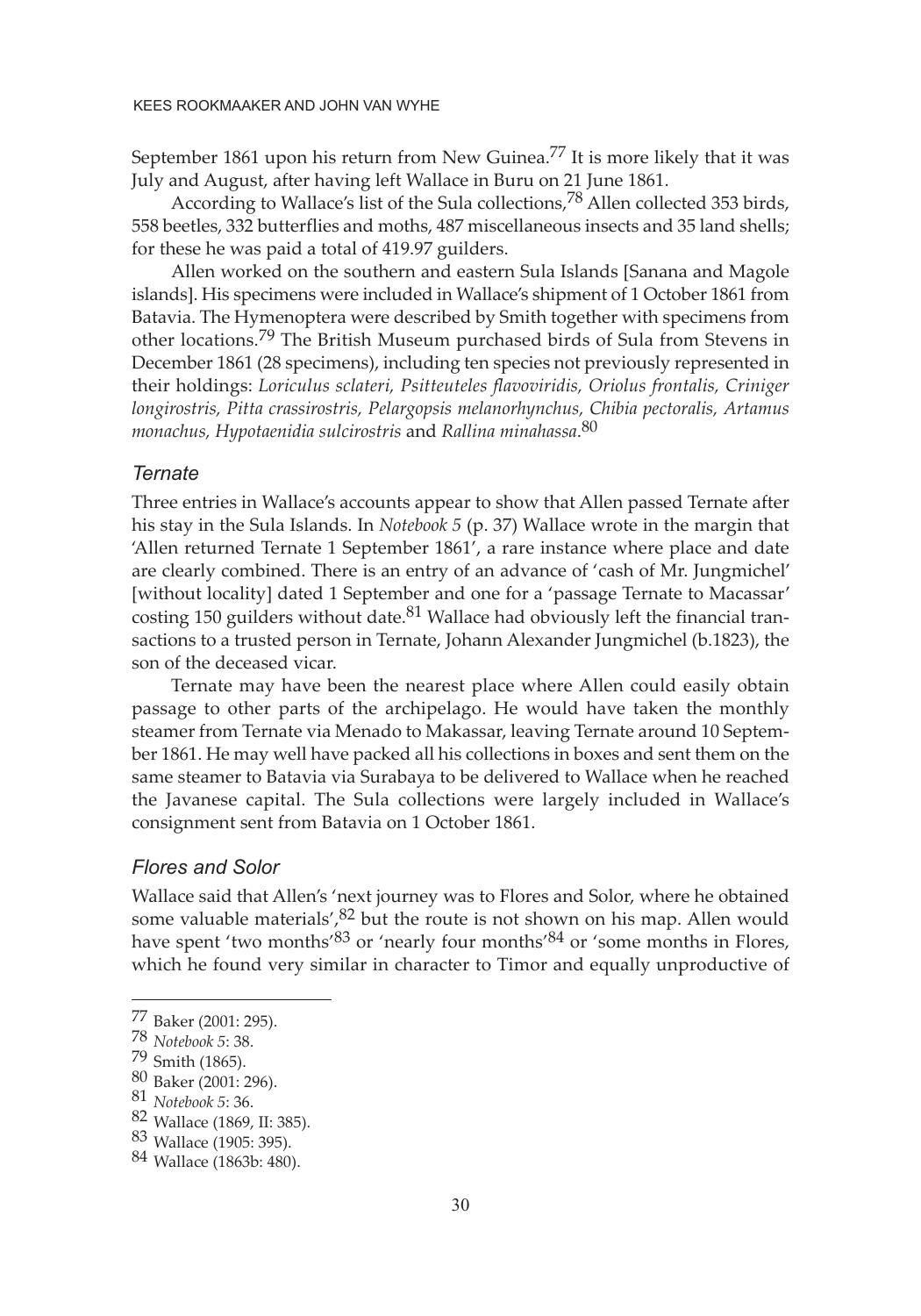insects'.85 Flores was reached relatively easily from Makassar. It is likely that Allen's visit to Flores and Solor must be dated between late September or early October and mid-December 1861.

There is no evidence on which localities in Flores Allen visited. Mees speculates that he probably worked in the eastern part of the island near Larantuka. $86$ Wallace could not be more specific; he wrote to Weber that 'he had no further information which region of Flores was visited by Ch. Allen' [translated].<sup>87</sup>

There is no breakdown of Allen's collections in Flores in *Notebook 5*. An entry in the accounts for the cost of the Flores collections calculated at 559.67 guilders says 'see Allen's account'. Probably Wallace accepted Allen's calculations, but did not copy the details into his own records. Wallace listed 86 species of birds obtained by Allen in Flores.<sup>88</sup> According to Mees,  $89$  a few of these records are doubtful, being either based on misidentification or on specimens erroneously labelled as having been obtained on Flores. He mentions the case of *Munia ferruginea* (= *Lonchura malacca ferruginosa*) confined to Java and of *Trichoglossus euteles* known from Timor and islands between Lomblen and Nila. Mees cautions to consider critically any species recorded from Flores by Allen only, if unconfirmed by subsequent collectors. The British Museum obtained 23 birds from Flores in a mixed batch bought from Stevens in December 1863, including new specimens *Rhipidura diluta, Pachycephala fulvotincta, Taeniopygia insularis, Sporaeginthus flavidiventris, Zosterops aureifrons, Dicaeum ignifer, Osmotreron floris* and *Accipiter sylvestris*. 90

#### *Borneo*

Wallace had arranged for Allen to visit Coti (Koti) on the Mahakam River on the east coast of Borneo before proceeding to Surabaya (Java) and Sumba Island.<sup>91</sup> There is an entry in the accounts for 'cash at Macassar' dated January 1862.<sup>92</sup> Allen would have travelled from Flores via Makassar to Borneo, where he may have arrived in early January 1862. He was 'seized with a terrible fever on his arrival at Coti, and after lying there for some weeks, was taken to Singapore in a very bad condition'.<sup>93</sup> The accounts list the costs of travel to Coti (55 guilders) and to Singapore (100 guilders), but there is no entry for any collections made in Borneo. Probably Allen was too sick to achieve anything in natural history.

<sup>85</sup> Wallace (1873: 288). <sup>86</sup> Mees (2006: 10). <sup>87</sup> Weber (1890: vii). <sup>88</sup> Wallace (1863b). <sup>89</sup> Mees (2006). <sup>90</sup> Baker (2001). <sup>91</sup> Wallace (1869, II: 385). <sup>92</sup> *Notebook 5*: 40.

<sup>93</sup> Wallace (1869, II: 385).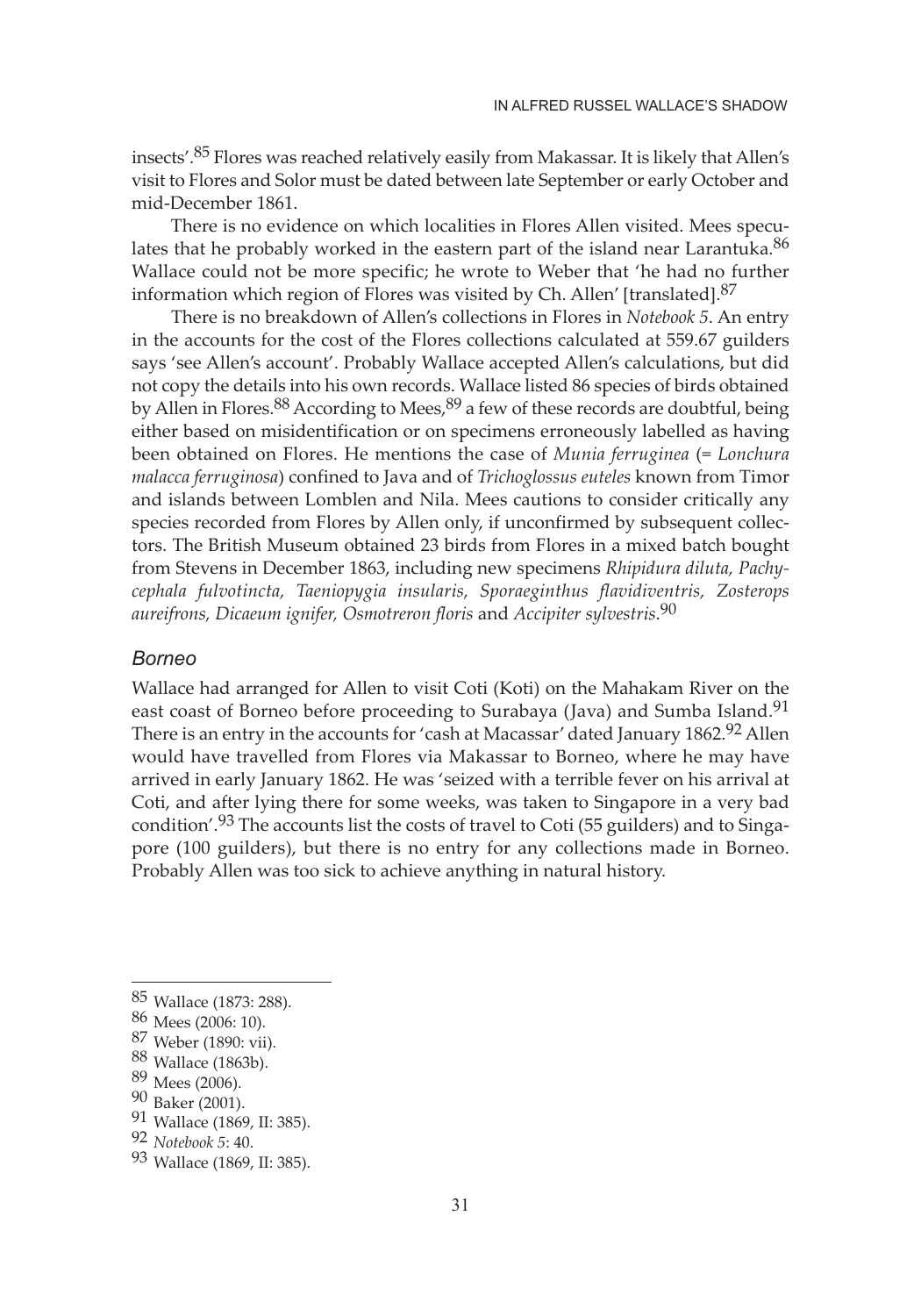#### *Singapore*

There is no indication that Wallace expected to see Allen before he returned home. They probably only met on four occasions during Allen's two years' activity as an independent collector: January 1860 in Ambon, November and December 1860 in Ternate, and June 1861 in Buru.

There is an obituary in the *Singapore Free Press and Mercantile Advertiser* (19 July 1904) which reveals, for the first time, that during the final years of his stay Wallace was befriended by John Fisher, a businessman in Singapore. The obituary claimed that Wallace was a frequent guest of Fisher, and it seems likely that he also spoke favourably of Allen to secure him employment.

Allen reached Singapore after Wallace had departed for England on 8 February 1862. It is likely that any remaining collections were shipped by Allen to Wallace in the early part of the year. Wallace and Allen never met again. They may have kept in touch, even if only occasionally, because in his memoirs Wallace mentioned that Allen married, had a family and even that he had died.<sup>94</sup>

Wallace stated a total number of 125,660 specimens resulted from his stay in the Malay Archipelago.<sup>95</sup> The extent of Allen's collections during 1860–2 are recorded in *Notebook 5*, except those obtained in Flores for which no breakdown has been found (Table 1). It shows that Allen collected over 28,438 insects, birds, mammals and shells during this period. Allen's collections were, of course, integrated into those made by Wallace, but clearly amounted to about a quarter of the total. Nevertheless, his involvement was only cursorily mentioned in Wallace's books. All specimens still preserved in British museums are credited to Wallace, never to Allen. Baker showed that Allen was involved in labelling specimens meant for Wallace's private collection, and two examples of labels in his hand, with single letters only, are illustrated.<sup>96</sup> Both Baker and Mees suggest that Wallace did not acknowledge the full extent of Allen's contributions to the collecting enterprise.<sup>97</sup> For instance, 'there is an *Accipiter fasciatus wallacii*, occurring on Flores [collected by Allen], and numerous other species bear Wallace's name', while Allen 'has not been honoured a single time in such a manner'.<sup>98</sup> However, this was probably to be expected at the time, in a situation where Wallace was the main collector and Allen the paid assistant. Joseph Conrad's character Stein, a philosopher-naturalistadministrator in the East Indies of the novel *Lord Jim* (1900), was partly modelled on Allen's life,99 while Allen appeared under his own name in the short story *Freya of the Seven Isles* of 1912, together with other persons mentioned by Wallace.100

The financial accounts kept by Wallace in favour of Allen<sup>101</sup> show that Wallace paid a total of 4480.64 guilders for specimens and 702.07 guilders for travel

<sup>94</sup> Wallace (1905, I: 340).<br>95 Wallace (1869, I: xiv).<br>96 Baker (1995: 169, 183).<br>97 Baker (2001); Mees (2006).<br>98 Mees (2006: 10).<br>99 Sherry (1966: 143).<br>100 Resink (1961).<br>101 *Notebook 5*: 30–1, 36–7, 40–1.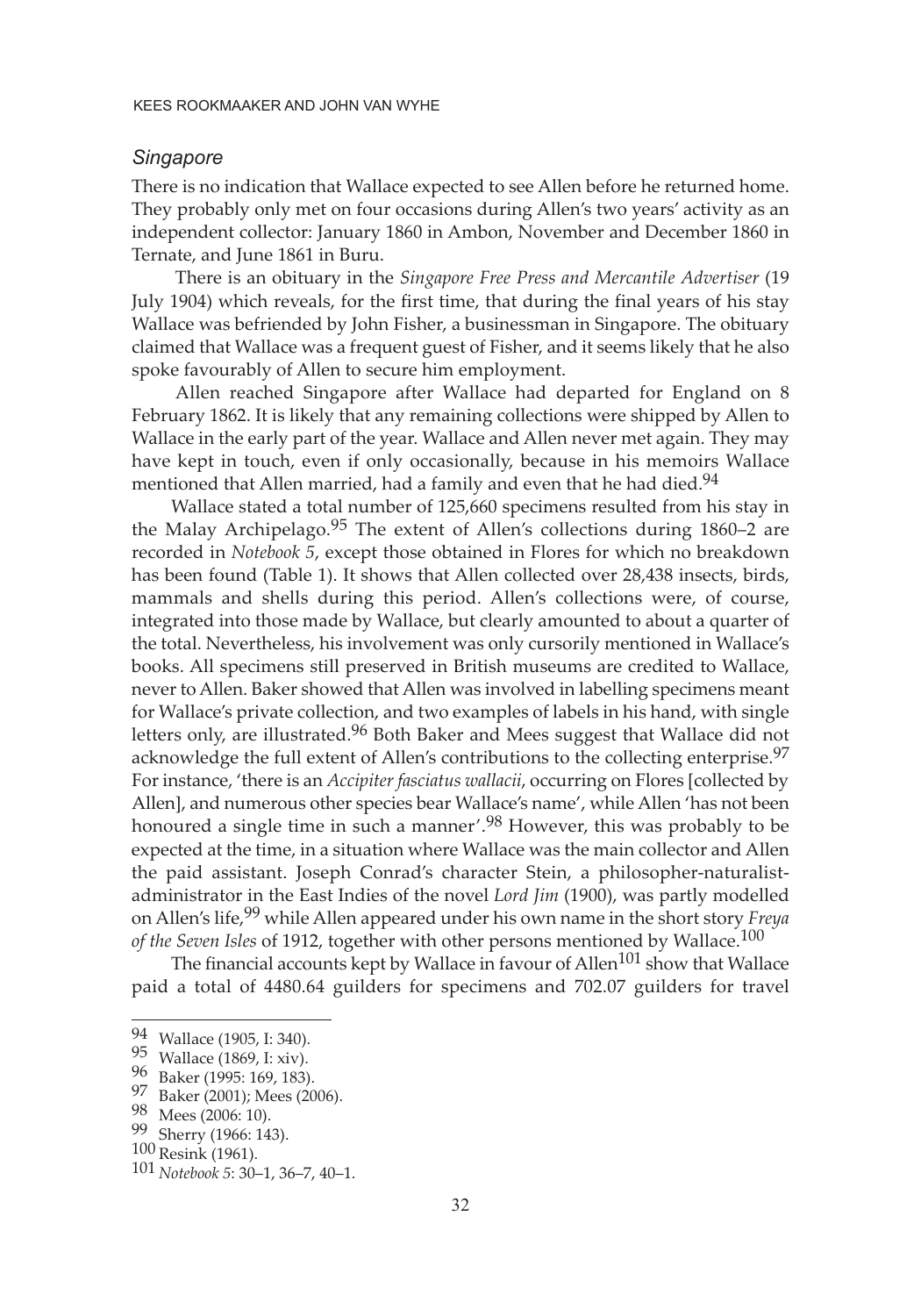expenses, making a total of 5182.71 guilders (Table 1). Compared to other conversions in the account, this translates to about \$1800 or £500 at the time. To put this in context, Wallace (on 14 February 1864) advised Lyell that a (British) mining engineer in Borneo at the time would expect to be paid about £65 monthly. Allen received part of his payment during the time of his travels (presumably for personal expenses), while some money was transferred to 'Mrs. Allen', presumably Charles's mother. At the end of the journey, Allen was paid another \$200 or about  $\text{\textsterling}70$ . He was, therefore, reasonably well rewarded, but it did not leave him any savings to set himself up in business.

| Place/Type   | Coleoptera | Lepidoptera | Misc.<br>Insects | <b>Birds</b> | Mammals | <b>Shells</b> | Amount<br><i>(guilders)</i> |
|--------------|------------|-------------|------------------|--------------|---------|---------------|-----------------------------|
| Ambon        |            |             |                  |              |         |               |                             |
| Misool       | 5245       | 1083        | 2596             | 511          | 24      | 188           | 1382.04                     |
| Seram        | 783        | 789         | 609              | 168          |         |               |                             |
| Halmahera    | 4022       | 425         | 1460             | 463          | 9       | 36            | 897.58                      |
| New Guinea   | 4166       | 843         | 2313             | 490          | 11      | 419           | 1221.38                     |
| Sula         | 558        | 332         | 487              | 353          |         | 35            | 419.97                      |
| Flores       | ?          | ?           | ?                | ?            | ?       | ?             | 559.67                      |
| Borneo       |            |             |                  |              |         |               |                             |
| <b>TOTAL</b> | >14.774    | >3472       | >7465            | >1985        | >44     | >678          | 4480.64                     |

**TABLE 1.** Specimens Collected by Charles Allen on Behalf of A. R. Wallace, 1860–1862

## **Marriage and Tin Mining in Carimons, 1862–1865**

In the obituary published in the *Daily Advertiser* (8 July 1892) it is stated that on Allen's return to Singapore, 'His next visit was to the Carimons, whither he proceeded with a 'Mr. Hartmann' in connection with tin mining business.' Pulau Karimon Besar, an island about 20 miles west of Singapore, was at the time part of the Dutch East Indies (now Indonesia). It had only a small indigenous population; its main asset was tin ore. In 1854 the potential for tin mining on the island was surveyed by Arend Nicolaas van den Berg, a businessman on the neighbouring island of Sumatra.<sup>102</sup> He negotiated a concession with the ruler of Riau, Raja Mohammed Yusuf, ratified by the Dutch authorities in 1860, resulting in the registration of the Karimon Tinmijnen Maatschappy in Amsterdam. The first manager arrived in Singapore in April 1862 to recruit the (mainly Chinese) workforce, before proceeding to Karimon to build houses and a pier, to construct roads, to dam the rivers and cut some of the forest. Four mines were soon operational and provided employment for some 50 men.<sup>103</sup> The manager was identified as H. L. J. Haakman, 'directeur-administrateur der Karimon-tinmijnen-maatschappij, te Karimon' in a

<sup>102</sup> Hoëvell (1855). <sup>103</sup> Anon. (1863); Netscher (1863).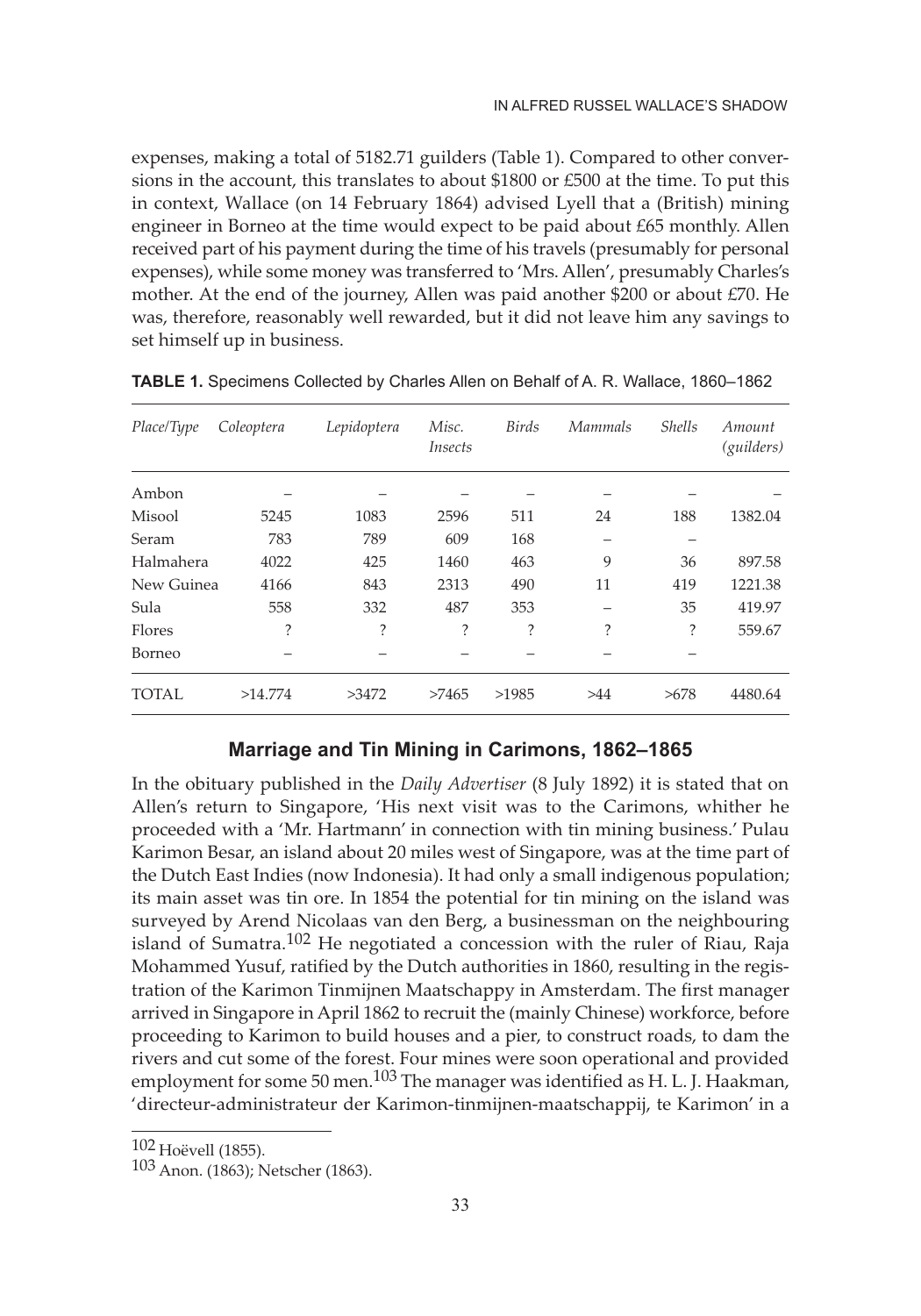list of new members of the Bataviaasch Genootschap van Kunsten en Wetenschappen.<sup>104</sup> 'Hartmann' in the newspaper report of 1892 clearly should have read 'Haakman'. There is no mention of Charles Allen in any of these documents. It is likely that his experience with the Borneo Company mines in Sarawak provided him with an introduction to Haakman, who recruited Allen as an assistant, or maybe to oversee the shipments to Singapore.

Charles Martin Allen, '25 years old and a bachelor', was married on 24 December 1863 to Christina Elizabeth Kulkens, one year his senior, daughter of Gerardus Peter Kulkens. Allen was listed as 'Superintendent of Tin Mine' in the Carimons. Charles and Christina may have met there. Judging from her maiden name she may have been of Dutch (or possibly German) descent. The ceremony at St. Andrews Cathedral in Singapore was performed by the chaplain, Rev. Charles James Waterhouse, and witnessed by Willem Hooglandt and his brother Jan Daniel Hooglandt. Willem Hooglandt was the owner of a general business in Singapore, and it is possible that Allen became acquainted with him as an agent for the mining business in Carimon.

Charles and Christina had eight children, who were all were registered or baptised in St. Andrews Cathedral (Table 2). Allen's stated occupation and abode at the times of the christenings are given in Table 3.

It is unknown how long Allen stayed on the Carimons. He was still listed as a resident on the island when his first child was baptised in June 1864, but by the end of 1865 he had moved to Singapore. Allen (and his family) probably stayed in Carimon for about three years, from around May 1862 to the middle of 1865.

| Name                   |   | M/F Year | Date of Birth | Date of Baptism | Pastor | <b>Note</b>           |
|------------------------|---|----------|---------------|-----------------|--------|-----------------------|
| 1. Elizabeth Christina | F | 1864     | 6 May         | 4 June          | (a)    |                       |
| 2. Amelia              | F | 1865     | 21 October    | 28 November     | (a)    |                       |
| 3. John                | М | 1867     | 6 May         | 31 May          | (a)    | privately<br>baptised |
| 4. Charles Henry       | М | 1868     | 3 July        | 2 September     | (a)    |                       |
| 5. Edith               | F | 1870     | 27 March      | 8 June          | (b)    |                       |
| 6. James Henry         | M | 1873     | 9 June        | 29 July         | (c)    |                       |
| 7. William Martin      | М | 1878     | 15 February   | 29 Jan 1879     | (d)    | privately<br>baptised |
| 8. Annie Beatrice      | F | 1880     | 13 August     | 30 August       | (c)    |                       |
|                        |   |          |               |                 |        |                       |

**TABLE 2.** The Children of Charles Martin Allen and Christina Elizabeth née Kulkens, according to records maintained by the Anglican Church in Singapore

(a) Rev. Charles James Waterhouse (1844–90), Chaplain 1863–9

(b) John Alleyne Beckles (1841–78), College Chaplain from 1868

(c) George Frederick Hose (1838–1922), later Bishop of Labuan and Sarawak 1881–1909

(d) William Henry Gomes (1827–1902), Chaplain at St. Andrews School

<sup>104</sup> Anon. (1864: 123).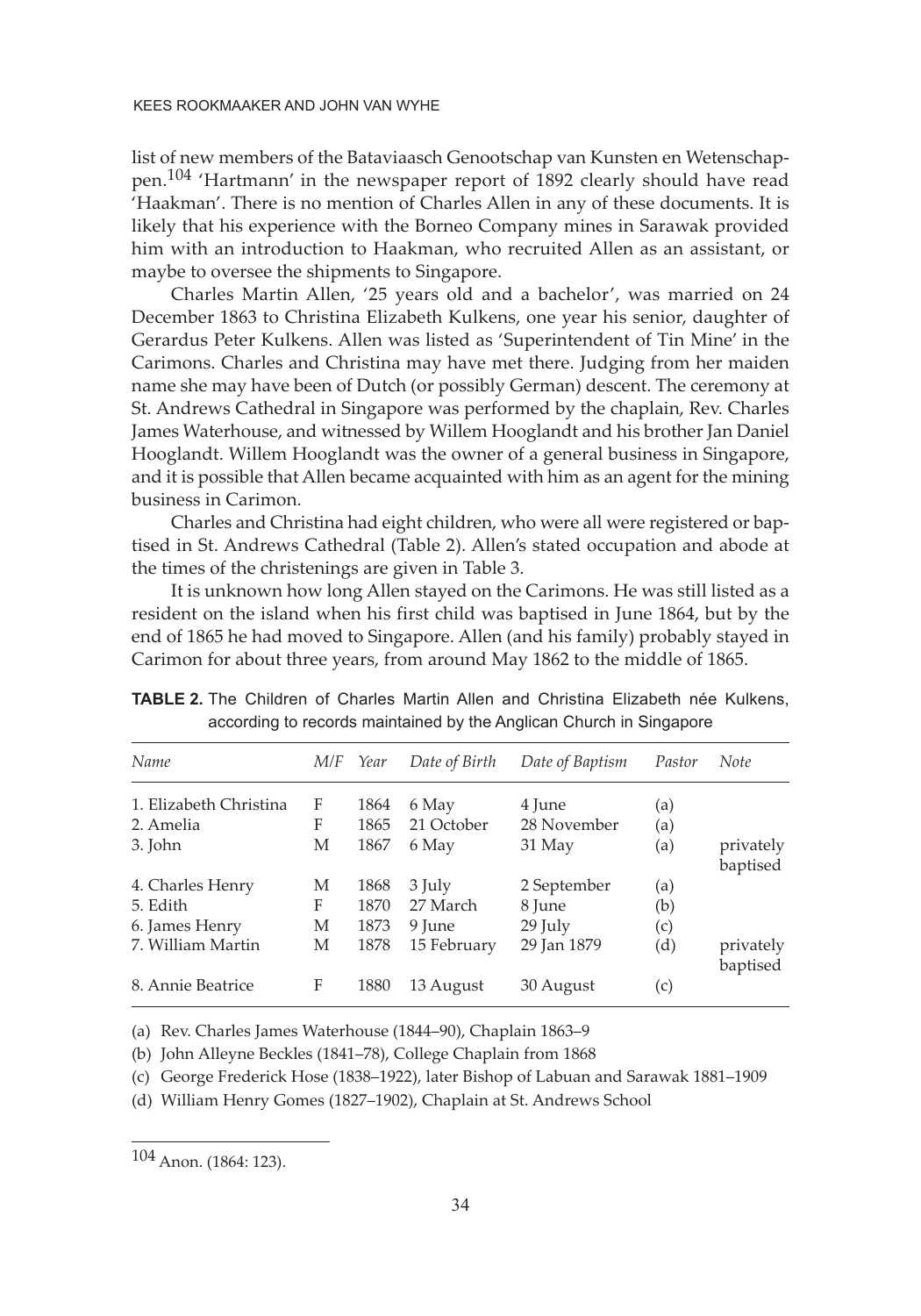| 1864 | Superintendent of tin mines    | Carimons  |
|------|--------------------------------|-----------|
| 1865 | Superintendent of sugar estate | Singapore |
| 1867 | Superintendent of tin mines    | Kallang   |
| 1868 | Mining engineer                | Singapore |
| 1870 | Engineer                       | Singapore |
| 1873 | Mining engineer                | Singapore |
| 1879 | Planter                        | Singapore |
| 1880 | Planter                        | Singapore |
|      |                                |           |

**TABLE 3.** Charles Allen's Occupation and Place of Residence in Baptismal Records

## **Residence in Singapore, 1865–1872**

Three main sources provide information about Allen's professional and family life in Singapore: the newspaper obituaries on his death in 1892 (*see* Appendix); the baptismal records of his children (Table 3) and listings in the various editions of the *Straits* (or *Singapore*) *Directory* from 1869 onwards (Table 4).

As conditions on the Carimons were difficult for Allen's wife and baby, they decided to move to Singapore and stayed there for the rest of their lives. Allen continued to work in the mining industry and also managed an agricultural estate on the outskirts of the city. His working life was largely in the employ of John Fisher, who ran a number of businesses in Singapore and on the Malay Peninsula.

John Fisher (1821–1904) was christened on 9 September 1821 in Matlock, Derby, U.K. (father: John Fisher, mother: Ellen). His presence in Singapore was apparently first recorded in the *Straits Times* of 16 April 1859 when he advertised the work of the Telok Blangah Steam Engineering Works. Between 1864 and 1886 the *Straits Directory* lists him as an engineer and owner of a number of businesses, including the Singapore and New Harbour Telegraph, Singapore Rice Mills, Perseverance Estate, and as director of the Galena Mining Company Limited (Table 5). He was also said to be one of the initiators of a scheme to build a dock at Tanjong Pagar.<sup>105</sup> Fisher retired to England in 1887, settling near his native Matlock, where he constructed a country mansion in Strathmore which he named Chindrass.<sup>106</sup> Amelia Ferrall, his wife, died there on 28 April 1889.<sup>107</sup> The UK census of 1891 recorded Fisher (retired mechanical and civil engineer) living in the house, together with Margaret A. Skinner (b.1864, probably his niece) of Singapore and Elizabeth Rower of Whittington. The UK census of 1901 repeats this information, recording Fisher 'living on own means' and Miss Skinner as a 'boarder'. Fisher died in early July 1904, at which time the *Singapore Free Press and Mercantile Advertiser* could state:

One bright spot in the life of John Fisher was his great friendship for the friend of Darwin, Wallace the naturalist, who in later years acquired such

<sup>105</sup> Anon. (1896). <sup>106</sup> *Singapore Free Press and Mercantile Advertiser*, 29 July 1904. <sup>107</sup> *Straits Times*, 29 May 1889.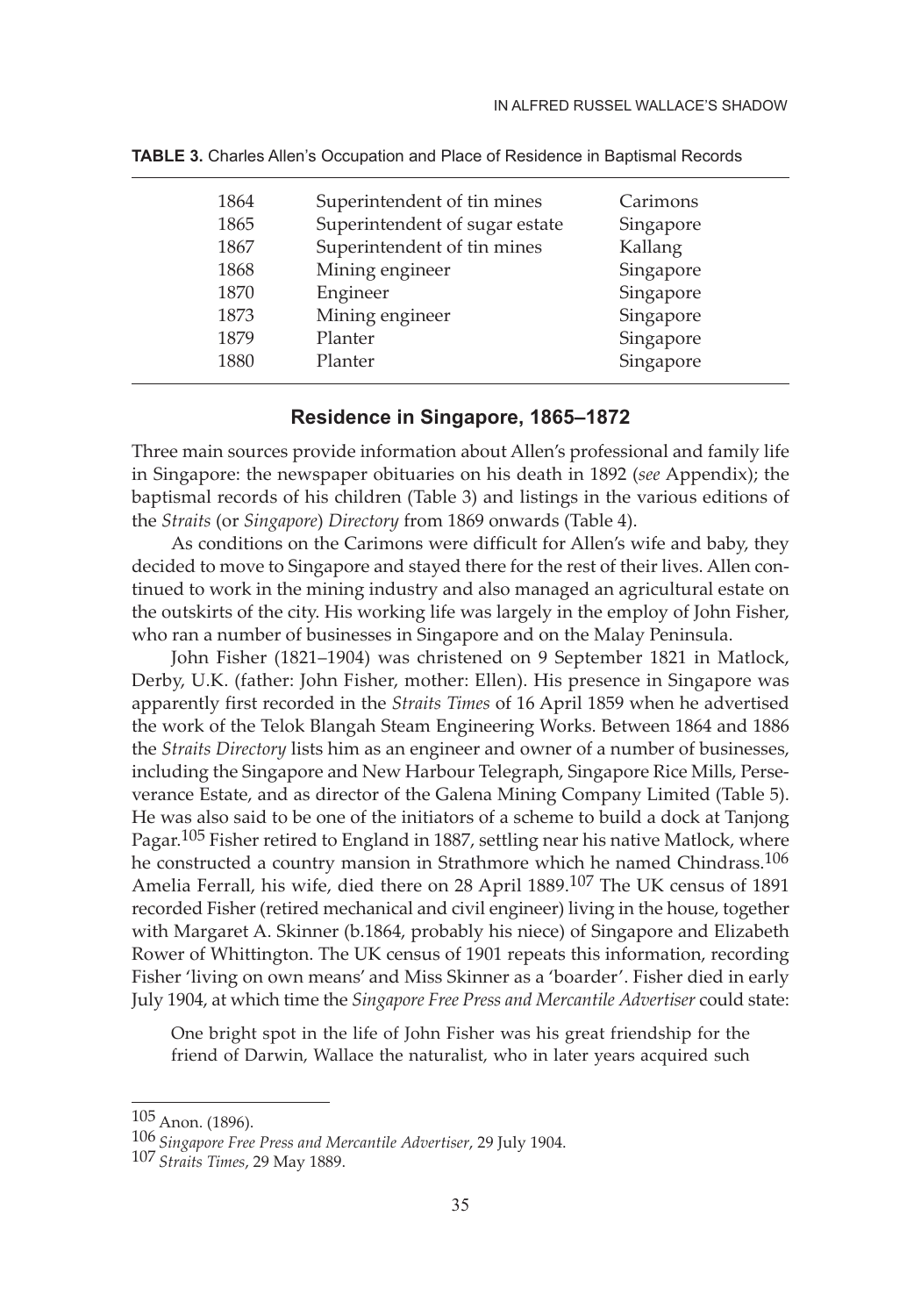#### KEES ROOKMAAKER AND JOHN VAN WYHE

world-wide fame. Wallace was for some time the guest of Mr Fisher in Singapore, and received much substantial assistance from him at a difficult period in his residence in the East.<sup>108</sup>

The friendship between Wallace and Fisher is again mentioned in a spurious obituary published in the *Singapore Free Press and Mercantile Advertiser* on 2 April 1906, some six years before Wallace died. It also mentions that 'The late Mr Charles Allen, whose many friends yet in Singapore will remember, used often to speak of his friend Wallace, of whom Mr Allen's family hold some interesting reminiscences, connected with his residence in Singapore.' Surely Wallace introduced Allen to Fisher, even if only by word of mouth.

Allen was employed in a number of John Fisher's companies. According to the *Straits Directories*, he was manager of the Singapore, Tanjong Pagar, and New Harbour Telegraph (1881), manager of the Singapore Rice Mills (1882), and engineer or manager of Perseverance Estate (1869–71, 1879, 1882–92) (Table 4). He was also involved in the running of the Chindrass mines.

At the time of the christening of his second daughter in November 1865, Allen is stated to be 'Superintendent of sugar estate' in Singapore. This was the Perseverance Estate, at that time owned by John Fisher. He is listed in a similar capacity at the estate in the *Straits Directories* of 1869, 1870 and 1871, which leads to the assumption that the estate was his permanent residence. It may be noted that in the list of 'principal inhabitants' of the *Straits Directories*, Allen's name was first found in 1869, four years after he took up residence in the town.

Allen was listed as a mining engineer in the records of the christenings of his children born in 1867, 1868, 1870 and 1873 (Table 3). In his obituary in the *Straits Times*, he was said to have been 'collector and magistrate at Klang 25 years ago', i.e. from 1867. In the same year the baptismal records put him in Kallang in charge of a tin mine. The official position in Klang is unlikely as the area was largely unpoliced at a time when Tunku Kudin was fighting.

<sup>108</sup> *Singapore Free Press and Mercantile Advertiser*, 19 July 1904.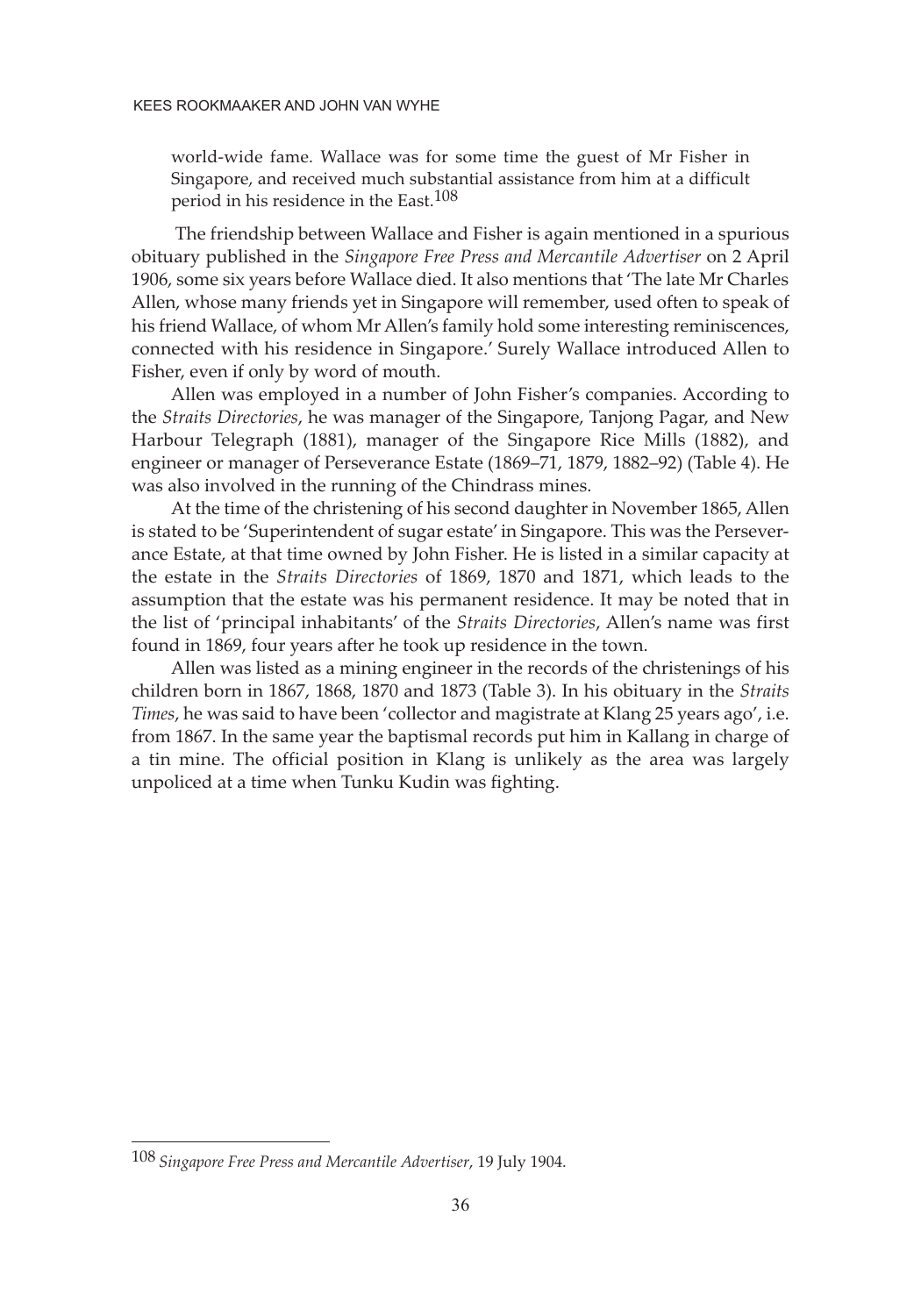| Date | Listings for Allen, C. M.                                                                                 | Listings for Perseverance Estate                           |
|------|-----------------------------------------------------------------------------------------------------------|------------------------------------------------------------|
| 1869 | Tanah Merah Road, p. 50                                                                                   | Proprietor: John Fisher<br>Engineer: Charles Martin Allen  |
| 1870 | Tanah Merah Road, p. 56                                                                                   | Proprietor: John Fisher<br>Engineer: Charles Martin Allen  |
| 1871 | Tanah Merah Road, p. 56                                                                                   | Proprietor: John Fisher<br>Engineer: Charles Martin Allen  |
| 1872 | (Klang)                                                                                                   | Proprietor: John Fisher<br>Engineer: W.C. Fisher           |
| 1873 | (Klang)                                                                                                   | Proprietor: John Fisher<br>Engineer: W.C. Fisher           |
| 1874 | (Chindrass)<br>Chindrass Mining Co.,<br>manager: Charles Martin Allen                                     | Proprietor: John Fisher<br>Engineer: W.C. Fisher           |
| 1875 | Manager Chindrass Mining<br>Company (Chindrass)                                                           | not listed                                                 |
| 1876 | directory never issued [see Preface of 1877 edition]                                                      |                                                            |
| 1877 | not listed                                                                                                | Proprietor: L. H. Assmus<br>[name unusual, possibly error] |
| 1878 | not listed                                                                                                | Proprietor: J. Fisher                                      |
| 1879 | Essential oil manufacturer, Gaylang                                                                       | Proprietor: J. Fisher                                      |
| 1880 | not listed                                                                                                | Proprietor: J. Fisher                                      |
| 1881 | Manager, Singapore, T. Pagar,<br>N. Harbour Telegraph Co., and<br>manager Perseverance Estate,<br>Gaylang | Proprietor: J. Fisher                                      |
| 1882 | Manager, Singapore Rice Mills,<br>Perseverance Estate                                                     | Proprietor: J. Fisher<br>Manager: C. M. Allen              |
| 1883 | Manager, Perseverance Estate                                                                              | Proprietor: J. Fisher<br>Manager: C. M. Allen              |
| 1884 | Manager, Perseverance Estate                                                                              | Proprietor: J. Fisher<br>Manager: C. M. Allen              |

**TABLE 4.** References to C. M. Allen in the *Straits Directories* 1869–1895\* and Indications of the Ownership and Management of Perseverance Estate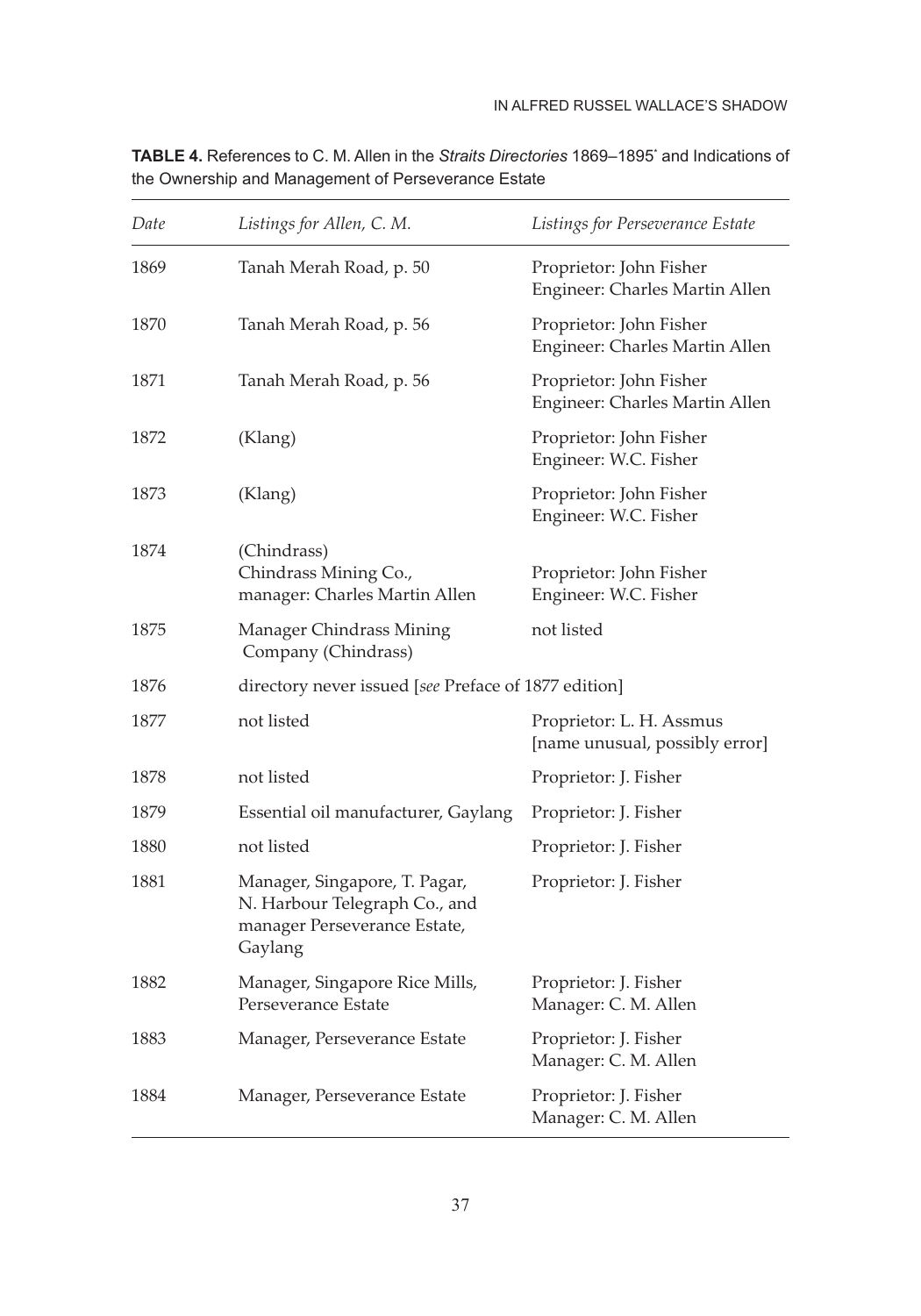#### KEES ROOKMAAKER AND JOHN VAN WYHE

| Date | Listings for Allen, C. M.                                                      | Listings for Perseverance Estate                                                                                                           |
|------|--------------------------------------------------------------------------------|--------------------------------------------------------------------------------------------------------------------------------------------|
| 1885 | Manager, Perseverance Estate                                                   | Proprietor: J. Fisher<br>Manager: C. M. Allen                                                                                              |
| 1886 | Manager, Perseverance Estate                                                   | Proprietor: J. Fisher<br>Manager: C. M. Allen                                                                                              |
| 1887 | Manager, Perseverance Estate,<br>Changei Road                                  | Proprietor: C. M. Allen<br>Manager: C. M. Allen                                                                                            |
| 1888 | Proprietor and Manager,<br>Perseverance Estate, Changei Road                   | Proprietor: C. M. Allen<br>Manager: C. M. Allen                                                                                            |
| 1889 | Proprietor and Manager,<br>Perseverance Estate, Changei Road                   | Proprietor: C. M. Allen<br>Manager: C. M. Allen<br>Assistant Manager: C. Allen                                                             |
| 1890 | Proprietor and Manager,<br>Perseverance Estate, Changei Road                   | Proprietor: C. M. Allen<br>Manager: C. M. Allen<br>Assistant Manager: C. H. Allen                                                          |
| 1891 | Proprietor and Manager,<br>Perseverance Estate, Gaylang<br>on the Changei Road | Proprietor: C. M. Allen<br>Manager: C. M. Allen<br>Assistant Manager: C. H. Allen                                                          |
| 1892 | Proprietor and Manager,<br>Perseverance Estate,<br>Gaylang on the Changei Road | Proprietor: C. M. Allen<br>Manager: C. M. Allen<br>Assistant Manager: C. H. Allen                                                          |
| 1893 | not listed                                                                     | Proprietor: C. M. Allen<br>Manager: C. M. Allen<br>Assistant Manager: C. H. Allen                                                          |
| 1894 | not listed                                                                     | Proprietor: Mrs. C. M. Allen,<br>executrix of the estate of the late<br>C. M. Allen<br>Manager: C. H. Allen<br>Assistant Manager: J. Allen |

\* The directory was an annual publication issued by different publishers as the *Straits Calendar and Directory* from 1865 to 1875, the *Singapore Directory for the Straits Settlements* 1877–9 and the *Singapore and Straits Directory* 1880–94. Titles varied slightly over the years (*see* bibliography). No volume is known for 1876.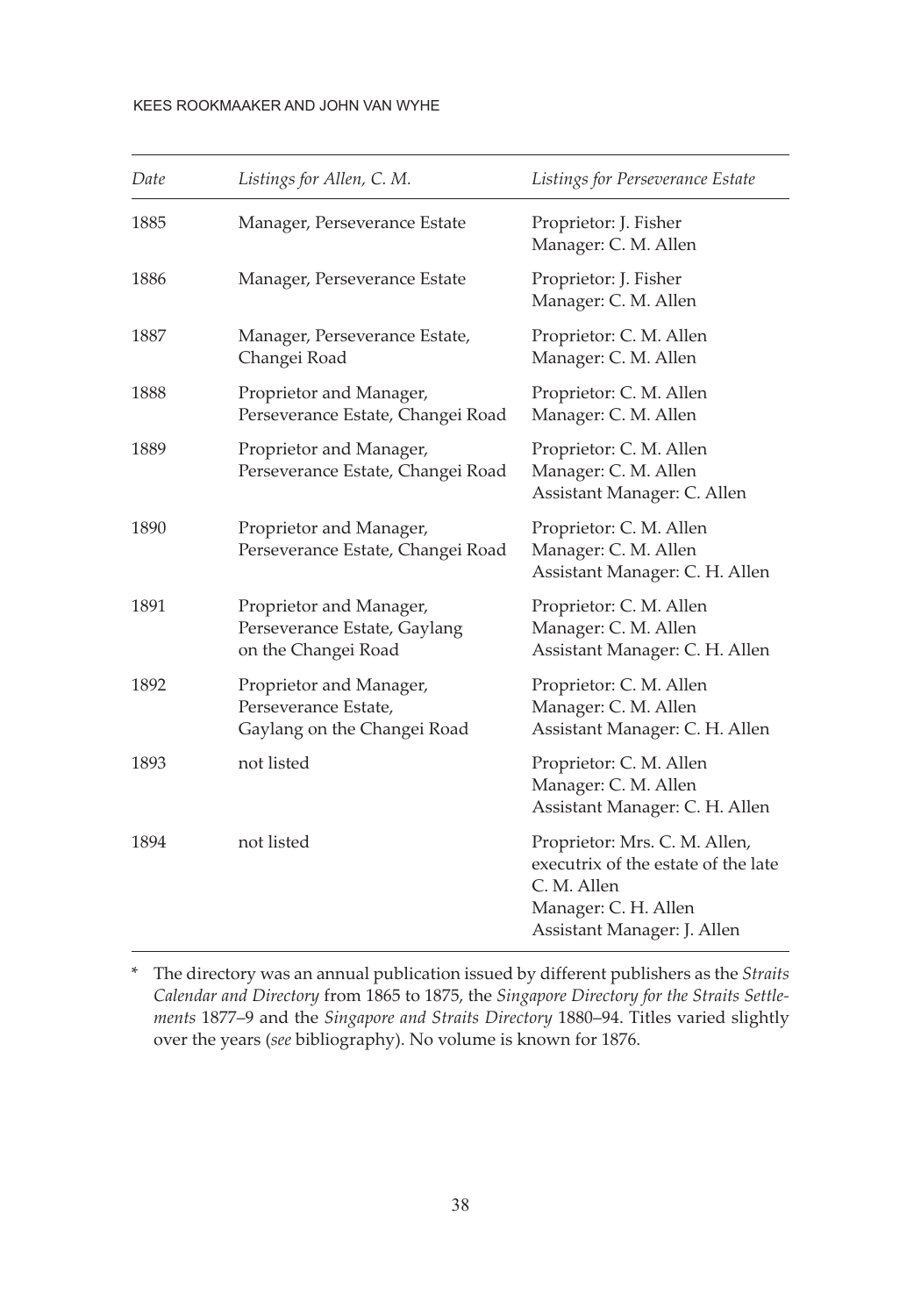| Year | Directory of residents<br>(Fisher, J. or John)    | Business associated with Fisher                                                                           |
|------|---------------------------------------------------|-----------------------------------------------------------------------------------------------------------|
| 1864 | Engineer, Russia Park,<br>New Harbour             |                                                                                                           |
| 1865 | Engineer, High Street                             |                                                                                                           |
| 1866 | Engineer                                          | Proprietor [with J. Cameron],<br>Singapore and New Harbour Telegraph                                      |
| 1867 | Engineer (Europe)                                 | Singapore and New Harbour Telegraph                                                                       |
| 1868 | Engineer, Tanah Merah Road                        | Singapore and New Harbour Telegraph                                                                       |
| 1869 | Tanah Merah Road                                  | Perseverance Estate, Essential Oils                                                                       |
| 1870 | Tanah Merah Road                                  | Singapore and New Harbour Telegraph<br>Perseverance Estate                                                |
| 1871 | Tanah Merah Road                                  | Singapore and New Harbour Telegraph<br>Perseverance Estate                                                |
| 1872 | Tanah Merah Road                                  | Singapore and New Harbour Telegraph<br>Director (one of four) Chindrass Mining Co.<br>Perseverance Estate |
| 1873 | Tanah Merah Road                                  | Singapore and New Harbour Telegraph<br>Perseverance Estate<br>Director of Galena Mining Company (Limited) |
| 1874 | Tanah Merah Road                                  | Singapore and New Harbour Telegraph<br>Perseverance Estate<br>Director of Galena Mining Company (Limited) |
| 1875 | no address                                        | Proprietor of Telegraph Office                                                                            |
| 1876 | directory not issued                              |                                                                                                           |
| 1877 | Engineer, Clarendon Hotel                         | Tanjong Pagar, and New Harbour Telegraph<br>Company                                                       |
| 1878 | not listed                                        | Tanjong Pagar, and New Harbour Telegraph<br>Company<br>Perseverance Estate                                |
| 1879 | Engineer (Europe)                                 | Tanjong Pagar, and New Harbour Telegraph<br>Company<br>Perseverance Estate                                |
| 1880 | Proprietor, Perseverance Estate,<br>Changhie Road | Tanjong Pagar, and New Harbour Telegraph<br>Company<br>Perseverance Estate                                |
| 1881 | not listed                                        | Tanjong Pagar, and New Harbour Telegraph<br>Company<br>Perseverance Estate                                |
| 1882 | Proprietor Singapore Rice Mills                   | Singapore Rice Mills<br>Perseverance Estate                                                               |
| 1883 | not listed                                        | Perseverance Estate                                                                                       |
| 1884 | not listed                                        | Perseverance Estate                                                                                       |
| 1885 | not listed                                        | Perseverance Estate                                                                                       |
| 1886 | not listed                                        | Perseverance Estate                                                                                       |
| 1887 | not listed                                        | no entry                                                                                                  |

**TABLE 5.** John Fisher in the *Straits Directories*, 1864–1894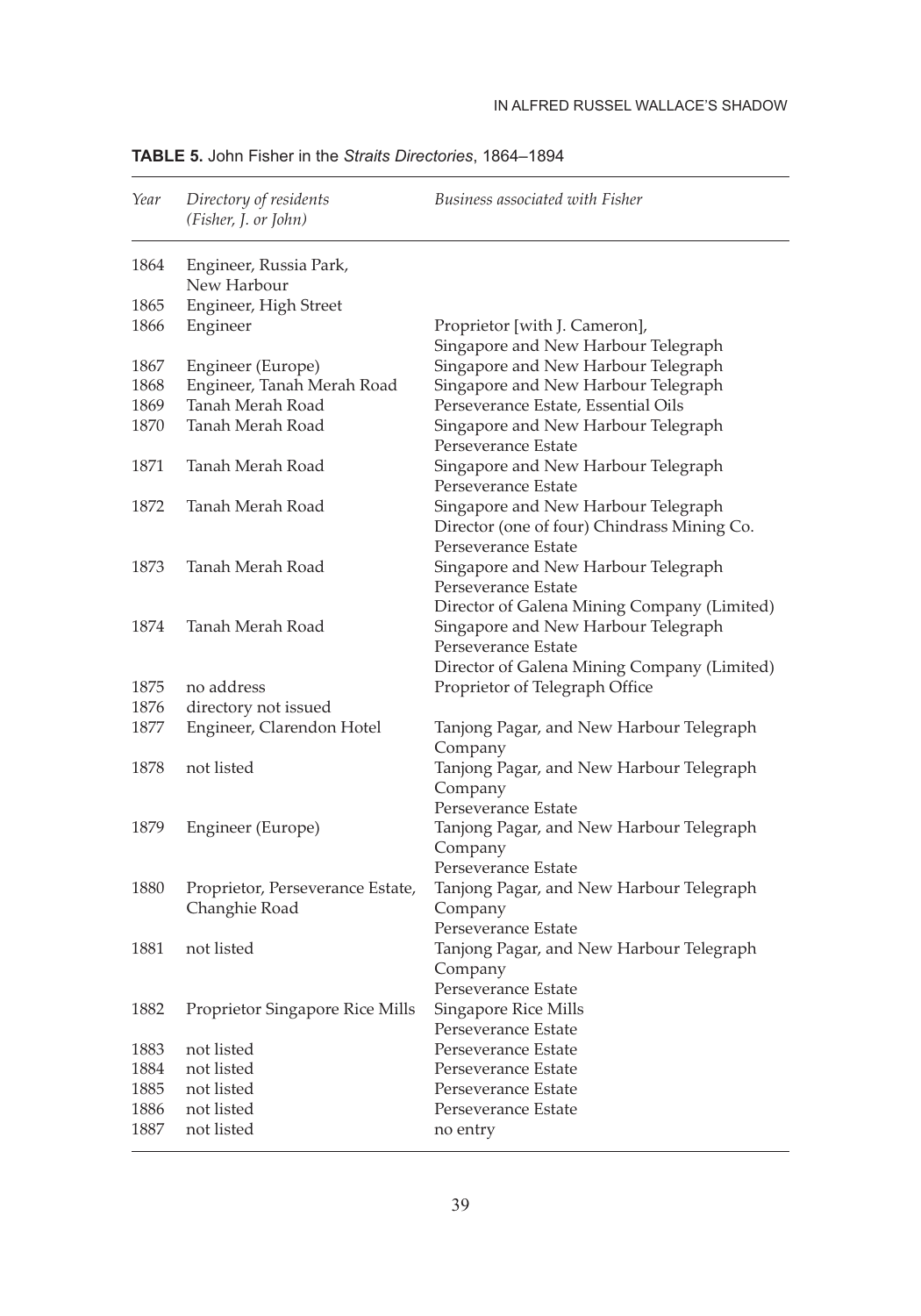#### **Mining in the Malay Peninsula, 1872–1875**

According to the obituary in the *Straits Times*, Allen 'explored the Malay Peninsula in the years 1870 to 1872 for Mr. Fisher, who, as a result, commenced the Galena Co., and the Chindrass Gold Co.'. He may have helped to run these mines for a number of years in the early 1870s as the *Straits Directory* lists him in Klang or Chindrass for 1873, 1874 and 1875. His family may have remained at the Perseverance Estate during this period.

In August 1872 Fisher issued a prospectus of a proposed Galena Mining Company (Limited) founded to 'work the Galena mines situated in the Districts of Jallor and Raman, in the province of Singora, a dependency of Siam [Champaun District, Thailand], and other mines, to purchase ore, etc. The capital of the company is \$200,000, in 2000 shares of \$100 each' with a concession granted to Fisher for ten years.<sup>109</sup> On 25 June 1874 A. Davidson, 'Secretary of the Company, Singapore' noted a recent visit to the mines by Fisher.<sup>110</sup> The Galena Mining Company, with Fisher as one of the chairmen, was advertised in the *Colonial Directory* for 1875. Allen does not seem to have ever worked in these mines, but could possibly have accompanied Fisher on his 1874 trip.

However, Allen remained interested in the Galena mines in Thailand. As late as 1890 a gold mining concession for the Province of Lingi, south of Singora, was signed in favour of 'Mr. Kim Ching, the Siamese Consul in Singapore, who is in this concession in partnership with Mr. C. M. Allen of Perseverance Estate, Singapore. ... Mr. C. M. Allen has worked about 14 years to obtain his concession.<sup>'111</sup> How much benefit Allen ever obtained from this enterprise is unknown.

In 1871 John Fisher, accompanied by Sultan Ali of Johore, visited ancient gold deposits at Mount Ophir (Gunung Ledang), but the quantity of gold was insufficient. They proceeded to the old Chindrass mine near Niallis (Nialas, Kampung Nyalas) on the western side of Mount Ophir. Impressed by the potential of this site, Fisher negotiated a concession at this locality with the Sultan of Selangor.<sup>112</sup> In 1875 the government surveyor, Dominic Daniel Daly (1844–89), visited the location:

From a place called Klubi I surveyed a track, all through dense jungle, that led to the Chindrass gold mines, near Mount Ophir. Here the Malays still wash out gold-dust excavated from gravel deposits; and they sink short shafts, out of which they get small blocks of stone, which they rudely crush with pestle and mortar, and wash out at a neighbouring stream. The deepest shaft was only 100 feet, and a lode has not yet been discovered.<sup>113</sup>

The location of Chindras is shown on Daly's map (Fig. 3).

The Chindrass Gold Mining Company was launched in Singapore in March 1871 and enough shares had been taken up by August to commence operations.<sup>114</sup>

<sup>109</sup> Straits Times, 3 August 1872.<br>110 Straits Times, 4 July 1874; Straits Overland Journal, 11 July 1874.<br>111 Straits Times Weekly Issue, 28 January 1890.<br>112 Anon. (1873).<br>113 Daly (1882: 399).<br>114 Straits Times Overland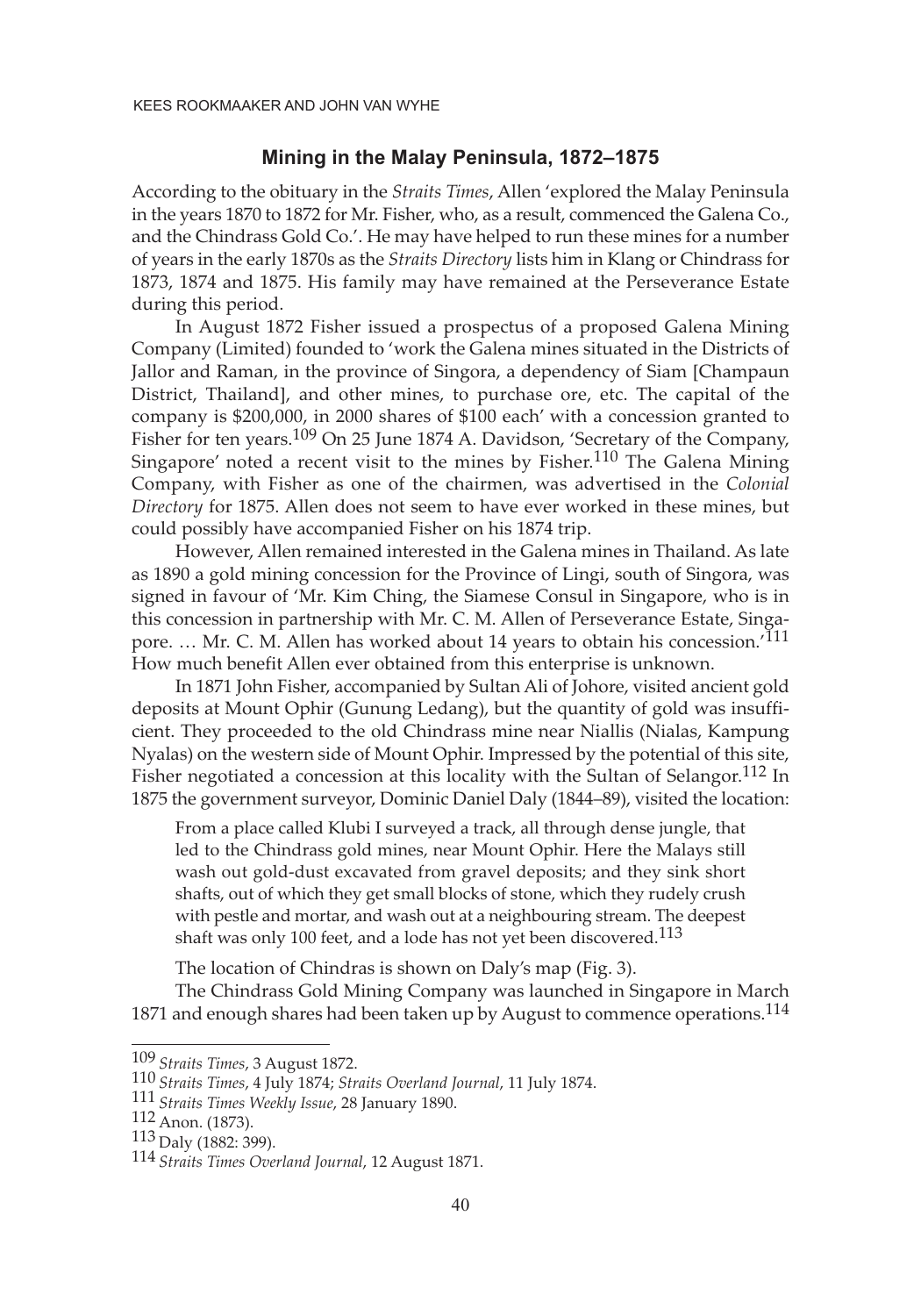

**FIG. 3**. Part of the map published by Dominic Daniel Daly in 1882 (*Proceedings of the Royal Geographical Society*), showing the position of the Chindras gold mines in relation to the town of Malacca and Mt Ophir.

Work started in 1872, and in May 1872 'Mr. Allen, the Engineer, reports the shaft had been sunk to a depth of 22 feet and that about 3 feet lower the quartz would be reached. The machinery was in course of erection and would soon be completed.<sup>'115</sup> This first shaft was later known as the first (Allen's) shaft and remained the most promising location for gold. A new manager arrived from Australia in October 1872 and supervised the construction of a second (Smith's) shaft and the installation of a new stamping battery with engine and boiler which had been brought from England.116

Allen may have left Chindrass at the end of 1872 when the newly appointed Australian engineer arrived. An unnamed journalist visited the mines in July 1873 and met the acting-manager Charles Burton Buckley (1844–1912), author of *An Anecdotal History of Old Times in Singapore*, and a board member of the company. He mentioned water in the shaft due to a failure of the sounding drum, and coolies threatening to go on strike. Despite this, he was hopeful for the future as the manager 'Mr. Stormont evidently is thoroughly up to his work, and I believe that the Chindrass Gold Mining Company have at length got the right man in the right place.'117 Therèse Yelverton also went to the mines, but did not allude to the presence of Allen: 'There is little doubt that the whole of Mount Ophir is studded

<sup>115</sup> *Straits Times*, 11 May 1872. <sup>116</sup> Buckley (1874). <sup>117</sup> *Straits Times Overland Journal*, 13 July 1873.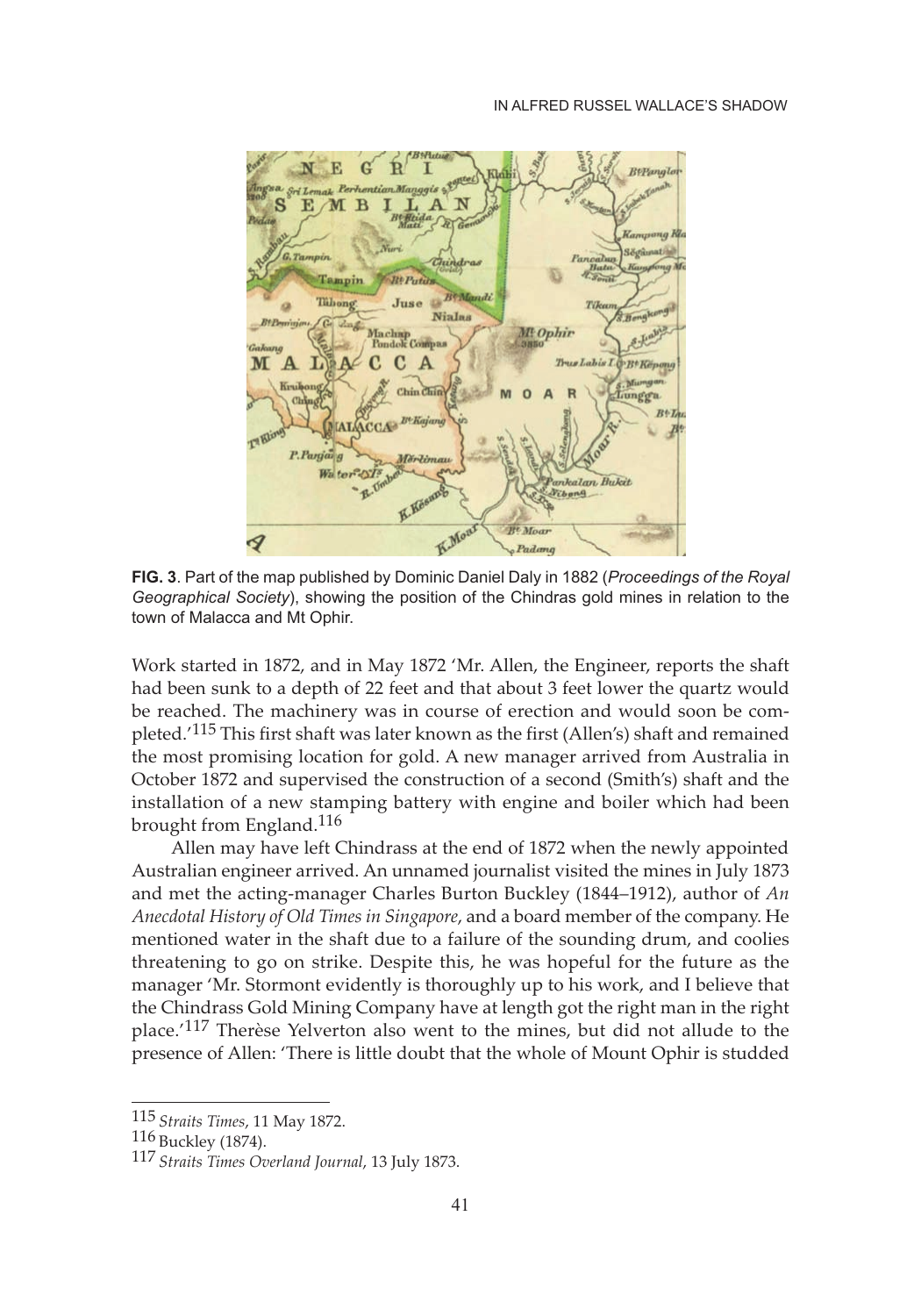with gold.'<sup>118</sup> The problems with water in the shafts, insufficient machinery and poor staff morale continued and only slightly improved in May 1874 when 30 tons of quartz had been crushed, yielding about  $1\frac{1}{4}$  ounces to the ton.<sup>119</sup>

On 7 August 1874 Allen and Buckley were among passengers arriving in Malacca from Singapore.<sup>120</sup> They went to Chindrass to obtain information for the board and shareholders in Singapore. There was certainly cause for concern regarding the profitability of the works. To explain the current situation, Allen wrote a letter to the editor of the *Straits Times*, which is so far the only known writing of his own composition. It is, therefore, copied here in full.

Having been, from the commencement of the Chindrass Mines, at different times connected with them, I at the present time consider it my duty, for the information of the shareholders, to say a few words concerning the last four months' working and its future prospects. In June last the reef was struck in the lower cross out in Allen's shaft, unfortunately only 3 in. thick. It was then quite evident to any one acquainted with the locality, as the reef in former times has been worked out on both sides of the shaft, that sufficient gold could not be got out of it to pay the heavy expenses of the Mines, and could not lead to the development of the reef, as to test it lower down Smith's shaft would have to be worked at a great expense. When Allen's shaft proved a failure on the lower level, the Managing Director ought to have profited by the experience of the old Malay workings, and have commenced something that might eventually pay and would hold out some prospects to the shareholders, and enable them to have worked the quartz obtained at a profit, instead of putting on all the expenses and staff of the Company in extracting a few ounces of gold, which cost at least four times its value, in order to say they were getting gold.

As the August Gold account published, although it was looked in August, took three months to obtain the quartz, it was extracted from. Gunn's Shaft is merely an old shaft I cleared out amongst the old working, and can lead to nothing permanent, but might yield a good quantity of quartz in conjunction with other works, so that the unproductive expense does not come too heavy on it.

And Chindrass will not pay till less money is laid out on the unproductive stuff, and considerable more in the judicious development of the reef; and being a new country, too much care cannot be taken in exploring the run of the reef, and one or two shafts ought to be sunk clear of the old workings, on contract if possible.

C.M. Allen, Late Manager of the Chindrass Mines, Singapore, 26th Oct., 1874.121

After one of Allen's visits to Chindrass (in 1873 or 1874), he met the American traveller James Martin Peebles (1822–1922):

<sup>118</sup> Yelverton (1873). <sup>119</sup> Buckley (1874). <sup>120</sup> *Straits Times Overland Journal*, 22 August 1874. <sup>121</sup> Allen (1874).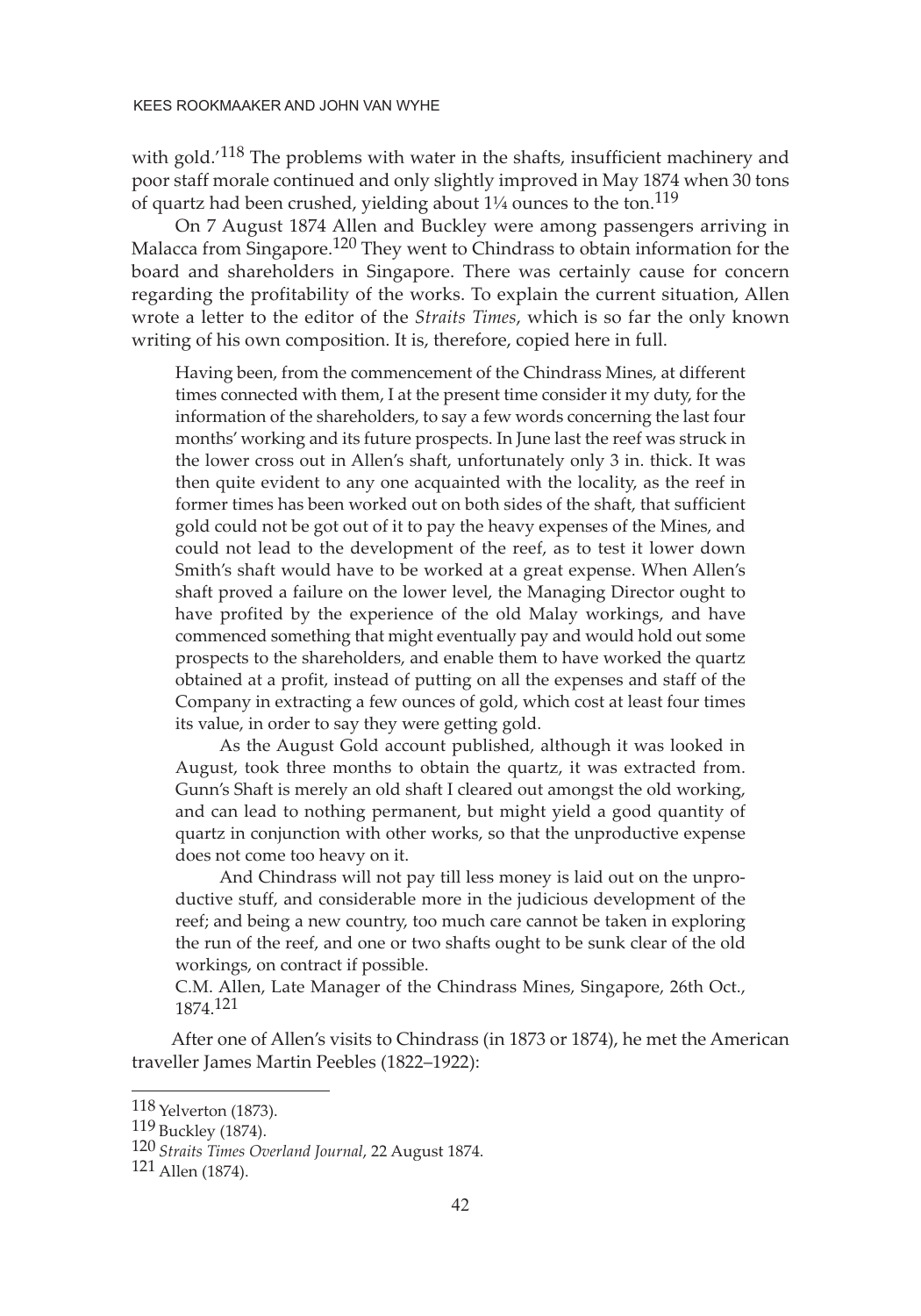This region is famous for minerals—iron, copper, tin, and gold. Malacca and Siam are said to be the greatest tin countries in the world. I met several times 'Charlie Allen', the young man who accompanied Mr. Wallace during his prolonged explorations in the East Indies. He had just come down from the Chindrass gold-mines in Malacca. These are forty-five miles from the old city of Malacca, and fifteen from Mount Ophir. They promise 'rich', as Californians say. 'Oh for American energy to work them!' exclaimed Mr. Allen.122

After Allen's letter of concern a new manager, Thomas W. Wildbore, took over and considered Chindrass 'a first class mining property'.<sup>123</sup> It was soon rumoured, however, that the new manager was less effective than expected. An open letter by 'shareholders' was written to 'protest against the employment of a highly paid manager to direct the works and allowing him to be absent from the mine for long periods', being found more often 'in the town of Malacca where he has nothing to do' than in the mines.<sup>124</sup> A meeting of shareholders called for March 1875 pressed for the removal of the ineffective manager and possibly find a more locally based replacement.<sup>125</sup> Maybe to show the legitimacy of the Chindrass Mining Company to the shareholders, there was (for the only time) a prominent listing of the company in the *Straits Directory* of 1875, listing C. M. Allen as engineer in charge of the mines. Maybe he was sent there again in 1875 to salvage the mines. It was too late, however, and after years of mismanagement or possibly just bad luck with personnel and machinery, the shareholders were unable to extend benefit of the doubt to the operations, forcing the directors to liquidate the company: 'We believe the Supreme Court has appointed Mr. Cumming, of Harrison & Co., official liquidator to wind up the affairs of the Chindrass Mining Company.'126 This process took long enough for an anonymous shareholder to write to the editor of the *Straits Observer* (7 July 1876) asking what dividends were to be paid. It is unknown if any benefit of the mines ever reached John Fisher, but it is remarkable that he named his new home in England 'Chindrass House'. Would it suggest that part of Fisher's fortune derived from early works at the mine?

### **Employment in Singapore, 1875–1892**

## *Singapore, Tanjong Pagar, and New Harbour Telegraph Company*

In the early 1860s John Fisher and Richard Riley proposed to operate a new telegraph line between Singapore and Malacca. While this venture did not receive the necessary permission from the government, a local telegraph line was operational in 1863 between Raffles Place in the city and New Harbour. There was a small shed in the square, as well as one in the harbour, where messages could be sent

<sup>122</sup> Peebles (1875: 196). <sup>123</sup> *Straits Times Overland Journal*, 2 Dec 1874.

<sup>124</sup> *Straits Observer*, 15 February 1875. <sup>125</sup> *Straits Observer*, 1 March 1875.

<sup>126</sup> *Straits Observer*, 11 February 1876.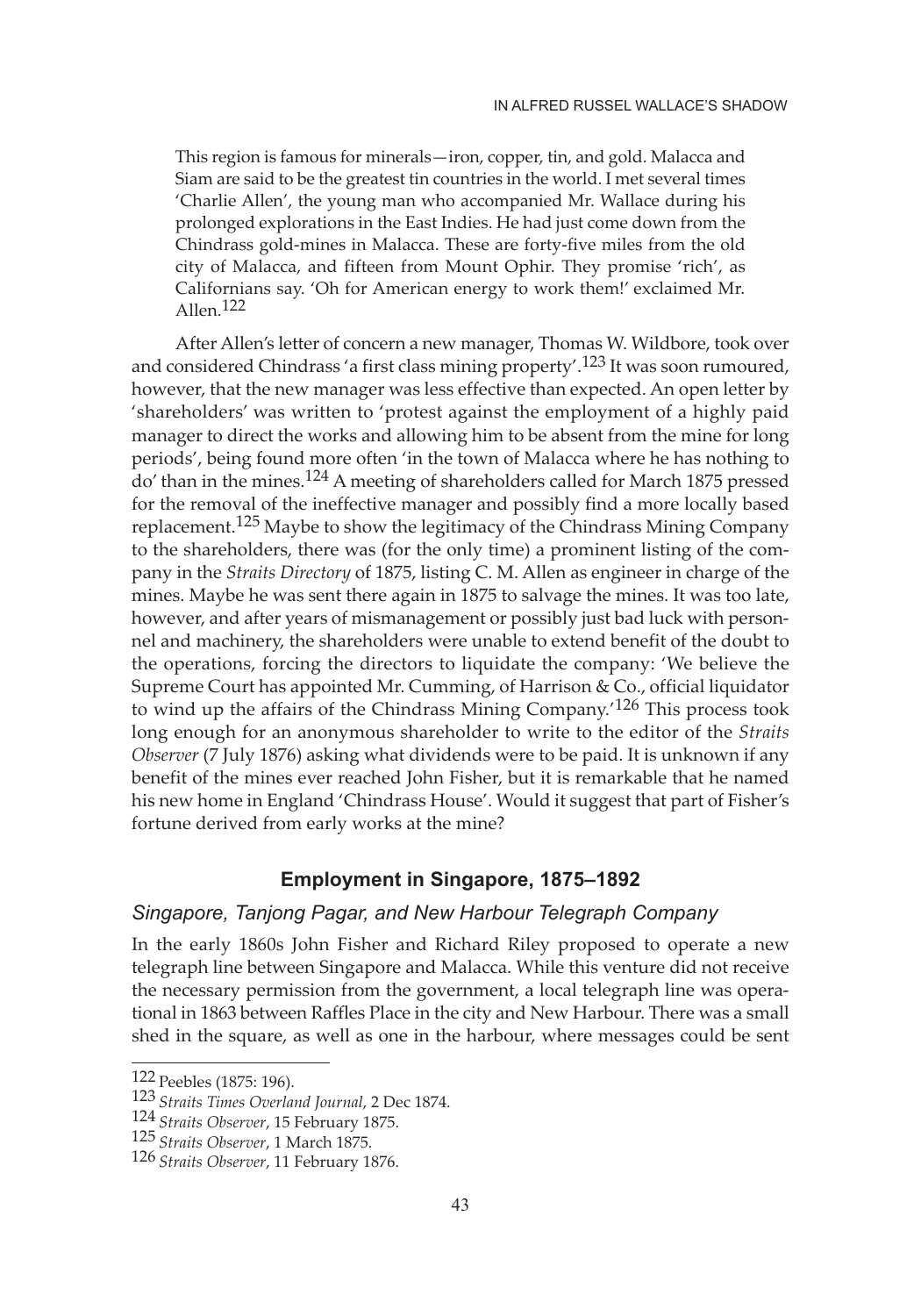#### KEES ROOKMAAKER AND JOHN VAN WYHE

and received. The line was disabled by a thunderstorm in  $1873$ .<sup>127</sup> They applied for permission to install a second line to North Boat Quay.128 Another extension to Tanjong Pagar became operational around 1876 when the name of the company changed accordingly (Table 5). Charles Allen is listed in the *Straits Directory* of 1881 as manager of the telegraph.

### *Singapore Rice Mills*

In the *Straits Directory* of 1882 John Fisher is listed as proprietor and Charles Allen as manager of the Singapore Rice Mills, which was located in Kampong Malacca, in the area around Clarke Quay. Apparently this was a short-lived venture as Fisher was no longer associated with it the next year.

### *Manager of Perseverance Estate, 1876–1892*

The histories of the shortlived Galena and Chindrass mining companies show that Allen must have returned to Singapore around 1876. He is not listed among the residents of the town in the *Straits Directory* of 1877 or 1878, but it is impossible to know how accurate these listings were. In 1878 Allen is said to be 'Essential oil manufacturer, Gaylang', which places him again in Perseverance Estate (Table 4). Allen's wandering days were over and he seems to have settled more permanently in the grounds of the estate.

Perseverance Estate was located in Geylang, in the eastern part of Singapore island, then about three miles out of the town centre (Fig. 4). During most of the nineteenth century this would have been a rural



**FIG. 4**. Perseverance Estate in Geylang, *c*.1900. This collage is taken from Wright, *Twentieth Century Impressions of British Malaya*, 1908, p. 665.

<sup>127</sup> Colburn (1868); Makepeace et al. (1921, I: 167). <sup>128</sup> *Straits Times*, 14 March 1863.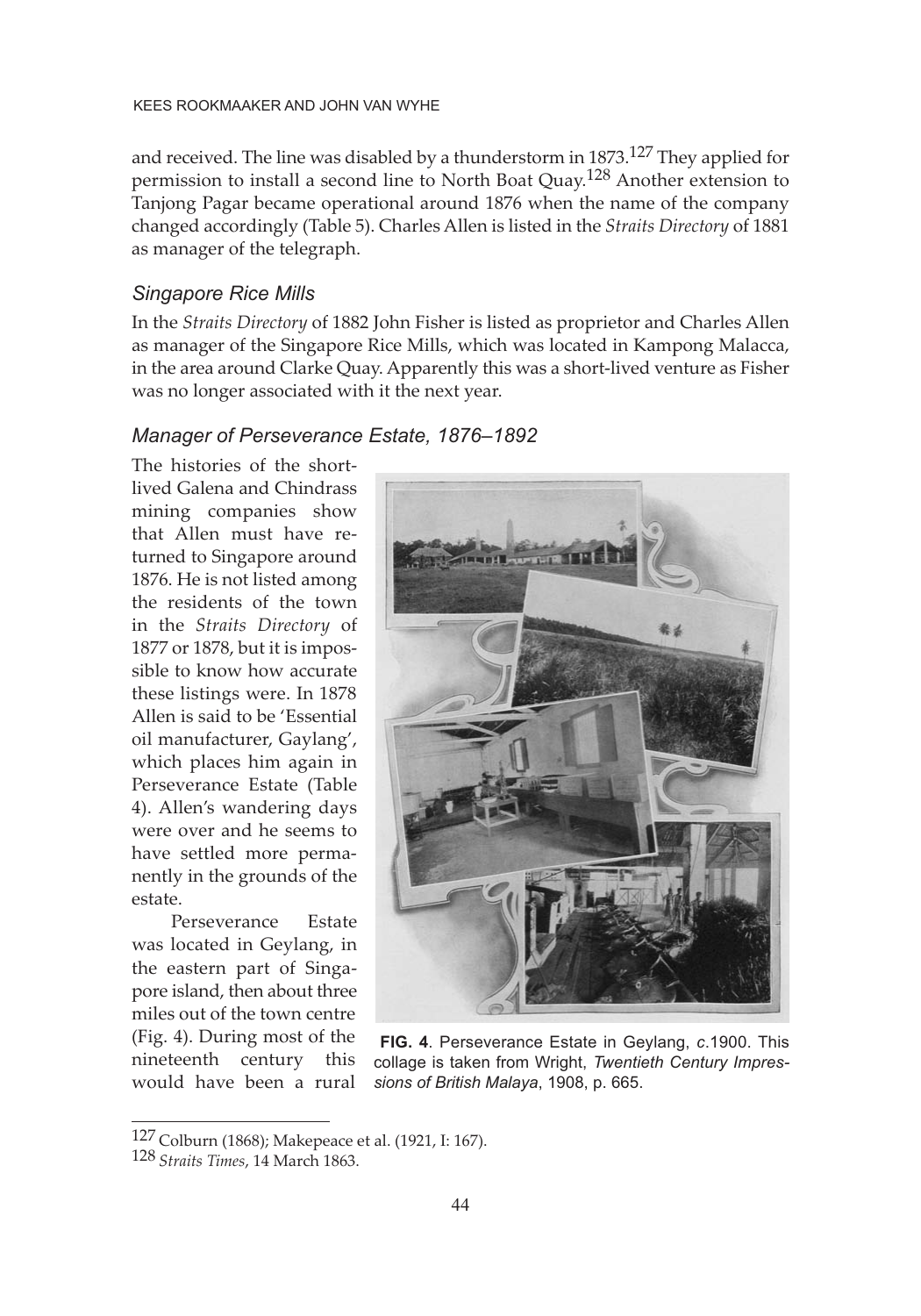and undeveloped location. Before 1860 the estate was owned by José d'Almeida & Sons and only sugar was cultivated on all of its 1000 acres.<sup>129</sup> In 1860 it was purchased by Sevid Ahmat 'for a trifle'130 and handed over to John Fisher, who started to grow lemongrass on some parts of the estate. He developed a method to extract and mix essential oils, the manufacture of which was first 'tried on a small scale in 1865, and has been so successful that an aggregate of 200 lb. of various essential oils is now produced daily'.<sup>131</sup> Fisher advertised his citronella oil during industrial exhibitions at Nagpore, India (1863 and 1865) and Melbourne, Australia. A journalist writing about the production of essential oils for the *Straits Times* in 1900 went to visit Allen's son:

I took a three and a half mile drive out to it—away past Singapore town, and then to Gaylang with its coconut groves, till the open country began to be visible; when a sight of three tall chimneys at once arrested my attention and indicated the most likely spot to look for the whereabouts of Mr Allen. I had the good fortune to find him at home—a quiet residence fronting the road, with out-offices and so-forth, behind which lay the factory.<sup>132</sup>

Charles Allen managed the Perseverance Estate during much of his later life, and he raised his children there. When John Fisher retired in 1887, Allen is said to have bought the estate, or maybe he took over the lease. Hence, in the *Straits Directories* for 1887 and subsequent years, C. M. Allen is listed as the owner of Perseverance Estate. One would imagine that this made him quite happy, to have a stable occupation and to be a considerable landowner in Singapore. He continued to grow sugar and lemongrass, as well as produce essential oils following methods pioneered by Fisher. After his death the estate was managed first by his son Charles Henry, who had been his assistant since 1890, and from 1901 by a younger son, James Henry. The business did not last. A fire in February 1901 destroyed a large tract of citronella grass worth \$3000.133 In January 1902 machinery and household items were auctioned by H. A. Crane, advertised as a distress sale 'in the cause of Syed Mohamed bin Ahmed Alsagoff, Landlord, v. Miss E. Allen, tenant.' This appears to show that the estate was then (and maybe had been for some time) owned by Alsagoff and that it was Allen's first daughter Elisabeth who was living in the house.<sup>134</sup>

Perseverance Estate was auctioned in the saleroom of Powell & Co. on Tuesday 11 September 1906, including 'tenants lease, machinery and appurtenances, tools, carts, cattle, growing crops of citronella & lemon grass, &c.'. It was stated that the property was 'demised to the Vendors (Syed Omar bin Mohamed al Sagoff and Hogan and Co. Ltd) for a term of five years from 31st May, 1902 subject to a

<sup>129</sup> Wright (1908: 664).<br>130 Singapore Free Press and Mercantile Advertiser, 19 July 1904.<br>131 Flückiger (1879).<br>132 Anon. (1900).<br>133 Singapore Free Press and Mercantile Advertiser, 7 February 1901.<br>134 Straits Times, 27 J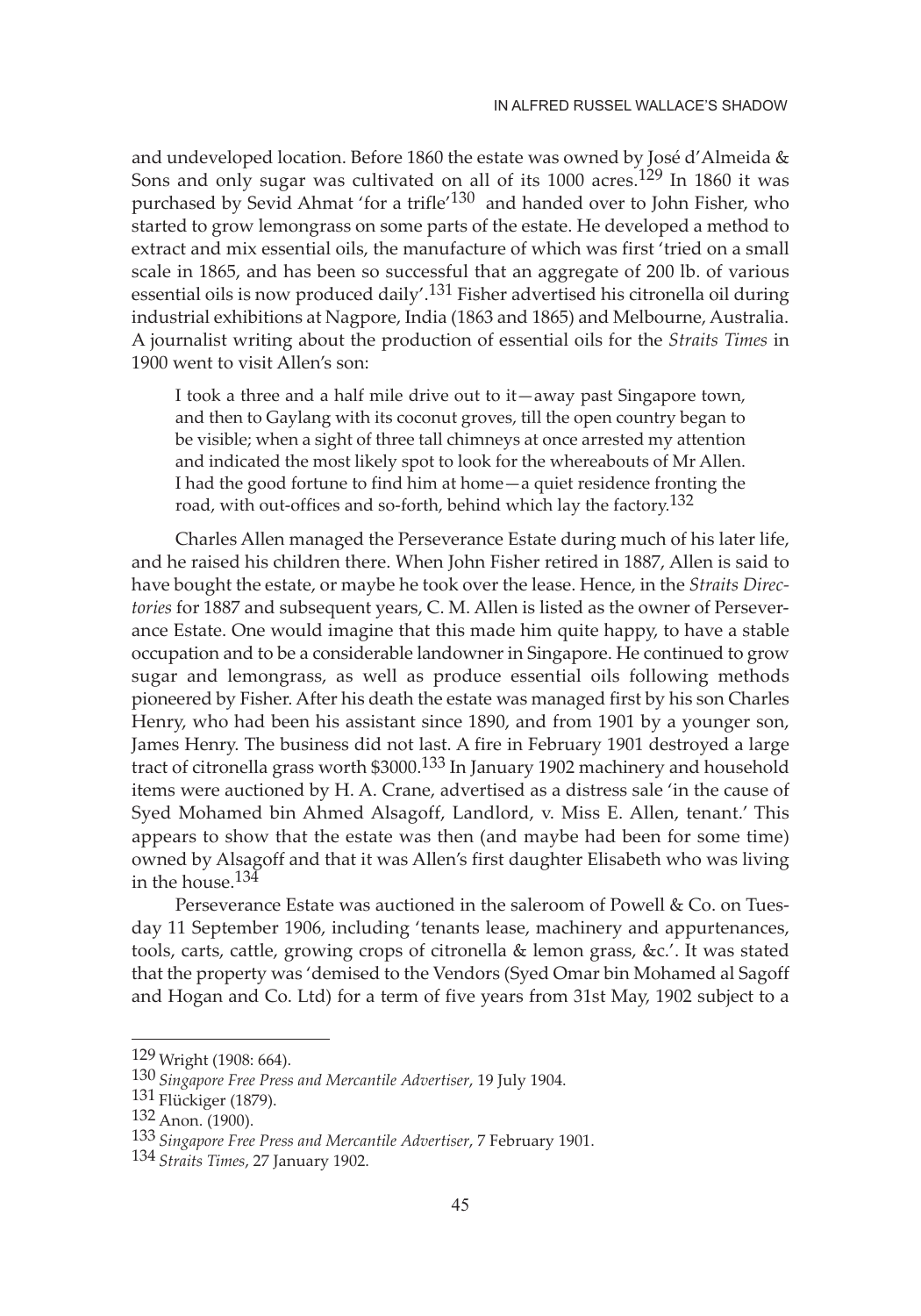monthly rent of \$250'.<sup>135</sup> The outcome of the auction is unknown, but Hogan & Co. still owned half of the property worth no more than \$10,000 when that company went into liquidation a year later.<sup>136</sup> It is likely that the estate was abandoned around this time.<sup>137</sup> Nearby villagers soon used the vacant land to build houses and the population became predominantly Malay. It was called Geylang Serai after Fisher's lemongrass (*serai* in Malay), and is the well-known Singapore district still called Geylang.

## **Allen's Death and His Children**

Charles Martin Allen died on 7 July 1892 at his house on the Perseverance Estate. The cause of death is given in the church records as gout. He was buried that same day at 5.30 pm by William Herbert Cecil Dunkerley (1861–1922) in the Christian Cemetery. At the time he was well known enough to warrant obituaries in the *Straits Times* of 7 July 1892 and the *Daily Advertiser* of 8 July 1892 (*see* Appendix). His wife died six years later, on 28 October 1898.<sup>138</sup> The cemetery where they were both interred was most likely the Bukit Timah Cemetery, which was operational from 1865 to 1907.<sup>139</sup> The grounds were cleared in 1907 and most of the memorial stones were destroyed.

Allen's children attended the more prominent schools in town. It is known that one of his younger sons, James Henry, won a prize at the Raffles Institution.<sup>140</sup> Certainly some of the children did very well in later life (Table 6). His third daughter Edith married Regent Alfred John Bidwell (1869–1918), who—as the most important architect of the firm of Swan and Maclaren—was responsible for some of the more iconic buildings in old Singapore, including Stamford House, the Raffles Hotel, the Chesed-El Synagogue, Teutonia Club (now Goodwood Park Hotel) and Victoria Memorial Hall, besides several private residences.

His son William Martin married Agnes, a daughter of Joseph William Cashin, who made a considerable fortune in the legal opium business (Cashin Street, off North Bridge Road, was named after him). They lived in a large mansion on 74 Meyer Road, possibly partly designed by Bidwell.<sup>141</sup> Little information could be found about the lives of three of Allen's sons, John, Charles Henry and James Henry. The first two both died in Singapore, but there is no record of their occupation after the sale of Perseverance Estate in 1907, and apparently neither of them married. About James Henry we only know that he helped to manage the Perseverance Estate for a short time in 1901–2. It is possible he was involved in this task earlier, as he may have been the 'J. Allen' listed as assistant manager of the estate in 1894 (Table 4).

<sup>135</sup> Singapore Free Press and Mercantile Advertiser, 7 September 1906.<br>136 Eastern Daily Mail and Straits Morning Advertiser, 16 September 1907.<br>137 Lee (1953: 55).<br>138 Singapore Free Press and Mercantile Advertiser, 29 Oct

<sup>139</sup> Harfield (1988). <sup>140</sup> *Straits Times Weekly Issue*, 24 December 1889.

<sup>141</sup> Lee (1953).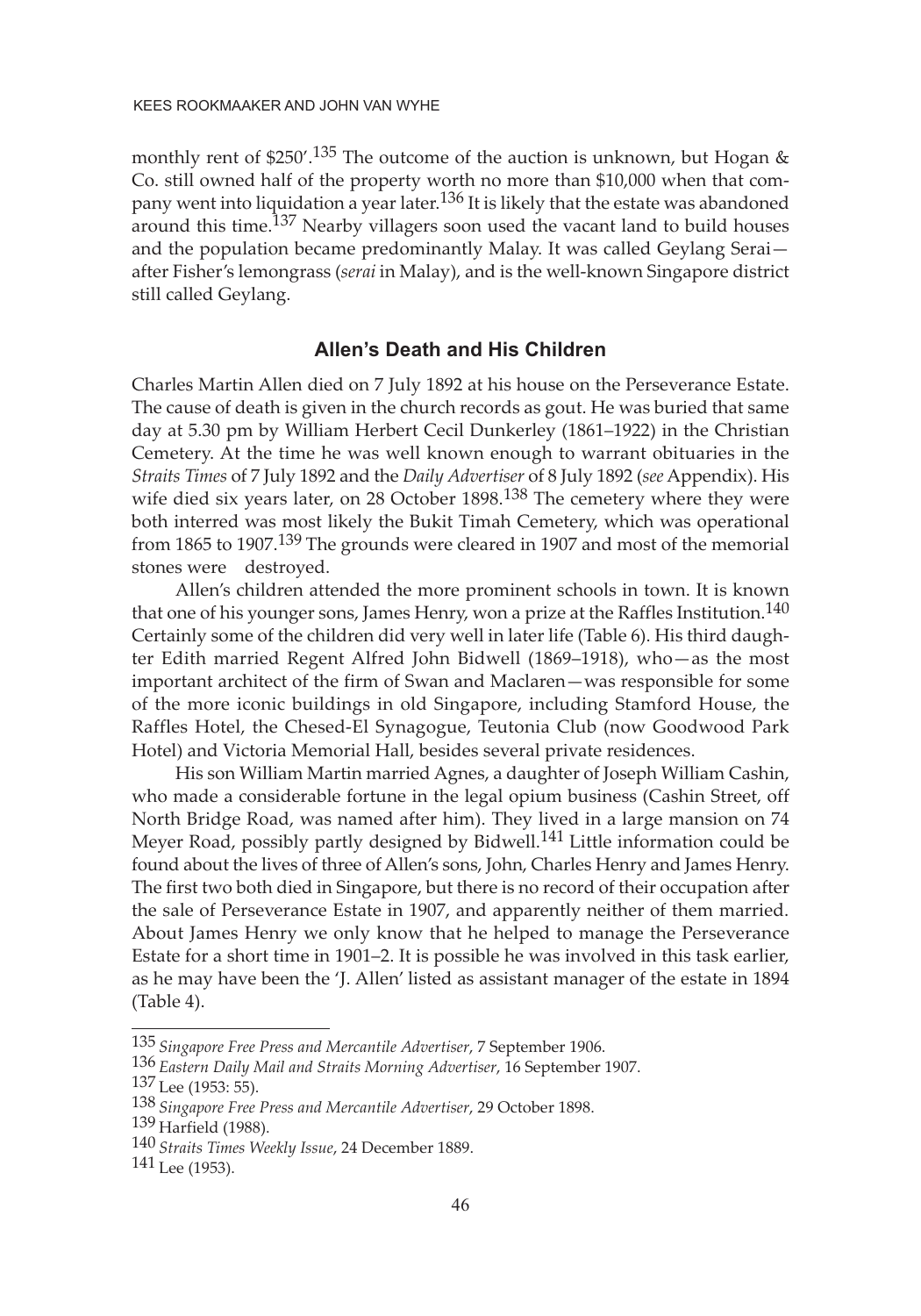Allen's youngest daughter Annie Beatrice attended the French Convent of the Holy Infant Jesus, studied classical music in Paris and married Charles Walter Edwards on 26 April 1906, after the death of her parents (Fig. 5).

Yesterday afternoon in the presence of a large gathering of friends, there was celebrated at St Andrew's Cathedral the marriage of Mr Charles W. Edwards with Miss Annie Beatrice Allen, daughter of the late Mr C. Allen of Perseverance Estate. Mr. R.A.J. Bidwell, her brother-in-law, gave the charming bride away, the bridegroom was attended upon by Mr C.R. Williams and Mr A.J. Macdonald and the two pretty bridesmaids were the Misses Jeannie and Chrissie Gray, nieces of the bride. The Revd C. Izard, Colonial Chaplain, performed the ceremony. The reception afterwards was held at 'Ondurman', the residence of Mr and Mrs Bidwell [on Dalvey Road, Tanglin]. The bridal party were photographed on the lawn, and thereafter Mr C. Dunlop gave the toast of the happy couple, suitably replied to by the bridegroom. Other toasts were the 'Bridesmaids' and the 'Host and Hostess', all duly honoured. The Town Band was in attendance and played a pretty selection of music. Later on the newly wedded couple drove off amidst showers of confetti and plentiful cheering, for Beting Kusa, where the honeymoon will be spent.<sup>142</sup>

One of the descendants of Annie, her granddaughter Patricia Giudice, née Edwards, is the only relative we have been able to trace; she currently lives in Fremantle, Western Australia.143 Unfortunately, she has no photographs or documents of the family dating back to the nineteenth century and believes that most were left behind when they had to evacuate from Singapore in 1942.

Having arrived in Singapore in 1854 as an unknown assistant to a famous naturalist and collector, Charles Martin Allen worked hard all his life. He raised a large family, who each in their own way played an important role in shaping the history of Singapore.



**FIG. 5**. Annie Beatrice, 8th child of Charles and Christina Allen, with her son Charles Patrick. (Photo courtesy of Patricia Giudice.)

<sup>142</sup> *Singapore Free Press and Mercantile Advertiser*, 27 April 1906. <sup>143</sup> Giudice (2011).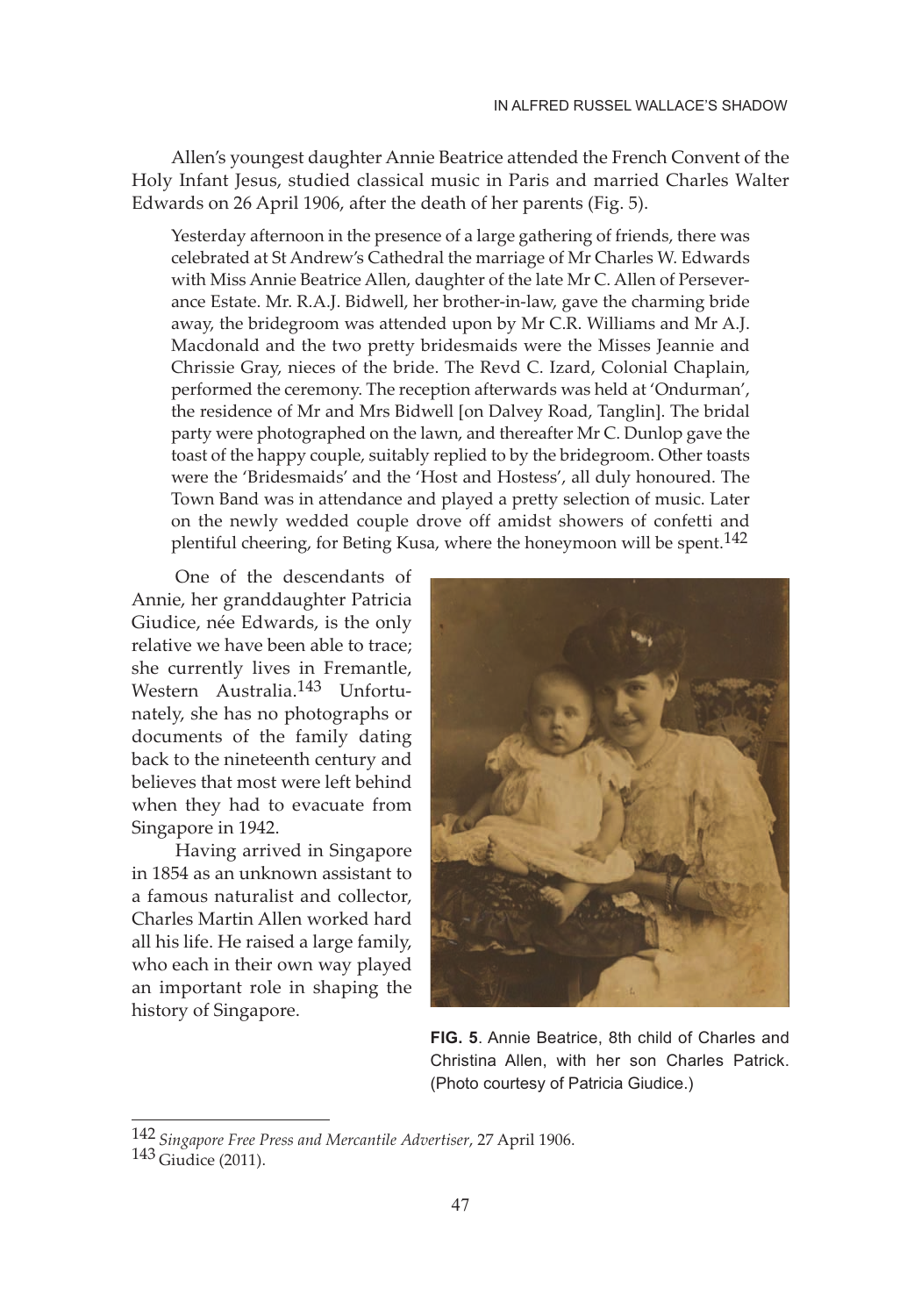#### KEES ROOKMAAKER AND JOHN VAN WYHE

**TABLE 6.** Family of Charles Martin Allen and Christina Elizabeth (née Kulkens)

Charles Martin Allen (1838–1892) m.(24.12.1863) Christina Elizabeth Kulkens (1837–28.10.1898)

| 1F | Elizabeth Christina (6.5.1864-13.10.1934 [unmarried])                                                                                                                                                                                                                                                                                                                                                                                                                                                                                                                                                                                                    |
|----|----------------------------------------------------------------------------------------------------------------------------------------------------------------------------------------------------------------------------------------------------------------------------------------------------------------------------------------------------------------------------------------------------------------------------------------------------------------------------------------------------------------------------------------------------------------------------------------------------------------------------------------------------------|
| 2F | Amelia (21.10.1865-8.1929) m. (23.2.1885) Joseph Gray (11.5.1853-23.8.1916)<br>Two children:<br>daughter: Chrissie, m. (21.9.1912) George Wald (d.2.1915, in mutiny 5th<br>Light Infantry)                                                                                                                                                                                                                                                                                                                                                                                                                                                               |
|    | daughter: Louisa Jane, m. Swinfen Bromley Archdeacon (25.9.1868-<br>18.12.1952 London)                                                                                                                                                                                                                                                                                                                                                                                                                                                                                                                                                                   |
|    | 3 M John (6.5.1867-14.12.1914) at Gaylang [unmarried]                                                                                                                                                                                                                                                                                                                                                                                                                                                                                                                                                                                                    |
|    | 4 M Charles Henry (3.7.1868–5.10.1910) at Gaylang [unmarried]                                                                                                                                                                                                                                                                                                                                                                                                                                                                                                                                                                                            |
| 5F | Edith (27.3.1870–12.1949)<br>m. (7.8.1897) Regent Alfred John Bidwell<br>$(1869 - 1918)$<br>Three children:<br>son: Regent Svante Charles Allen Bidwell (b.12.7.1897), m. (11.1.1926)<br>Dorothy Marshall Ranson in Urmston (Flixton), Lancashire, England<br>son: Roy Bidwell, planter in Johore<br>daughter: Gwendoline Edith, m. (31.8.1934) Thomas Munn Kinnear                                                                                                                                                                                                                                                                                      |
|    | 6 M James Henry (9.6.1873-?) [unmarried?]                                                                                                                                                                                                                                                                                                                                                                                                                                                                                                                                                                                                                |
|    | 7 M William Martin (15.2.1878-? (after 1923)) m. (18.10.1913) Agnes Cashin                                                                                                                                                                                                                                                                                                                                                                                                                                                                                                                                                                               |
| 8F | Annie Beatrice (13.8.1880-2.4.1953 Singapore) m. (26.4.1906) Charles Walter<br>Edwards (1873-10.4.1916)<br>to Australia in 1942, returned Singapore 2.1952<br>Six children:<br>son: Charles Patrick (1907 (Dublin)-15.2.1952 (Perth)) m. (25.7.1934) Lucy<br>Amy Kirwan (6.10.1914-24.11.1937)<br>(first child: Patricia Robyna, born 4 June 1935)<br>daughter: Marguerite (19.7.1909 (Singapore)-17.9.1989 (England)<br>daughter: Kathleen, b. in Singapore, d. 5.1.1980 Australia<br>son: Laurie, b. in Singapore, d. in Kota Bharu<br>son: Thomas Norman (3.1911-10.5.1912 Singapore)<br>daughter: Clare (17.7.1916 (Singapore)-21.1.2001 (Australia) |

Legend:  $b = b$ orn;  $d = di$ ed;  $m =$  married.  $M =$  male,  $F =$  female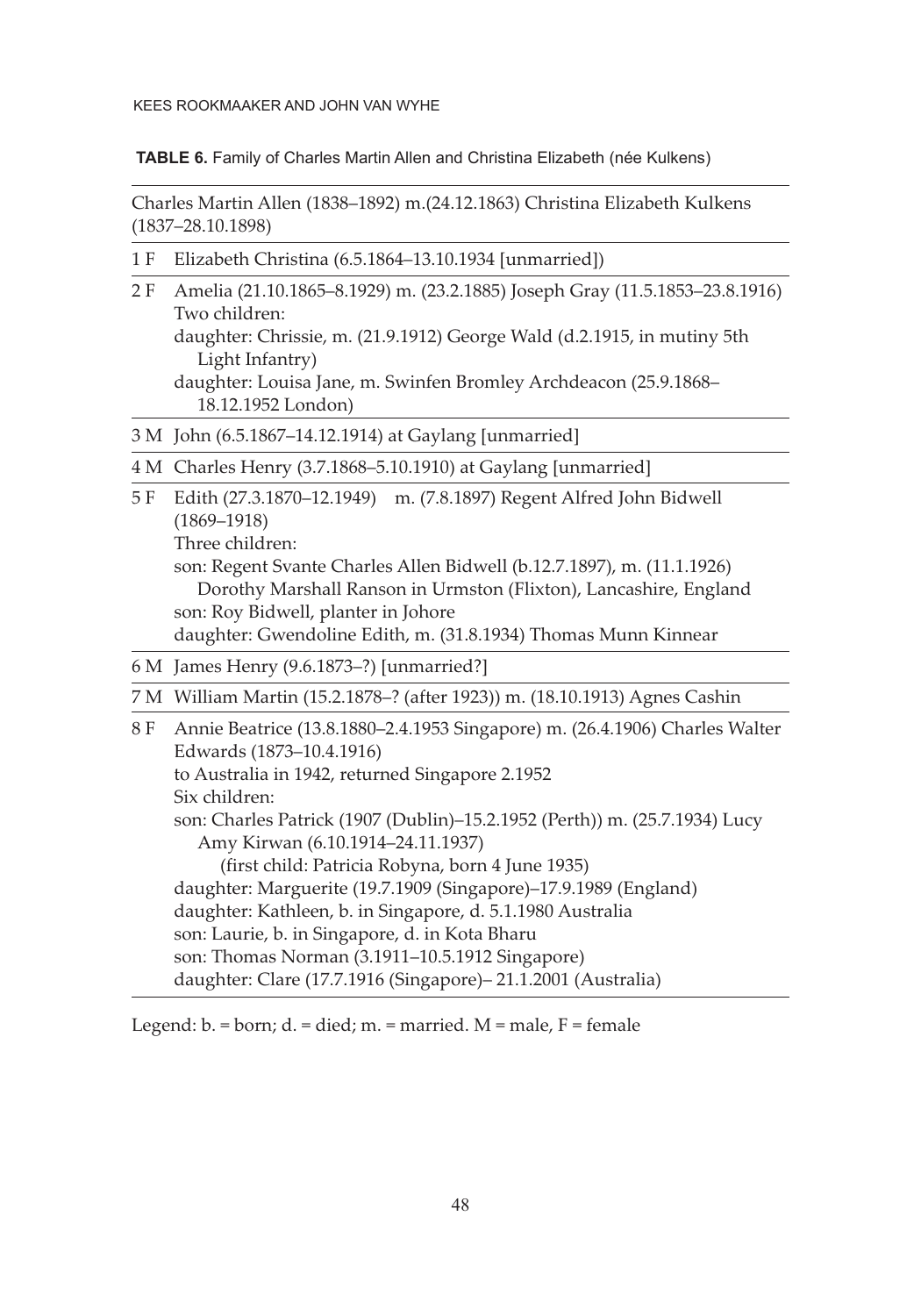## **Acknowledgements**

The Wallace Online project at the National University of Singapore has provided every opportunity for the research. Only one descendant of Charles Allen could be traced, through a fortuitous inclusion of her story on a website, and I am thankful to Patricia Giudice of Fremantle, Australia for sharing her recollections and her research into family history. She was a graceful host when KR visited her at home in September 2011. The baptismal records of Charles Allen were unearthed by Cathryn Hindle, Horsham. The registers of baptisms and burial ceremonies at St. Andrews Church were consulted with their permission at the National Archives, Singapore. We thank George Beccaloni for information on Wallace correspondence, and Judith Magee of the Natural History Museum, London, for help with an illustration. The librarians at NHM and the Linnean Society of London kindly provided access to Wallace's notebooks and journals.

## **Appendix**

The following obituaries of Charles Martin Allen (1838–92) were found in newspapers published in Singapore.

## *The Straits Times***, Singapore of 7 July 1892 (reprinted in** *Straits Times Weekly Issue***, 13 July 1892)**

#### Death of Mr. C.M. Allen

Mr. C.M. Allen of Perseverance Estate, Gaylang, died this morning, at 4.30. Mr. Allen came to the East in 1854 with Wallace author of 'The Malay Peninsula' and with him he went through Sarawak and Netherlands India. He afterwards took to tin mining and prospecting in the Carimons with Mr. Hartmann. He was Collector and Magistrate at Klang 25 years ago. He explored the Malay Peninsula in the years 1870 to 1872 for Mr. Fisher, who, as a result, commenced the Galena Co., and the Chindrass Gold Co. He succeeded Mr. Fisher at Perseverance Estate, Gaylang, ten years ago as proprietor, and he continued to manufacture his well known essential oils up to the day of his death. He was an unassuming man of great and varied intelligence, well versed in Native matters, of a kindly disposition and never putting himself forward. He was well liked by all who knew him. He leaves a grown up family of eight children, and a devoted wife to mourn his loss. His son Charles, who has for some time back managed the business will no doubt carry it on. The funeral takes place at 5.30 o'clock this afternoon.

#### *Daily Advertiser***, 7 July 1892**

We regret to hear of the death, at the age of 54 years, of Mr. Charles M. Allen, which occurred at his residence, Perseverance Estate, Gaylang. His remains will be removed from his residence at 3.45 p.m. to-day to the Cemetery, and the interment will take place at 5.30.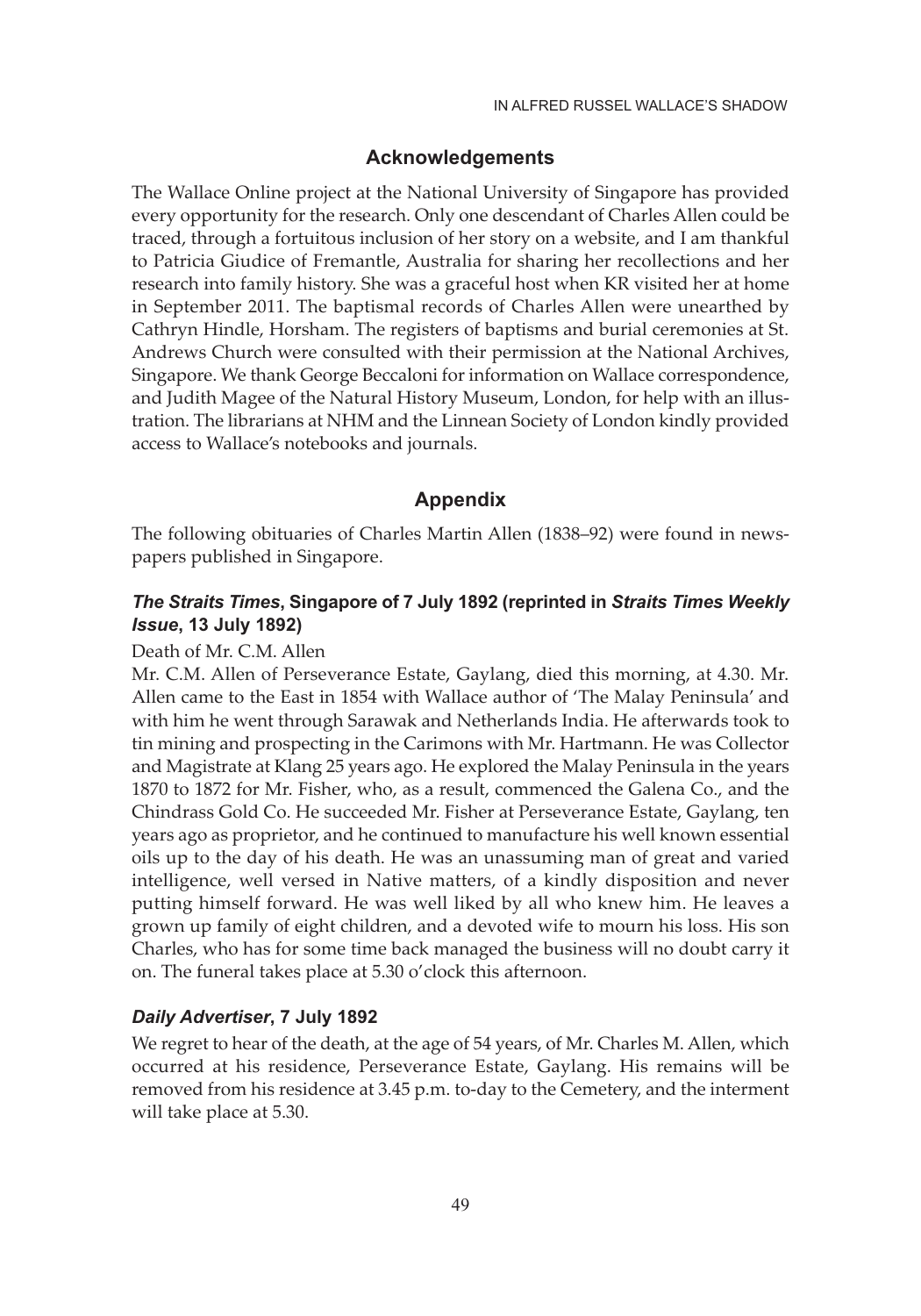### *Singapore Free Press and Mercantile Advertiser***, 8 July 1892**

Death. – On the 7th July, at his residence, Perseverance Estate, Gaylang, Charles Martin Allen, in his 54th year. Deeply regretted.

#### *Daily Advertiser***, Singapore, 8 July 1892**

Yesterday, the grave closed over the remains of Mr. Charles M. Allen, of Perseverance Estate, his funeral being very largely attended by those who had been acquainted with him. Coming to the East in 1854 with Mr. Wallace, the author of the Malay Peninsula, Mr. Allen soon afterwards went with him on an exploration journey through Sarawak and Netherlands India. His next visit was to the Carimons, whither he proceeded with a Mr. Hartmann in connection with tin mining business. In 1867 he was appointed Collector and Magistrate at Klang, and from 1870 to 1872 he was, in company with Mr. Fisher, engaged in the exploration of the Malay Peninsula, the outcome of this being the formation of the Galena and Chindras Gold Companies. In 1882 he succeeded Mr Fisher in Perseverance Estate, and continued the manufacture of essential oils which had been carried on some time previously. With wide and varied experience, Mr. Allen was yet a man of a most unassuming character. He was of a kindly disposition, and judging of the attendance at his funeral, there can be no doubt that Mr. Allen leaves behind him not only many who mourn the loss of a genial friend, but also a large and bereaved family who had always found in him everything that can be found in a father. To Mr[s]. Allen and her family we offer our most unfeigned sympathy.

## **References**

#### *Manuscript sources*

- American Philosophical Society, Philadelphia: Letter Wallace to Lyell, 14 February 1864.
- British Library, London, Add 46441: Letter Rajah Brooke to Wallace, 4 July 1856; Letter Rajah Brooke to Wallace, 5 November 1856.
- Linnean Society of London, Wallace notebooks (partly transcribed in Pearson 2005): MS178a, Journal 1 (1856–7); MS178b, Journal 2 (1857–8); MS178c, Journal 3 (1858–9); MS178d, Journal 4 (1859–61); Ms 180, Notebook 4 – 'Species notebook' (1855–60).
- Natural History Museum, London, Wallace correspondence: WP1/3/27 Letter Wallace to George Silk, 26 March 1854; WP1/3/28 Letter Wallace to his mother, 30 April 1854; WP1/3/30 Letter Wallace to his mother, July 1854; WP1/3/32 Letter Wallace to his mother, 30 September 1854; WP1/3/37 Letter Wallace to his sister Fanny Silk, 20 February 1856.
	- \_\_\_\_\_\_\_, Wallace manuscripts (shelfmark Z MSS 89 O WAL): Notebook 2–3, Insects notes, birds (1855–60); Notebook 5, Register (1858–61).

Newspapers printed in Singapore, accessed online at http://newspapers.nl.sg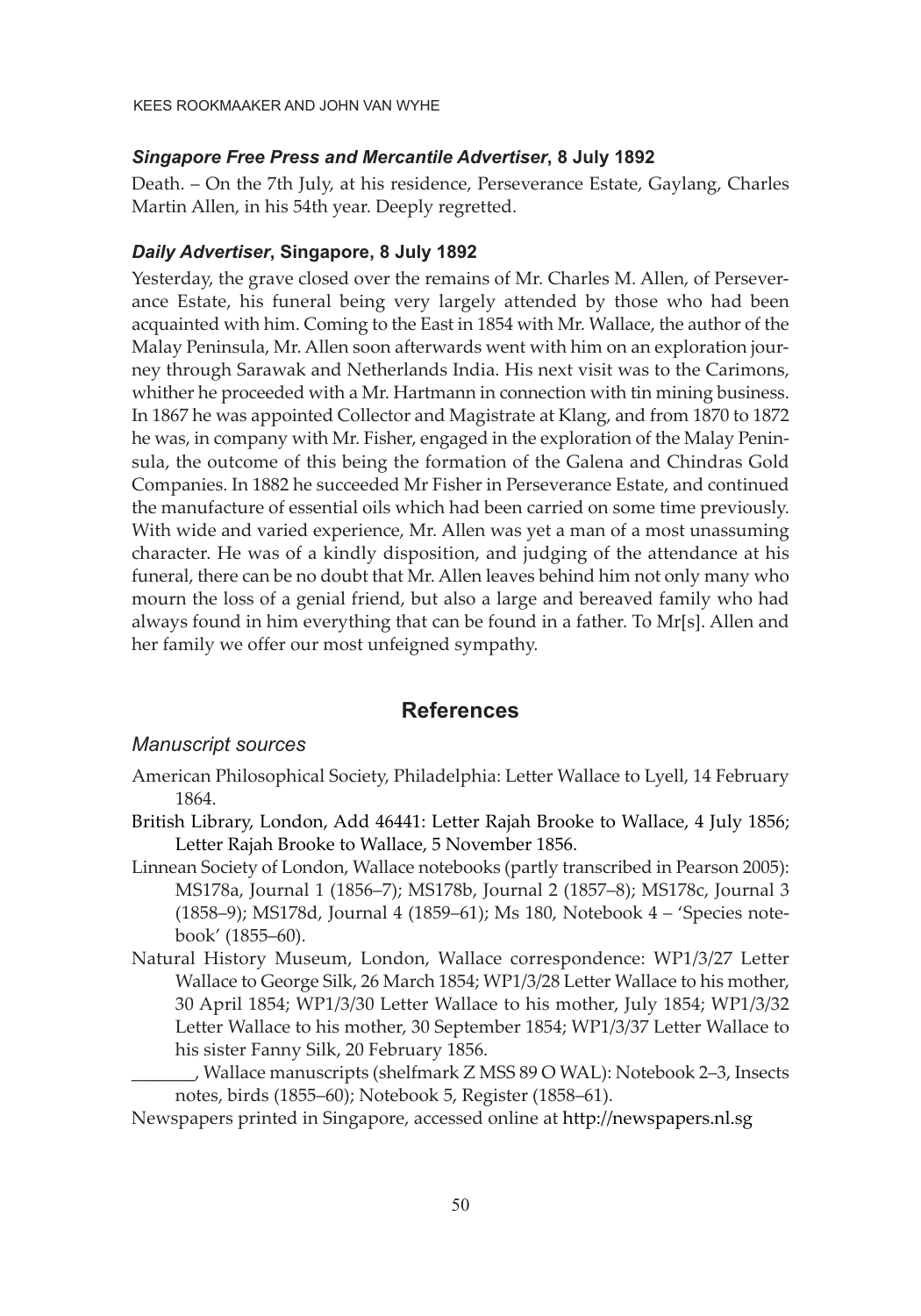- Royal Geographical Society of London, Letterbook: Letter H. N. Shaw to J. Wodehouse, 16 February 1854.
- St. Andrews Cathedral, Singapore: Registers of baptisms and burials; accessed through microfilms in National Archives, Singapore (2011).

St Pancras Archives, London: Birth certificate of Charles Martin Allen, 1839.

UK Census 1851, 1891, 1901, accessed online at http://www.nationalarchives.gov.uk / records/ census-records.htm

## *Printed sources*

Allen, Charles Martin (1874), [Letter to the Editor] 'Chindrass Mining Company, Limited', *Straits Times Overland Journal*, 5 November 1874, p. 5.

Anonymous (1863), 'Tindelving op de Karimon-eilanden', *Koloniale Jaarboeken*, 3: 324.

\_\_\_\_\_\_\_ (1864), *Notulen van de Algemeene en Bestuurs-vergadeingen van het Bataviaasch Genootschap van Kunsten en Wetenschappen*, vol. 1 (Sept 1862 tot Dec. 1863), Batavia: Lange & Co.

\_\_\_\_\_\_\_ (1873), 'Mineral Wealth of the East', *Straits Times Overland Journal*, 27 March 1873, p. 4.

- \_\_\_\_\_\_\_ (1896), *The Rise and Progress of the Tanjong Pagar Docks, Singapore*, Singapore Free Press.
- \_\_\_\_\_\_\_ (1900), 'The Citronella and Putch Oil Industries', *The Straits Times*, 28 August 1900, p. 3.
- Baker, D. B. (1995), 'Pfeiffer, Wallace, Allen and Smith: the Discovery of the Hymenoptera of the Malay Archipelago', *Archives of Natural History*, 23(2): 153–200.

\_\_\_\_\_\_\_ (2001), 'Alfred Russel Wallace's Record of his Consignments to Samuel Stevens, 1854–1861', *Zoologische Mededelingen, Leiden*, 75(16): 251–341.

- Buckley, C. B. (1874), 'Chindrass Mining Company', *Straits Times Overland Journal*, 16 May 1874, p. 5.
- Bunyon, C. J. (1889), *Memoirs of Francis Thomas McDougall, D.C.L., F.R.C.S., sometime Bishop of Labuan and Sarawak, and of Harriette, his wife*. London, New York: Longmans, Green, and Co.
- Colburn, Z. (1868), 'Telegraphs to Australia', *Engineering, An Illustrated Weekly Journal*, 6: 262–3.
- Cox, H. and Metcalfe, S. (1998), 'The Borneo Company Limited: the Origins of a Nineteenth Century Networked Multinational', *Asia Pacific Business Review*, 4(4): 53–69.
- Cranbrook, Earl of; Hills, D. M.; McCarthy, C. J. and Prys-Jones, R. (2005), 'A.R. Wallace, Collector: Tracing his Vertebrate Specimens, part I', in Tuen, A.A. and Das, I. (eds.), *Wallace in Sarawak—150 Years Later: An International Conference on Biogeography and Biodiversity*, Institute of Biodiversity and Environmental Conservation, Universiti Malaysia Sarawak, Kota Samarahan, pp. 8–34.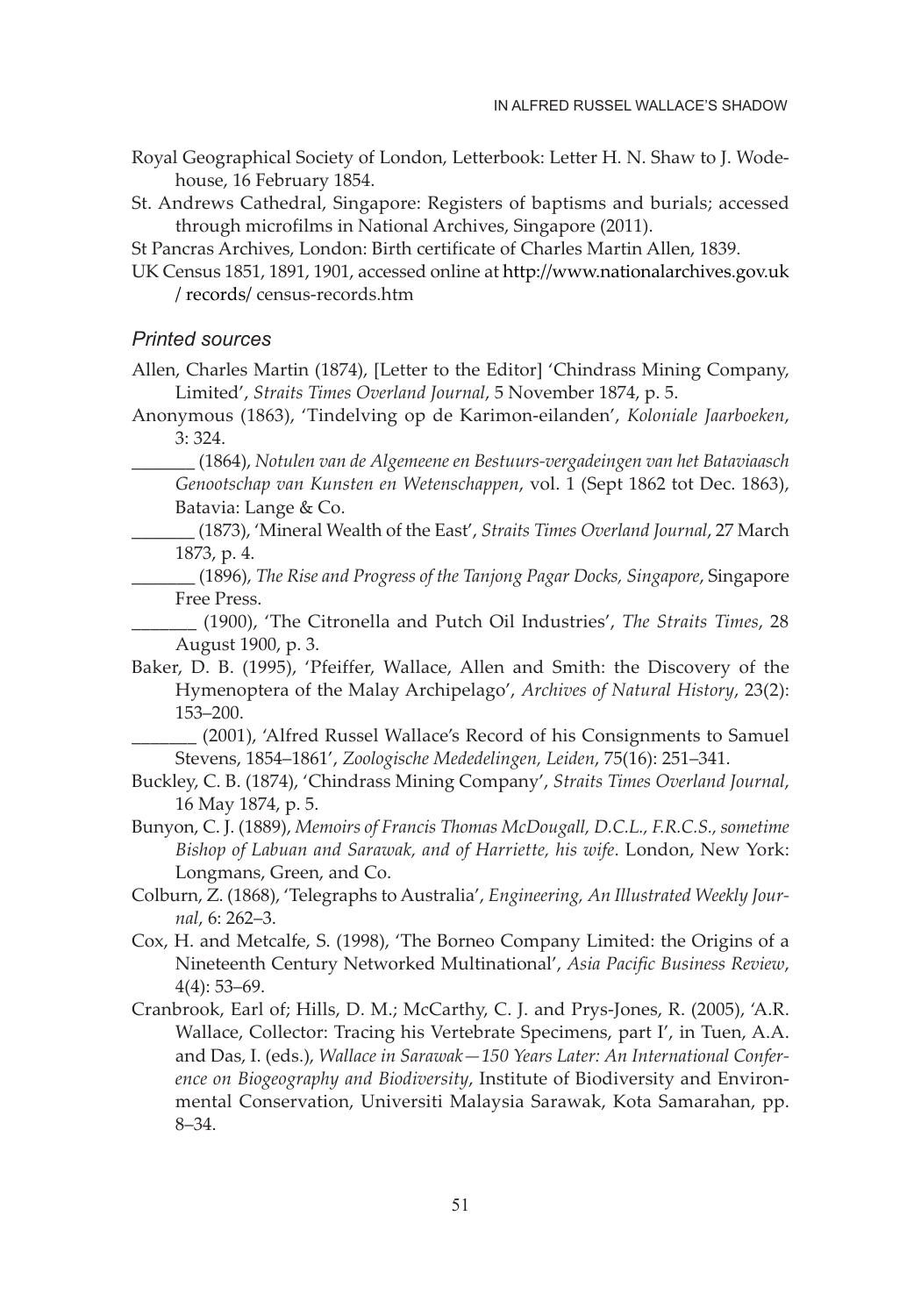- Daly, D. D. (1882), 'Surveys and Explorations in the Native States of the Malayan Peninsula, 1875–82', *Proceedings of the Royal Geographical Society and Monthly Record of Geography*, 4(7): 393–412, 1 map.
- Flückiger, F. A. (1879), *Pharmacographia; a History of the Principal Drugs of Vegetable Origin, met with in Great Britain and British India*, London: Macmillan.
- Giudice, P. (2011), 'My family, Singapore childhood & escape to Australia', Webpage: http://www.malayanvolunteersgroup.org.uk/node/353. Accessed 02.2012.
- Gray, G. R. (1861), 'Remarks on, and Descriptions of, New Species of Birds lately sent by Mr. A.R. Wallace, from Waigiou, Misool and Gagie Islands', *Proceedings of the Zoological Society of London*, 1861: 427–38, pls. 42–4.
- Gray, J. E. (1863), 'Description of some New Species of Mammalia', *Proceedings of the Zoological Society of London*, 1862: 261–3, pls. 33–5.
- Haga, A. (1884), *Nederlandsch Nieuw Guinea en de Papoesche eilanden. Historische bijdrage, 1500–1883*, vol. 2, W.Bruining & Co., Batavia and M. Nijhoff, s'Hage.
- Harfield, A. (1988), *Early Cemeteries in Singapore*, Putney, London: British Association for Cemeteries in South Asia.
- Hoëvell, W. R. van (1855), 'De Karimon-Eilanden', *Tijdschrift voor Nederlandsch Indië*, 17: 142–59, 238–52, pl. 1.

Lee Kip Lin (1953), *The Singapore House 1819–1942*, Singapore: Times Editions.

- Makepeace, W., Brooke, G. E. and Braddell, R. St. J. (1921), *One Hundred Years of Singapore*, London: John Murray, 2 vols.
- Marchant, J. (ed.) (1916), *Alfred Russel Wallace: Letters and Reminiscences*, London: Cassell, 2 vols.
- McDougall, H. (1854), *Letters from Sarawak: Addressed to a Child*, London: Grant and Griffith.

\_\_\_\_\_\_\_ (1882), *Sketches of our Life at Sarawak*, London, New York: Society for Promoting Christian Knowledge; E & J.B.Young and Co.

Mees, G. F. (1980), 'Supplementary Notes on the Avifauna of Misool', *Zoologische Mededelingen, Leiden*, 55(1): 1–10.

\_\_\_\_\_\_\_ (2006), 'The Avifauna of Flores (Lesser Sunda Islands)', *Zoologische Mededelingen, Leiden*, 80(3): 1–261.

- Netscher, E. (1863), 'Tinontginning op de Karimon-Eilanden', *Tijdschrift voor Nederlandsch Indië*, (N.S.) 1: 59–60.
- Pearson, M. B. (2005), *A.R. Wallace's Malay Archipelago Journals and Notebook*, London: Linnean Society of London.
- Peebles, J. M. (1875), *Around the World: or, Travels in Polynesia, China, India, Arabia, Egypt, Syria, and other 'Heathen' Countries*, Boston: Colby and Rich.
- Resink, G. (1961), 'Jozef Korzeniowskis voornaamste lectuur betreffende Indonesië', *Bijdragen tot de Taal-, Land- en Volkenkunde*, 117(2): 209–37.
- Rosenberg, C. B. H. von (1878), *Der Malayische Archipel: Land und Leute in Schilderungen, gesammelt während eines dreissigjahrigen Aufenthaltes in den Kolonien*, Leipzig: G. Weigel.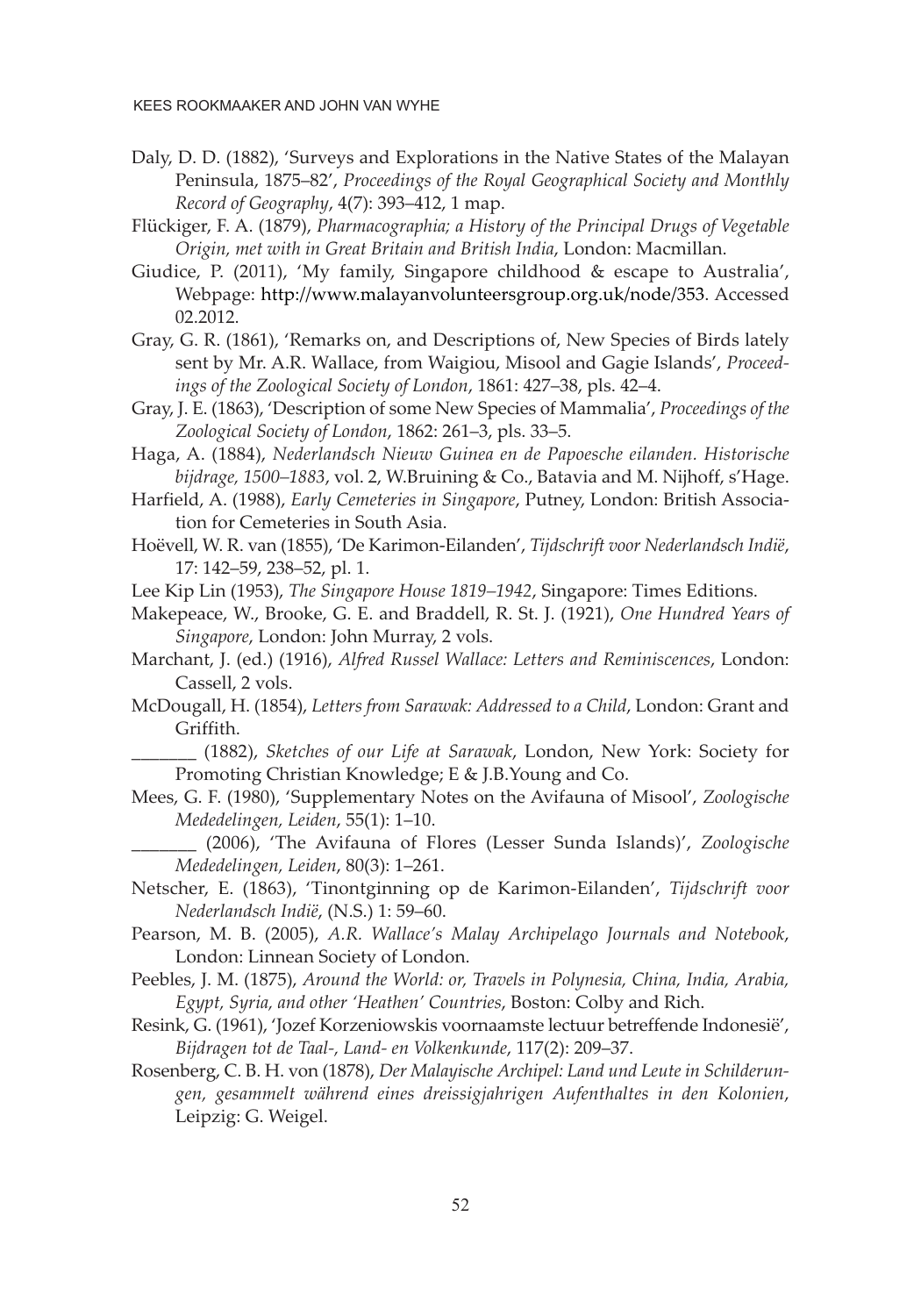- Runciman, S. (2010), *The White Rajah: A History of Sarawak from 1841 to 1946*, Cambridge: University Press.
- Saint John, S. B. (1879), *The Life of Sir James Brooke, Rajah of Sarawak: From his Personal Papers and Correspondence*, Edinburgh and London: W. Blackwood and Sons.

Sherry, N. (1966), *Conrad's Eastern World*, Cambridge: University Press.

- Slotten, R. (2004), *The Heretic in Darwin's Court: the Life of Alfred Russel Wallace,* Columbia University Press.
- Smith, F. (1865), 'Descriptions of New Species of Hymenopterous Insects from the Islands of Sumatra, Sula, Gilolo, Salwatty and New Guinea, Collected by Mr. A.R. Wallace', *Journal of the Proceedings of the Linnean Society (Zoology)*, 8(30): 61–94, pl. 4.
- Straits Directories (1864–1866), *The Royal Almanac & Directory for the year 1864 [–1866].* Compiled and arranged at the Straits Times Office, Singapore: H.F. Desker.

\_\_\_\_\_\_\_ (1870–1871), *The Straits Calendar and Directory (including Sarawak and Labuan) for the year 1870 [–1871]*, Singapore: John Povanaris.

\_\_\_\_\_\_\_ (1872), *The Straits Calendar and Directory (including Sarawak and Labuan) for the year 1872*, Singapore: Commercial Press.

\_\_\_\_\_\_\_ (1873–1875), *The Straits Calendar and Directory (including Sarawak and Labuan) for the year 1873 [–1875]*, Singapore: John A. Vass.

\_\_\_\_\_\_\_ (1875a), *The colonial directory of the Straits Settlements, including Sarawak, Labuan, Bangkok and Saigon, for 1875*, Singapore: Mission Press.

\_\_\_\_\_\_\_ (1877–1879), *The Singapore Directory for the Straits Settlements, for the year 1877 [–1879]*, Singapore: T.J. Keaughran.

\_\_\_\_\_\_\_ (1880–1881), *The Singapore and Straits Directory, for the year 1880 [–1881],* Singapore: Mission Press.

\_\_\_\_\_\_\_ (1882–1894), *The Singapore and Straits Directory, for the year 1882 [–1894]*, Singapore: Singapore and Straits Printing Office.

Walker, F. (1865a), 'Descriptions of New Species of the Dipterous Insects of New Guinea', *Journal of the Proceedings of the Linnean Society (Zoology)*, 8(30): 102–30. \_\_\_\_\_\_\_ (1865b), 'Descriptions of some New Species of Dipterous Insects from the Island of Salwatty, near New Guinea', *Journal of the Proceedings of the Linnean Society (Zoology)*, 8(31/32): 130–6.

Wallace, A. R. (1855), 'Letter to Samuel Stevens [dated 8 April 1855, Si Munjon Coal Works, Borneo]', *Zoologist*, 13(154): 4803–7.

\_\_\_\_\_\_\_ (1860), 'Letters to Samuel Stevens [dated 26 November 1859, Awaiya, Ceram; 31 December 1859, Passo, Ambon; and 14 February 1860, Passo]', *Ibis*,  $2(7)$ : 305–6.

\_\_\_\_\_\_\_ (1861), 'Letter to Samuel Stevens [dated 7 December 1860, Ternate]', *Ibis*, 3(10): 211–12.

\_\_\_\_\_\_\_ (1862a), 'On some New Birds from the Northern Moluccas', *Ibis*, 4(16): 348–51.

\_\_\_\_\_\_\_ (1862b), 'Narrative of Search after Birds of Paradise', *Proceedings of the Zoological Society of London*, 1862: 153–61.